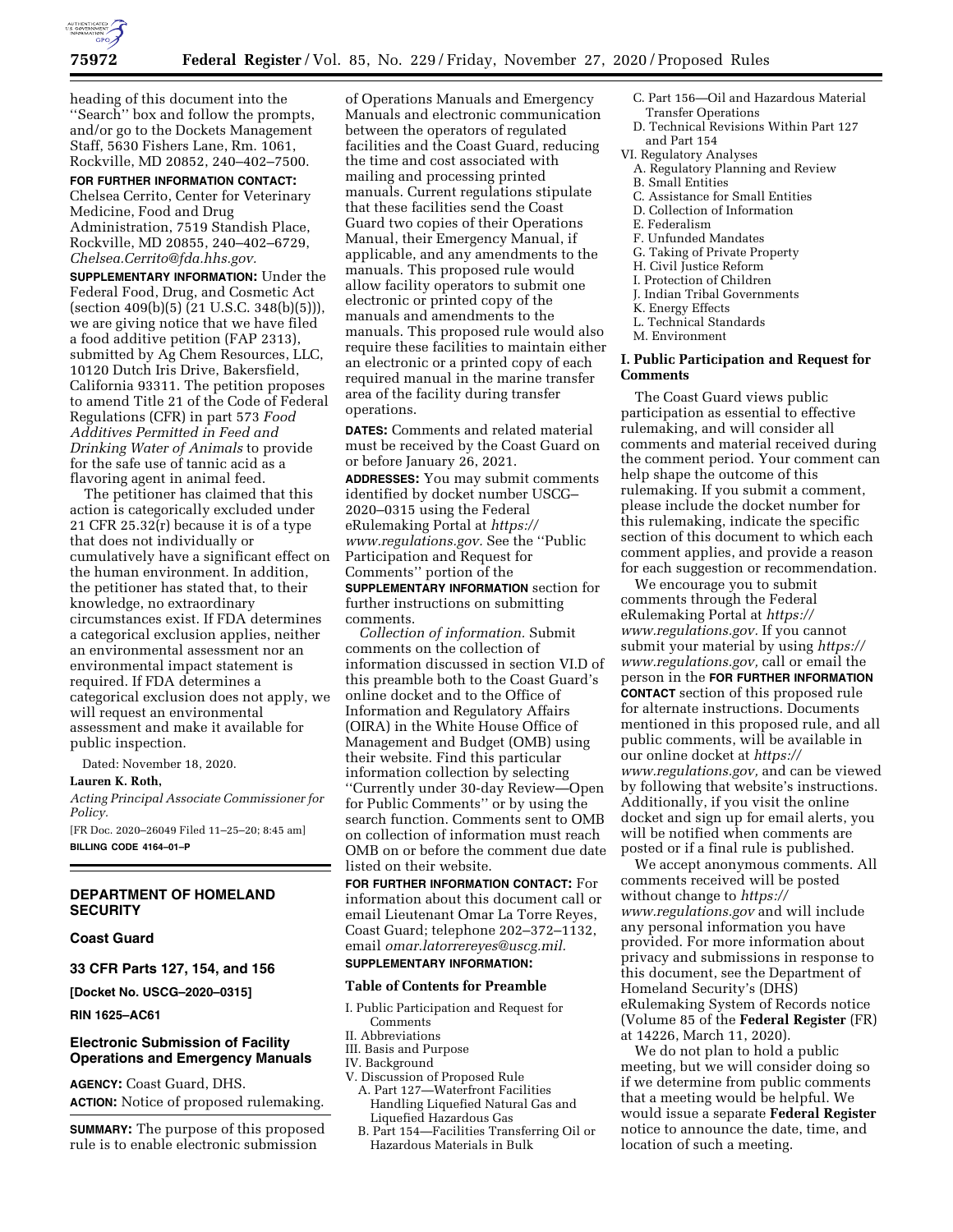#### **II. Abbreviations**

- CFR Code of Federal Regulations
- COTP Captain of the Port
- DHS Department of Homeland Security
- FR Federal Register
- FWPCA Federal Water Pollution Control Act
- CG–FAC U.S. Coast Guard Office of Port and Facility Compliance
- IT Information technology
- LHG Liquefied Hazardous Gas
- LNG Liquefied Natural Gas
- MISLE Marine Information for Safety and Law Enforcement
- MTR Facilities that transfer oil or hazardous material in bulk NEPA National Environmental Policy Act NPRM Notice of proposed rulemaking
- OMB Office of Management and Budget PIC Person in charge of transfer SBA Small Business Administration § Section SME Subject matter expert

U.S.C. United States Code

#### **III. Basis and Purpose**

Section 70011 of Title 46 of the United States Code (U.S.C.) authorizes the Secretary of Homeland Security to establish procedures and measures for handling of dangerous substances, including oil and hazardous material, to prevent damage to any structure on or in the navigable waters of the United States. Additionally, the Federal Water Pollution Control Act (FWPCA), as amended and codified in 33 U.S.C. 1321(j)(5), authorizes the President to establish procedures to prevent discharges of oil and hazardous substances from vessels, onshore facilities, and offshore facilities. The FWPCA functions in 33 U.S.C. 1321(j)(5) have been delegated from the President to the Secretary of DHS by Executive Order 12777 Sec. 2(d)(2), as amended by Executive Order 13286. The authorities in 33 U.S.C. 1321(j)(5) and 46 U.S.C. 70011 (formerly 33 U.S.C. 1225) have been delegated to the Coast Guard under section II, paragraphs 70 and 73, of DHS Delegation No. 0170.1.

The Coast Guard requires all operators of facilities that transfer oil and hazardous materials in bulk, to or from certain vessels, to develop and maintain an Operations Manual in order to help prevent discharges of oil and hazardous substances into the marine environment. Operators of facilities that transfer liquefied natural gas (LNG), or liquefied hazardous gas (LHG) in bulk, to or from a vessel, must also develop and maintain an Operations Manual and an Emergency Manual. Copies of each manual must be submitted to the Coast Guard for review.

#### **IV. Background**

Title 33 of the Code of Federal Regulations (CFR) part 127 requires facilities that transfer LNG and LHG in bulk, to or from a vessel, to maintain both an Operations Manual and an Emergency Manual. Similarly, part 154 requires facilities that transfer oil or hazardous materials in bulk, to or from a vessel with a capacity of 39.75 cubic meters (250 barrels) or more, to maintain an Operations Manual.

An Operations Manual for either LNG and LHG or oil and hazardous materials transfer facilities describes how the facility meets applicable operating rules and equipment requirements, and describes the responsibilities of personnel in charge of conducting transfer operations. An Emergency Manual for LNG and LHG facilities describes emergency shutdown procedures, fire equipment and systems, contact information, emergency shelter information, first aid procedures, emergency procedures for mooring and unmooring a vessel, and how the facility would respond to releases of cargo.

According to §§ 127.019 and 154.300, these manuals must be submitted to the Captain of the Port (COTP) for examination before a facility may operate. Under both provisions, the facility operator must submit two copies of each required manual to the COTP for examination. The COTP evaluates whether the operations and safety procedures outlined in the manuals meet the requirements of 33 CFR part 127 (for LNG and LHG) or part 154 (for oil and hazardous material).

If these manuals meet the minimum requirements of the regulations, then they are considered ''adequate.'' The COTP accepts the manuals, keeps one copy and returns the other, after marking it "examined." The facility operator keeps the examined copy and is required to conduct all operations in accordance with its operations or emergency procedures, in accordance with §§ 127.309, 127.1309, or 156.102(t)(2).

If the manuals fail to meet the minimum requirements of the regulations, then they are considered ''inadequate.'' The COTP rejects the manuals, and returns the relevant section, or the entire manual, if necessary, with an explanation of why the procedures in it failed to meet the relevant regulatory requirements. The operator makes the required corrections and then sends two corrected copies back to the COTP for re-examination.

Although the regulations do not explicitly state that the copies must be printed, the requirement for two copies and the return of a marked copy have suggested the use of printed documents. The two-copy requirement was issued in 1988 for LNG and LHG facilities (53

FR 3370, Feb. 5, 1988) and in 1996 for oil and hazardous materials facilities (61 FR 41458, Aug. 8, 1996), when electronic mail and electronic storage were not common practice. In practice, operators submit the manuals in printed form.

This proposed rule would remove the two-copy requirement and allow facility operators to submit one printed or electronic copy of each required manual to the COTP for examination. It would also allow facilities to maintain either a printed or an electronic copy of the most recently examined manual(s) in the marine transfer area of the facility.

#### **V. Discussion of Proposed Rule**

This notice of proposed rulemaking (NPRM) proposes to change the following sections in title 33 of the CFR: 127.019, 127.309, 127.1309, 154.300, 154.320, 154.325, and 156.120. A section-by-section explanation of the proposed changes follows. Section V.A discusses the proposed changes to 33 CFR part 127 that would apply to facilities that transfer LNG and LHG, in bulk, to or from a vessel. Section V.B contains the proposed changes to 33 CFR part 154 that would apply to facilities that transfer oil and hazardous materials, in bulk, to or from a vessel. Section V.C describes the change in 33 CFR part 156 which would also allow the oil and hazardous material transfer facilities to maintain either an electronic or printed copy of the Facility Operations Manual. Finally, in Section V.D, this proposed rule discusses technical revisions to replace the word ''shall'' with the plain language terms "must" and "will."

### *A. Part 127–Waterfront Facilities Handling Liquefied Natural Gas and Liquefied Hazardous Gas*

Section 127.019 Operations Manual and Emergency Manual: Procedures for examination.

This section currently requires owners and operators of facilities that transfer LNG and LHG, in bulk, to or from a vessel to submit two copies of an Operations Manual and an Emergency Manual to the COTP for examination. The revised § 127.019 would allow the owners and operators to submit one copy of each manual in printed or electronic format to the COTP for examination.

Additionally, to codify current practices, we propose that manuals submitted after the effective date of the final rule include a date, revision date, or other identifying information generated by the facility. All manuals currently have some unique identifying information in them. This provision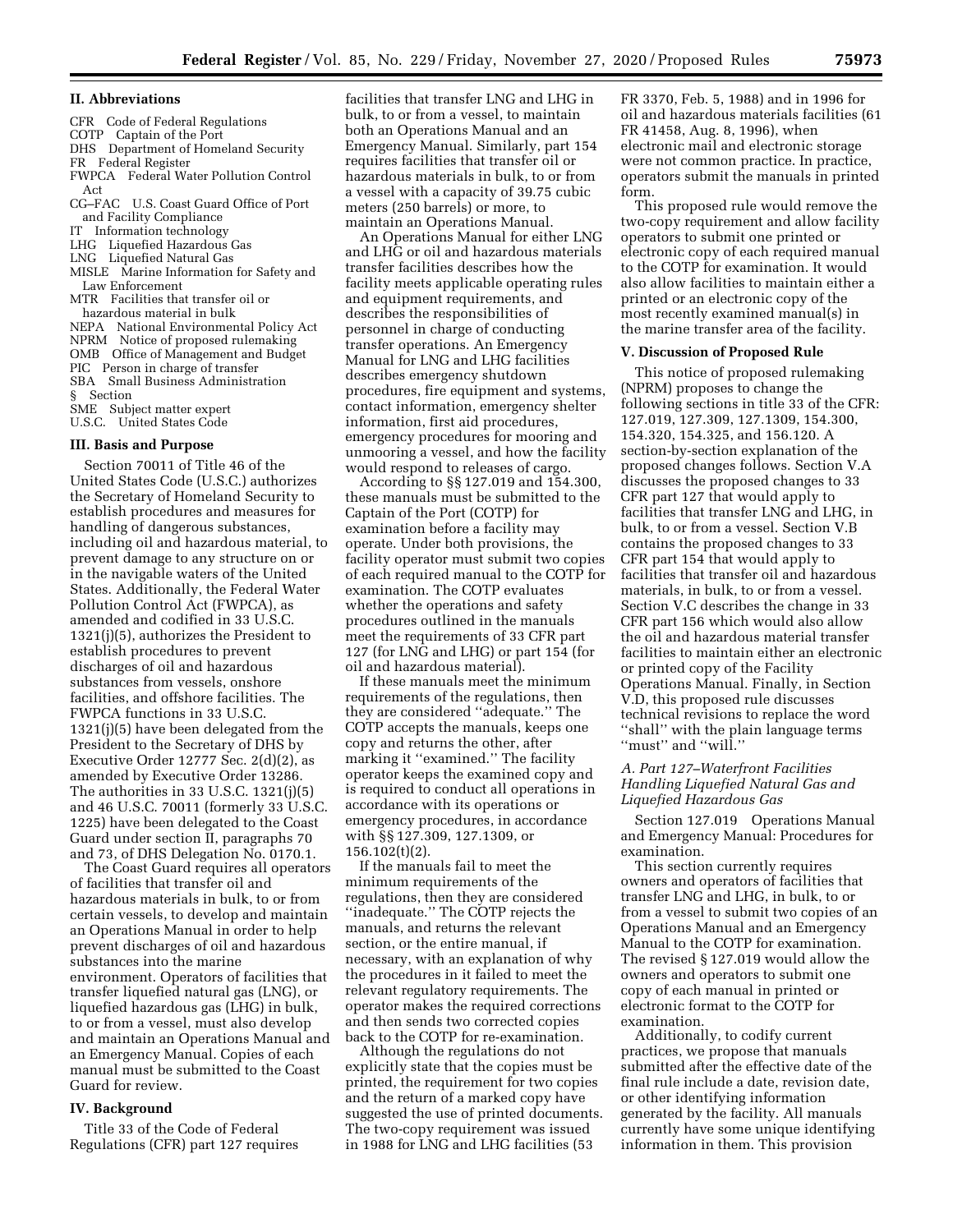would allow them to continue to use their own identifying information or to use a revision date. The date, revision date, or other identifying information would allow the facility operator and the Coast Guard to determine quickly if the most recent version of the manual is being used. Other identifying information generated by the facility may include document control numbers under an existing internal management system, which make it easier to verify that the most recent version of the manual is being used by the facility.

In this section, this proposed rulemaking would modify the manner in which the COTP notifies the facility operator that the Operations Manual and Emergency Manual have been examined. Currently, if the manual meets the requirements of this part, the COTP physically marks the manual ''Examined by the Coast Guard'' and returns one copy by mail to the facility operator. In conjunction with requiring only one copy and allowing electronic submission of the manual, we propose allowing the COTP to respond to the facilities electronically to reduce paperwork-processing costs. Under this proposed rule, the COTP would provide notice to the facility that the manual has been examined, and would no longer return a marked copy of the manual to the facility.

The COTP would determine the best method to return the notice to the facility operator by considering the facility's available contact information and the method in which the manuals were submitted. We expect the COTP's notice to take the form of a printed or electronically submitted letter to the facility operator initially, but could eventually include an electronic certification with the information. The COTP's notice would also include the manual's date, revision date, or other identifying information generated by the facility so that the Coast Guard and facility operators can verify which manual is the most recently examined.

In proposed § 127.019(e), we would also amend the way the COTP notifies a facility when the manual does not meet the requirements of part 127. Currently, the COTP is required to return a printed copy of the manual with an explanation of why it does not meet the requirements of part 127. This proposed rule would allow the COTP to notify a facility with an explanation of why it does not meet the requirements of this part, without returning a printed copy of the manual. This proposed change would enable electronic communication between the Coast Guard and a facility while reducing associated printing and mailing costs for the Coast Guard. The COTP would retain the discretion to send the letters and manuals via mail to the facility when appropriate.<sup>1</sup>

Finally, within § 127.019, this proposed rule would remove the word ''existing'' where it appears in the context of ''existing facility'' in paragraphs (a) and (b). ''Existing'', as applied to a waterfront facility, is defined in § 127.005 ''Definitions'', but the definition is limited to facilities that were constructed before June 2, 1988 for LNG facilities and before January 30, 1996 for LHG facilities. The specific dates used within the definition of ''existing'' were never intended to apply to the use of ''existing'' in this section. To avoid confusion, we propose removing "existing" from this section. The requirements in paragraph (a) would continue to apply to all active facilities, and the requirements of paragraph (b) would continue to apply to all new or inactive facilities.

Section 127.309 Operations Manual and Emergency Manual: Use.

Paragraph (a) of this section currently requires the operator of an LNG facility to ensure the facility's Operations Manual and Emergency Manual have both been examined by the Coast Guard before LNG transfer operations are conducted. The proposed revisions to § 127.309(a) would require the operator to ensure that the person in charge of transfer (PIC) has printed or electronic copies of the most recently examined Operations Manuals and Emergency Manuals readily available in the marine transfer area.

The proposed changes to this paragraph enable the PIC to maintain electronic or printed copies in the marine transfer area. The proposed Operations Manual submission requirements in § 127.019 would contain the procedures and requirements for obtaining examination by the Coast Guard, including the requirement for manuals submitted after the effective date of a final rule to have a date, revision date, or other identifying information generated by the facility.

In § 127.309, the phrase ''readily available in the marine transfer area'' means that a printed or electronic copy of the manual is available for viewing within the operating station of the PIC. The PIC would not be expected to keep the manual in their possession while

conducting routine rounds during a transfer operation.

At this time, facilities typically have a printed copy of the examined Operations Manuals and Emergency Manuals in the marine transfer area. While PICs must know the contents of the manuals under § 127.301(a)(4), the Coast Guard recognizes that it is difficult for a PIC to instantly recall every step of every procedure outlined in these manuals. Because both § 127.309(b) and (c) require each transfer and emergency operation to be conducted in accordance with the examined Operations Manuals and Emergency Manuals, respectively, it is currently common practice for PICs to have a copy of the Operations Manual and Emergency Manual in the marine transfer area during transfer operations to reference when needed. Therefore, adding a requirement that a printed or electronic copy of the most recently examined Operations Manuals and Emergency Manuals must be readily available to the PIC in the marine transfer area would not add a significant burden to facility operators.

Section 127.1309 Operations Manual and Emergency Manual: Use.

Similarly, § 127.1309(a) currently requires the operator of an LHG waterfront facility to ensure that the facility has an examined copy of the Operations Manual and Emergency Manual prior to any transfer. The proposed changes to § 127.1309(a) would require, instead, that the facility operators ensure the facility's PIC has a printed or electronic copy of the most recently examined Operations Manual and Emergency Manual readily available in the marine transfer area. This proposed change to § 127.1309(a) would help ensure that PICs have access to the manuals, if needed, because the facility would no longer have a COTPmarked printed copy in the facility. For the purpose of this section, the phrase ''readily available in the marine transfer area'' means a printed or electronic copy of the manual is available for viewing within the operating station of the PIC, but the PIC would not be expected to keep the manual in their possession.

Under § 127.1302(a)(5), LHG facilities, like LNG facilities, typically maintain a copy of the examined Operations Manual and Emergency Manual in the marine transfer area because the PIC is required to know the contents of the manuals. Additionally, under § 127.1309(b) and (c), each transfer operation must be conducted in accordance with the examined Operations Manual. In the event of an emergency, all response efforts must be executed in accordance with the

<sup>1</sup>We use the term ''mail'' throughout this NPRM to refer to the delivery method used by the Captain of the Port or the facility to send and receive printed copies of letters and manuals. These methods include, but are not limited to, the United States Postal Service, FedEx, UPS, and courier.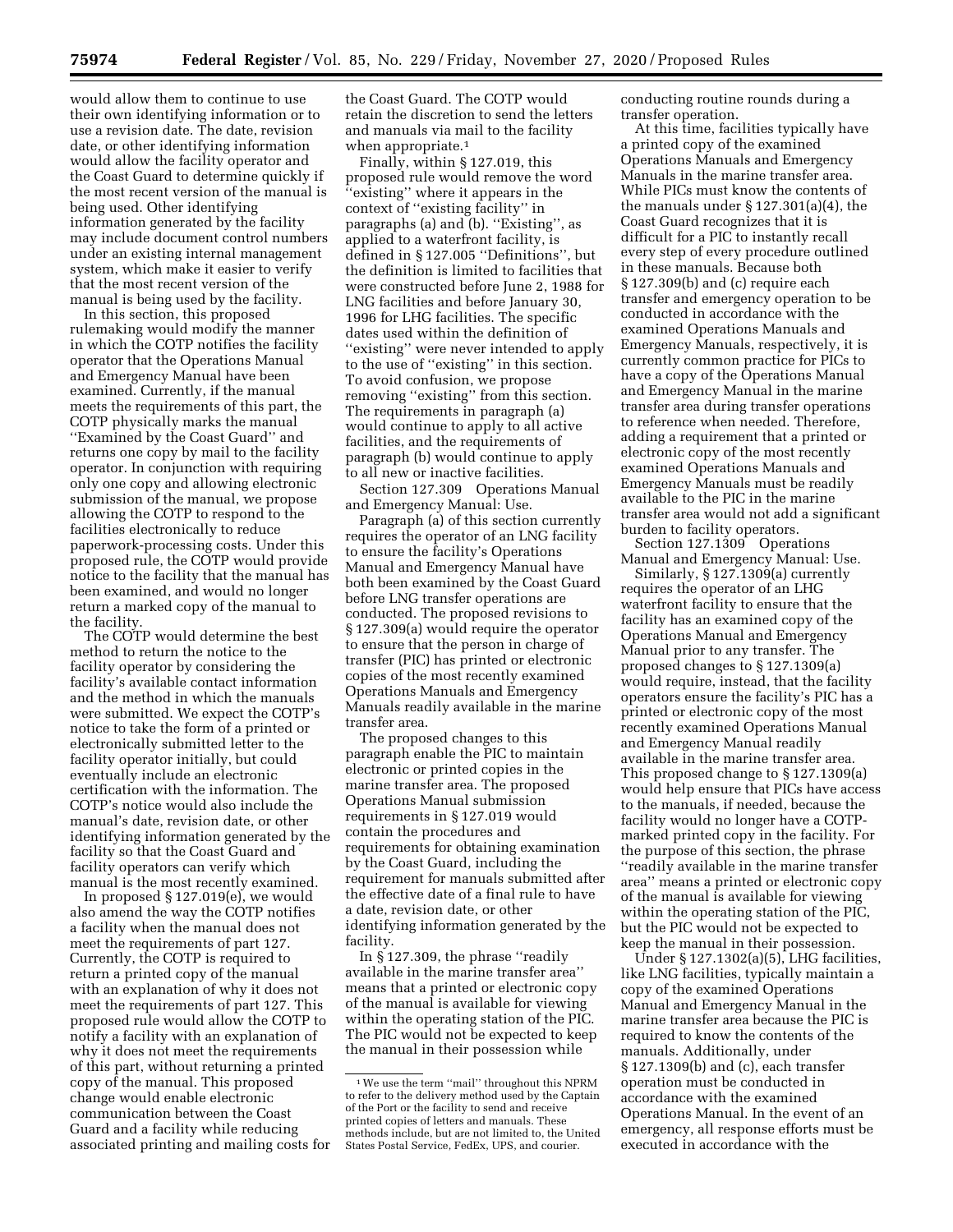examined Emergency Manual. Because of these knowledge and procedural requirements, it is currently common practice for PICs to have a copy of the Operations Manual and Emergency Manual in the marine transfer area during transfer operations to reference in uncommon situations outlined in the manuals. Therefore, adding the requirement explicitly stating that a printed or electronic copy of the most recently examined Operations Manual and Emergency Manual must be readily available to the PIC in the marine transfer area should not add a significant burden to facility operators.

### *B. Part 154—Facilities Transferring Oil or Hazardous Materials in Bulk*

*Section 154.300 Operations Manual; General.* This section currently requires operators of facilities that transfer oil or hazardous materials in bulk to or from a vessel with a capacity of 39.75 cubic meters (250 barrels) or more to submit two copies of their Operations Manual to the COTP.

We propose to add text to paragraph (a) to clarify that the facility operator must submit the manuals to the COTP of the zone in which the facility operates. The current text in paragraph (a) requires facilities to submit their Operations Manual, but does not explicitly state to whom. The proposed clarification would align the text with current requirements and practice.

The revised § 154.300 would allow facility operators to submit one printed or electronic copy of the manual to the COTP with a date, a revision date, or other identifying information generated by the facility. This is to allow the facility and the COTP to determine quickly if the most recent version of the manual is being used during inspections of the facility. Other identifying information generated by the facility may include document control numbers under an internal management system, which would make it easier to verify that the most recent version of the manual is being used by the facility. As the inclusion of such information is current practice, we are only codifying current practice.

We also propose to modify the manner in which the COTP notifies the facility that the Operations Manual has been examined. Currently, after examination and determination that the manual meets the requirements of this part, the COTP marks the manual ''Examined by the Coast Guard'' and returns one copy to the facility operator. Under this proposed rule, the COTP would notify the facility that the manual has been examined and would no longer return a copy of the manual to the

facility. We expect this notice to take the form of a printed or emailed letter, initially, with the revision date or other identifying information generated by the facility on the letter, but could eventually include an electronic certification with the information.

Proposed revisions to paragraph (f) of § 154.300 would allow either a printed or electronic copy of the most recently examined Operations Manual to be readily available for each facility's PIC while conducting a transfer operation. This would effectively allow the facility to store the manual in print or electronic format. Additionally, this proposed rule would allow the facility to have printed or electronic copies of the manual in any translations required under § 154.300(a)(3).

In § 154.300(d), the proposed rule would add ''products transferred'' to the list of items the COTP considers when determining whether the manual meets the requirements of part 154 and part 156. Currently, paragraph (d) indicates that the COTP will consider the size, complexity, and capability of the facility. Information about the products transferred, meaning the type of oil and hazardous material, is already required to be included in the Operation Manuals under § 154.310(a)(5), and knowledge of the products being transferred is important to reviewing the adequacy of the Operations Manual. The facility develops their capabilities based in part on the characteristics of the oil or hazardous material they want to transfer. Adding ''products transferred'' to the list of considerations will increase transparency regarding the manual examination process.

Section 154.320 Operations Manual: Amendment.

This section addresses amendments to Operations Manuals. Paragraph (a) of this section states that the COTP may require the facility operator to amend their Operations Manual if the manual does not meet the requirements of this part. This NPRM proposes to change the statement from ''requirements of this part'' to ''requirements of this subchapter'' because there are other regulations in the subchapter that apply to the Operations Manual. The applicable subchapter would be subchapter O, titled ''Pollution,'' which includes 33 CFR parts 151 through 159.

Section 154.320(a)(1) allows facility operators to submit to the Coast Guard any information, views, arguments, and proposed amendments in response to the inadequacies identified by the COTP. In alignment with other changes proposed by this NPRM, we propose adding language to this section allowing facility operators to send their

information, views, arguments, and proposed amendments to the COTP in print or electronically.

In § 154.320(b)(1), this proposed rule would allow facilities to submit amendments to the manuals either in print or electronically. Proposed paragraph (e) would describe how amendments can be submitted and the procedures to follow in the event the entire manual is submitted for amendments. Currently, amendments are submitted as page replacements or as an entire manual, at the option of the submitter, depending on the extent of the changes to the manual. This proposed rule would allow the choice of page or whole-manual replacement, but would require the inclusion of the date, revision date, or other identifying information generated by the facility.

If a facility submits the entire manual with the proposed amendments, this proposed rule would require that the changes since the last examined manual be highlighted, or otherwise annotated, by the facility. It may be easier for a facility to submit the entire manual with the amendments highlighted or annotated, rather than isolating individual pages that were amended. Examples of ways facility operators could highlight or annotate the amendments include use of an electronic or ink highlighting tool, comment or text boxes noting where the changes are, or noting the changes in correspondence or a document. Ultimately, the method that the facility operator uses can be anything that identifies all the changes, and is not limited to the methods mentioned in this preamble. The purpose of highlighting or annotating the amendments is to assist the COTP in understanding what changes are being made and to reduce the resources required to examine amendments. After the COTP examines the amendments, the facility must maintain the Operations Manual with the most recently examined changes, but there would be no requirement to keep the changes highlighted or annotated after they are examined.

Currently, § 154.320 paragraphs (b)(2) and (c) state that the COTP will approve or disapprove amendments to manuals, and provide reasons if disapproved. We propose to align this text with other sections in this part providing that the COTP examines the amendments to manuals for compliance with the subpart, and then notifies the facility that the amendments have been examined by the Coast Guard. If the amendments do not meet the requirements for Operations Manuals in subchapter O, the COTP would notify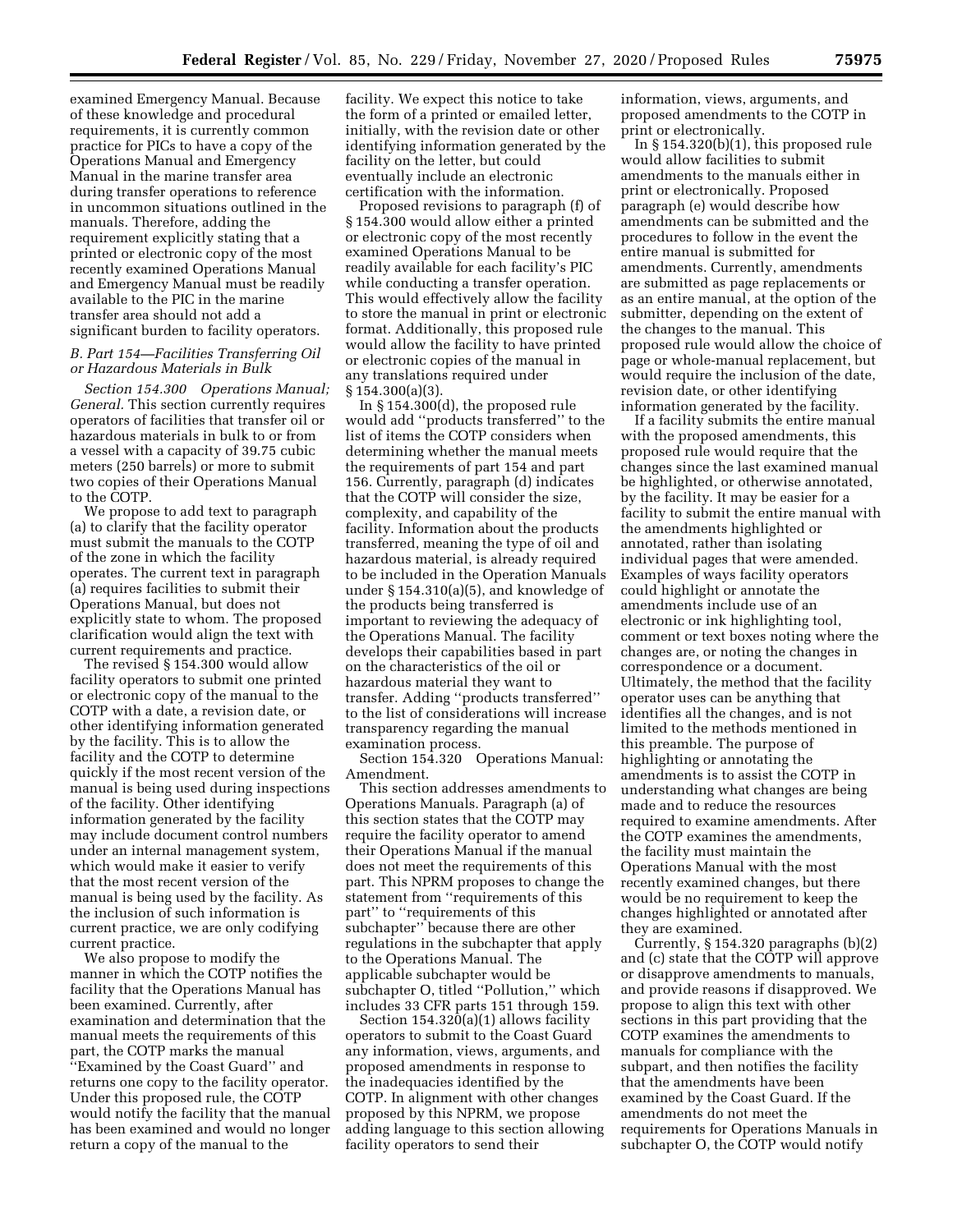the facility operator of the inadequacies and explain why the amendments do not meet the requirements of that subchapter.

Section 154.325 Operations Manual: Procedures for examination.

This section currently requires facility operators to submit two copies of an Operational Manual to the COTP for examination and outlines the procedures for Coast Guard examination of Operations Manuals for new facilities and facilities that are removed from caretaker status. The proposed § 154.325 would allow facility operators to submit the manual in print or electronic format to the COTP.

This NPRM proposes to remove paragraph (a) of § 154.325, which would remove the requirement that the facility operator must submit two copies of the Operations Manual. In alignment with other proposed changes in part 154, the facility operator of a new facility would be able to submit one electronic or printed copy of the Operations Manual to the COTP.

In re-designated paragraphs (a) and (b) of this section, the proposed rule would clarify that the operator of a new facility or facility removed from caretaker status must submit the manual to the COTP for examination prior to the first transfer operation, rather than prior to any transfer operation. This proposed rule would replace the current text ''any transfer operation'' with ''the first transfer operation'' to make the regulatory text more precise. This change clarifies that the facility must submit the Operations Manual prior to a new facility's first transfer or the first transfer after a facility is removed from caretaker status.

We would amend the process in § 154.325 so that the COTP would notify the facility when the manual has been examined. Because we are proposing to allow electronic submission, the COTP would no longer send back a marked printed copy of the manual stating it has been examined by the Coast Guard. The COTP's notice would restate the manual's date, revision date, or other identifying information provided by the facility. Where the manual does not meet the requirements of subchapter O, the COTP would notify the facility with an explanation of why the manual does not meet the requirements of that subchapter. In proposed § 154.325(d) (currently paragraph (e)), this proposed rulemaking would change for accuracy the text ''requirements of this chapter'' to ''requirements of this subchapter''. The applicable subchapter would be subchapter O, which includes 33 CFR parts 151 through 159.

#### *C. Part 156—Oil and Hazardous Material Transfer Operations*

Section 156.120 Requirements for transfer.

Part 156 contains regulations related to oil and hazardous material transfer operations. Paragraph (t)(2) of § 156.120 currently requires each PIC to have access to a copy of the facility Operations Manual. Proposed § 156.120(t)(2) would require the PIC to have either a printed or electronic copy of the most recently examined facility Operations Manual readily available in the marine transfer area. For the purpose of this section, ''readily available'' means that a printed or electronic copy of the manual is available for viewing within the operating station of the PIC. The PIC would not be expected to keep the manual in their possession while conducting routine rounds during the transfer operation.

#### *D. Technical Revisions Within Part 127 and Part 154*

Throughout the sections amended by this proposed rule, we propose to replace all uses of the word ''shall'' with ''must'' when specifying the actions facility operators are required to perform. This would align the regulations with plain language guidelines. Additionally, where the COTP is required to respond or to notify a facility, we propose changing ''the COTP shall'' to ''the COTP will'' to state clearly what the COTP will do in certain cases. This change would help clarify what the facility operators can expect from the COTP and align the regulations with plain language guidelines. These proposed technical revisions would not change requirements for facility operators or the Coast Guard.

#### **VI. Regulatory Analyses**

We developed this proposed rule after considering numerous statutes and Executive orders related to rulemaking. A summary of the analysis based on these statutes and Executive orders follows.

#### *A. Regulatory Planning and Review*

Executive Orders 12866 (Regulatory Planning and Review) and 13563 (Improving Regulation and Regulatory Review) direct agencies to assess the costs and benefits of available regulatory alternatives and, if regulation is necessary, to select regulatory approaches that maximize net benefits (including potential economic, environmental, public health and safety effects, distributive impacts, and equity). Executive Order 13563 emphasizes the importance of

quantifying costs and benefits, reducing costs, harmonizing rules, and promoting flexibility. Executive Order 13771 (Reducing Regulation and Controlling Regulatory Costs) directs agencies to reduce regulation and control regulatory costs and provides that ''for every one new regulation issued, at least two prior regulations be identified for elimination, and that the cost of planned regulations be prudently managed and controlled through a budgeting process.''

Although this proposed rule is not a significant regulatory action, it provides a cost savings and, therefore, DHS considers it an Executive Order 13771 deregulatory action. See the OMB Memorandum, ''Guidance Implementing Executive Order 13771, titled 'Reducing Regulation and Controlling Regulatory Costs''' (April 5, 2017).

A Regulatory Analysis (RA) follows. The first section covers the alternatives considered, the second covers the affected population, the third covers the cost savings components, and the fourth discusses the summary of the cost savings and costs.

This proposed rulemaking would result in a cost savings to industry and to the Coast Guard because it would allow operators of facilities that transfer LNG and LHG or facilities that transfer oil or hazardous material in bulk (MTR) to submit Operations Manuals and Emergency Manuals and amendments to the Coast Guard in electronic or in print format. LNG and LHG facilities are required to submit Operations Manuals and Emergency Manuals and amendments, while MTR facilities are required to submit only Operations Manuals and amendments.

Under current regulations, facility operators are required to send two printed copies of each manual and amendments to the COTP. The proposed rulemaking would permit these documents to be submitted electronically. Facility operators exercising this option would no longer need to assemble and mail printed versions, resulting in cost savings. The proposed rulemaking would also permit facility owners mailing their documentation in print format to submit only one copy of their documents, resulting in another cost savings.

Additionally, current regulation requires those facility operators whose documents were not approved by the COTP to resubmit any revisions. These are currently sent to the COTP in print format. The proposed rulemaking would permit facility operators to send in their documents in electronic or print formats. Facility operators exercising this option would no longer need to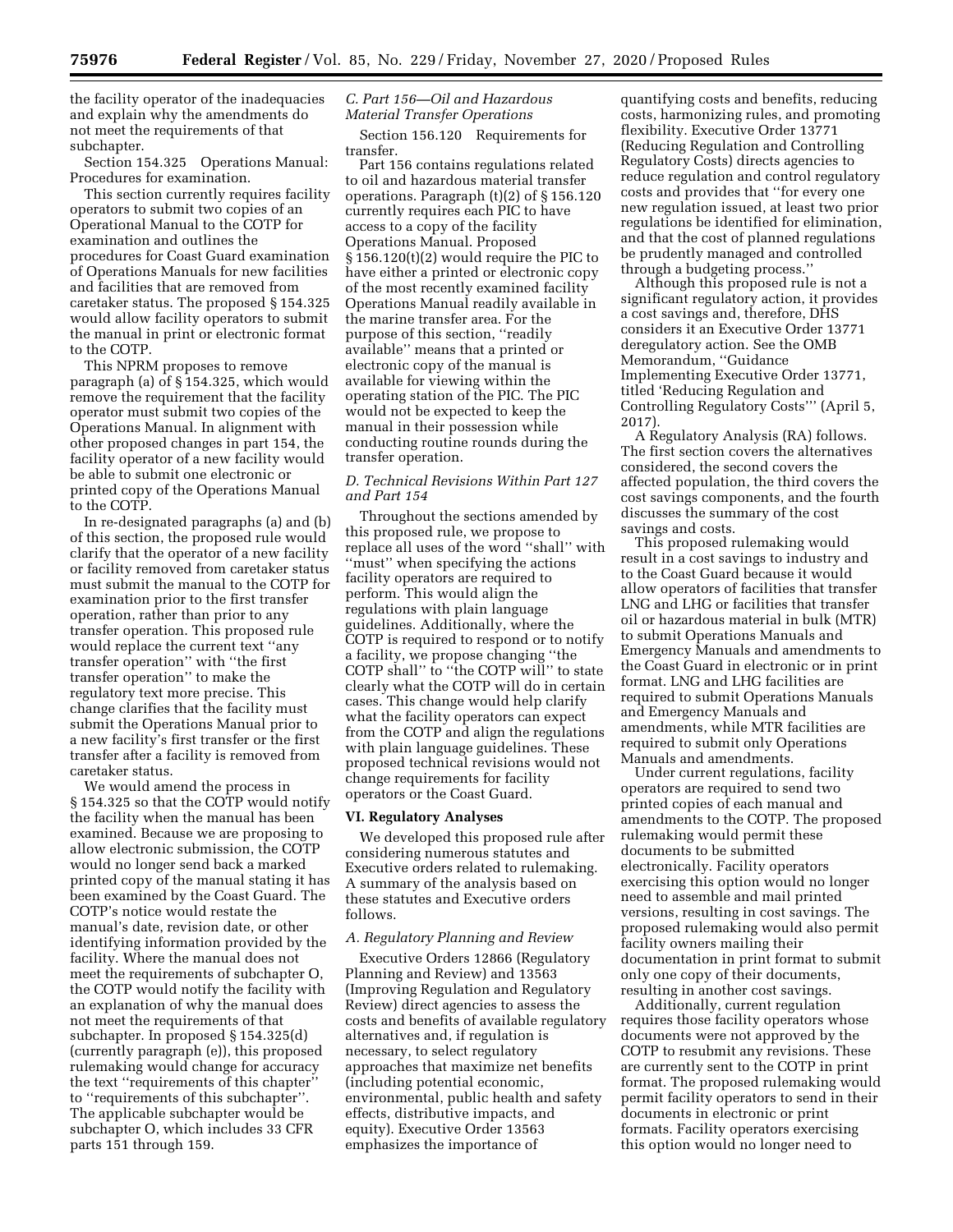assemble and mail printed versions, resulting in cost savings.

Finally, the proposed rulemaking would permit facilities to keep documentation in either electronic or print format at their facility's marine transfer area. Currently this documentation is kept in print format at these locations. According to Coast Guard subject matter experts (SME) from the Office of Port and Facility Compliance (CG–FAC), the typical facility has, on average, two marine transfer areas.2 LNG and LHG facilities are required to keep one copy of an Operations Manual and one copy of an Emergency Manual (and to keep each manual up-to-date with amendments) at each of its marine transfer areas. MTR facility operators are required to keep only one Operations Manual (and amendments) at marine transfer areas.

Those facility operators that exercise the option to use electronic documents instead of print would experience a cost savings resulting from no longer having to assemble these printed documents (two copies, one for each marine transfer area), as well as not having to physically place this documentation at the two marine transfer areas.3

The proposed rulemaking would also result in a cost savings to the Coast Guard. Currently, when the COTP examines an Operations or Emergency Manual and finds it meets the regulatory requirements or is ''adequate'', they must return a stamped copy to the facility. Under the proposed rulemaking, the COTP would not return a copy of the adequate manual via mail. The COTP would have the option to send either a printed or electronic letter back to facility stating that the manual

has been examined by the Coast Guard.<sup>4</sup> As a result, the Coast Guard would experience a cost savings from not having to handle and mail back to the facility a stamped, printed version of the manual.

On the other hand, if the COTP finds ''inadequacies'' in the submitted manual, meaning the manual does not meet the regulatory requirements, the COTP must mail back a copy of the manual, or a notification, with annotations or comments on how to correct the manual.5 Based on the requirements in the proposed rulemaking, the COTP would only be required to send electronically or by mail a letter explaining why the manual does not meet the requirements of the part, reducing costs for the Coast Guard.

In table 1, we show a summary of the impacts of the NPRM.

| TABLE 1—SUMMARY OF THE IMPACTS OF THE $NPRM$ $^6$ |  |
|---------------------------------------------------|--|
|---------------------------------------------------|--|

| Category                                                                                                         | Summary                                                                                                                                                                                                                                                                                                                                                                                                                                                                                                                                                                                                                                                                                                                                                         |
|------------------------------------------------------------------------------------------------------------------|-----------------------------------------------------------------------------------------------------------------------------------------------------------------------------------------------------------------------------------------------------------------------------------------------------------------------------------------------------------------------------------------------------------------------------------------------------------------------------------------------------------------------------------------------------------------------------------------------------------------------------------------------------------------------------------------------------------------------------------------------------------------|
|                                                                                                                  | • Updates 33 CFR parts 127 and 154 to permit regulated facilities to submit Oper-<br>ations Manuals and Emergency Manuals and amendments in electronic or printed<br>format.<br>• Updates 33 CFR parts 127 and 154 to permit regulated facilities that submit print-<br>ed Operations Manuals and Emergency Manuals and amendments to submit only<br>one copy in that format.<br>• Updates 33 CFR parts 127 and 154 to permit the Coast Guard to send notices of<br>adequacy or inadequacy to facilities electronically.<br>• Updates 33 CFR parts 127 and 154 to permit regulated facilities to store electronic<br>or printed versions of their Operations Manuals and Emergency Manuals and<br>amendments, at the marine transfer areas of their facilities. |
|                                                                                                                  | 60 facilities that transfer LNG and LHG and 703 MTR facilities (total of 763 facili-<br>ties) *                                                                                                                                                                                                                                                                                                                                                                                                                                                                                                                                                                                                                                                                 |
| Costs Savings to Industry (\$2019, 7% discount rate)                                                             | 10-year cost savings: \$255,007.<br>Annualized: \$36,307.                                                                                                                                                                                                                                                                                                                                                                                                                                                                                                                                                                                                                                                                                                       |
| Costs Savings to the Coast Guard (\$2019, 7% discount<br>rate).<br>Total Cost Savings (\$2019, 7% discount rate) | 10-year cost savings: \$52,160.<br>Annualized: \$7,426.<br>10-year cost savings: \$307,167.<br>Annualized: \$43,734.                                                                                                                                                                                                                                                                                                                                                                                                                                                                                                                                                                                                                                            |

\* Of the 60 LNG/LHG facilities, 54 are forecast to submit their documentation in electronic format and 6 in paper. Of the 703 MTR facilities, 527 are expected to submit their documents in electronic format and 176 in paper. For a detailed discussion of these estimates and calculations, refer to the ''affected population'' section of this Regulatory Analysis. **Note:** Numbers may not sum due to rounding.

#### Alternatives Considered

We considered three alternatives. The first is a continuation of current regulation (no change). The second is a modification to the current regulations that would require all regulated facilities to submit their required Operations Manuals and Emergency Manuals and amendments electronically. The third is giving regulated facilities flexibility on submitting documentation in either

electronic or printed format. We discuss each in more detail in the following sections.

Alternative 1 —No Change.

This alternative would require regulated facility operators to continue to submit two printed copies of the Operations Manuals and Emergency Manuals, and the COTP to continue to examine these manuals and to return them by mail. This alternative would also require facility operators to maintain the manuals in a printed

format near the marine transfer areas of their facilities. This alternative would not result in any cost savings and would not meet the Coast Guard's goal of reducing regulatory burdens under Executive Order 13771. Therefore, we rejected Alternative 1.

*Alternative 2—All Electronic Format Manuals.* 

This alternative would amend regulations to require regulated facility operators to submit only electronic copies of the Operations Manuals and

<sup>2</sup>Based on an SME assessment from CG–FAC. All Coast Guard SME input assessments mentioned in this NRPM, unless stated otherwise, are from CG– FAC.

<sup>3</sup>These areas are not the same as the administrative offices of the facilities; hence, labor

time needs to be expended to place Manuals there<br>after they are assembled.

<sup>&</sup>lt;sup>4</sup> The Coast Guard envisions sending back an electronic format of the manual with an electronically stamped watermark, notification, or similar method.

<sup>5</sup>The word ''inadequacies'' is used on numerous occasions in the text of the current regulation. Sections where the word is explicitly cited include § 154.320(a)(1) and § 154.320(c)(2).

<sup>6</sup>All dollar figures are closest whole dollar.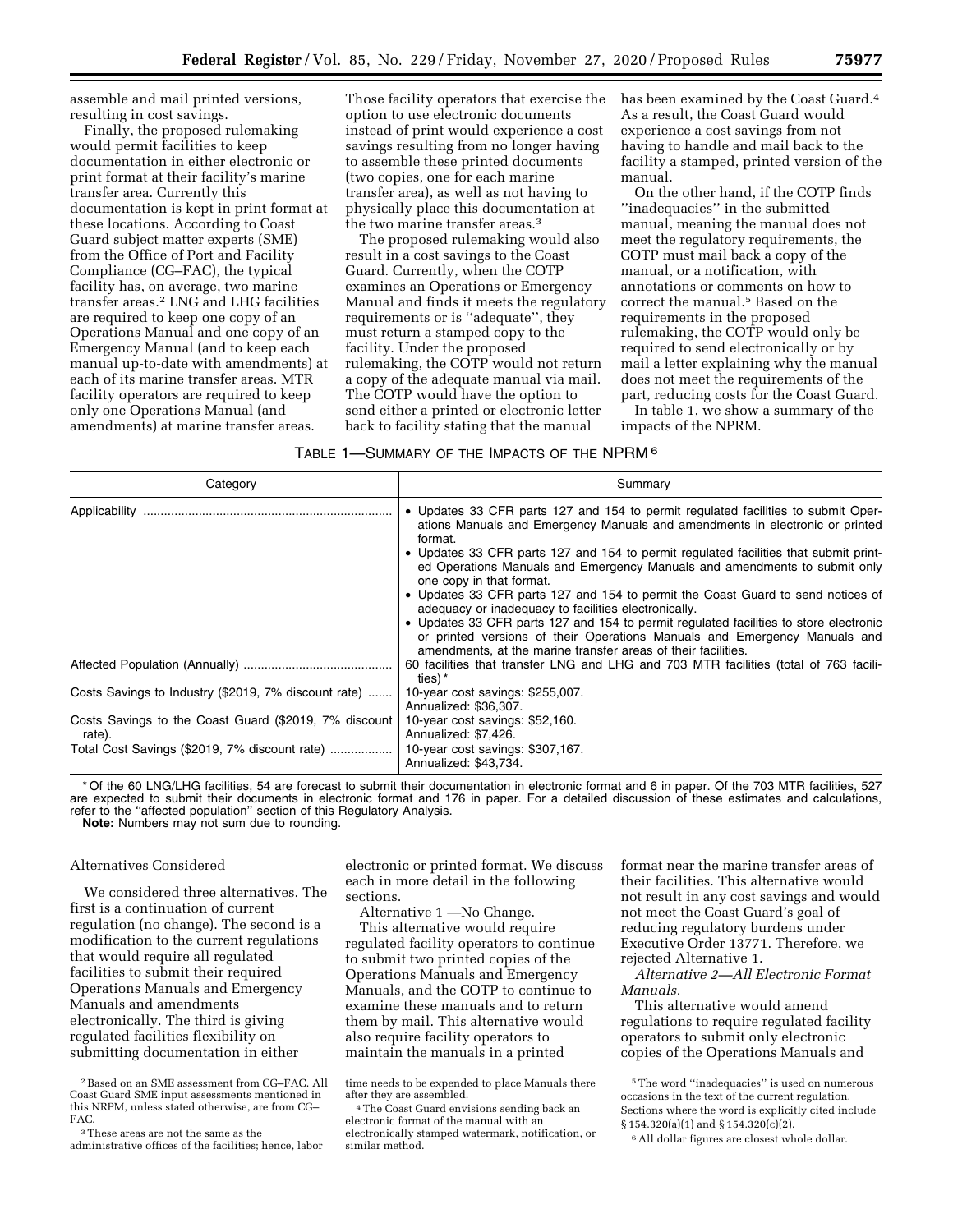Emergency Manuals, and the COTP to examine these manuals (and amendments) and return them only via email or other electronic means. Facility operators would not be permitted the option of submitting printed documents. Facilities would be permitted to keep Operations Manuals and Emergency Manuals in printed or electronic format at their marine transfer areas.

Facility operators may experience greater cost savings than what was proposed by Alternative 1 or the chosen alternative because they would be required to submit their documentation electronically and to maintain electronic copies of all their manuals in the marine transfer areas. Savings from this alternative would result from the facilities not having to assemble and mail printed documentation to the COTP. Savings would also result from facilities no longer needing to assemble printed documentation for the marine transfer areas and having to place it there physically. For alternative 1, as there is no possibility of such electronic submissions, there would be no such savings. Alternative 2 would result in greater savings with respect to these as it would require all in-scope facilities to submit all their documents electronically while the chosen will not result in all documents being submitted electronically as some operators are expected to send in their documentation in paper format.

However, Alternative 2 also has the highest potential cost associated with its implementation. The reason for this is that a number of facilities may not currently have the required information technology (IT) infrastructure to permit the use of electronic documentation at their marine transfer areas. For those facilities without the pre-existing IT infrastructure, building the infrastructure could prove expensive compared to the cost savings from reducing the amount of printed Operations Manuals and Emergency Manuals. Factors affecting the building of such IT infrastructure (not all inclusively) include:

• The size of the facility;

• How many marine transfer areas there are (each area must have an Operations Manual, and LNG and LHG facilities must also have an Emergency Manual);

• The number and type of products transferred at the facility;

• The types of transfer operations occurring at the facility; and

• Any pre-existing infrastructure that can already facilitate accessing and using electronic documentation (such as ''Wi-Fi,'' or hardwired broadband connections).

Based on these factors, for some facilities the total costs required to access electronic documents could exceed the cost savings experienced from switching to electronic documentation In addition, these IT costs could disproportionately affect facilities that are relatively small in terms of revenue. Therefore, we rejected Alternative 2.

*Alternative 3—Option to Use Either Printed or Electronic Manuals.* 

This alternative is the selected alternative for this rulemaking. This alternative explicitly states that facility operators can submit the required Operations Manuals, Emergency Manuals, and amendments either in print or electronically. In addition, if submitting the required documents in print, only one copy would be required. In this alternative, facilities facing higher IT improvement costs could continue to use printed manuals and submissions. Hence, this alternative will lead to the highest net benefits of the three alternatives.

For these reasons, Alternative 3 is the preferred alternative. We provide a discussion of this alternative below.

#### Affected Population

We identified 121 LNG and LHG facilities that could be potentially impacted by this regulation, based on a search of the U.S. Coast Guard's Marine Information for Safety and Law Enforcement (MISLE) database.7 We also identified 2,497 MTR facilities that could be potentially impacted. A discussion follows describing how the impacted population itself is reached.

LNG and LHG facilities transfer liquefied natural gas and liquefied hazardous gas from vessels to the shore or from the shore to the vessel. MTR facilities transfer oil or hazardous material in bulk from vessels to the shore or from the shore to the vessel. Operations Manuals provide information relating to these LNG, LHG, and MTR facilities, such as physical characteristics (including plans and maps) and descriptions of transfer systems; mooring areas; and diagrams of piping, electrical systems, control rooms, and security systems, among other items.8 Emergency Manuals cover topics such as emergency shutdown procedures, descriptions of fire equipment and other emergency equipment as well as their operating procedures, first-aid procedures and

stations, and emergency response procedures, among other items.9 These manuals vary in terms of their size, anywhere from 0.5-inch, three-ring binders containing 50 pages, to 3-inch, three-ring binders.10 We have estimated these 3-inch, three-ring binders to be 514 pages in length.11 The 0.5-inch manuals are the most common size, accounting for the majority of manuals.12 Therefore, in our cost savings estimate, we assume that all manuals are 0.5-inch, three-ring binders of 50 pages.

Amendments to both Operations Manuals and Emergency Manuals are intended to keep those manuals up to date.13 Their length depends on the information that needs to be updated. If the information is significant, these amendments may be as long as the original document submitted to the COTP. If the change is relatively minor, the amendments may only be a few pages. If the amendments are only a few pages, they are submitted to the COTP

 $\rm ^{10}Coast$  Guard SMEs.  $\rm ^{11}The$  estimate of 514 was based on the maximum size capacity of 5 3-inch three ring binders found on 5 office supply stores on the internet. The 5 were: Office Depot (*[https://](https://www.officedepot.com/a/products/502062/Wilson-Jones-Binder-3-Rings-36percent/) [www.officedepot.com/a/products/502062/Wilson-](https://www.officedepot.com/a/products/502062/Wilson-Jones-Binder-3-Rings-36percent/)[Jones-Binder-3-Rings-36percent/](https://www.officedepot.com/a/products/502062/Wilson-Jones-Binder-3-Rings-36percent/)* & *[https://](https://www.amazon.com/WLJ36849NB-Wilson-3-Ring-Holder-Binders/dp/B003QX85TG/ref=sr_1_2?keywords=WLJ36849NB&qid=1573426316&s=office-products&sr=1-2) [www.amazon.com/WLJ36849NB-Wilson-3-Ring-](https://www.amazon.com/WLJ36849NB-Wilson-3-Ring-Holder-Binders/dp/B003QX85TG/ref=sr_1_2?keywords=WLJ36849NB&qid=1573426316&s=office-products&sr=1-2)[Holder-Binders/dp/B003QX85TG/ref=sr](https://www.amazon.com/WLJ36849NB-Wilson-3-Ring-Holder-Binders/dp/B003QX85TG/ref=sr_1_2?keywords=WLJ36849NB&qid=1573426316&s=office-products&sr=1-2)*\_*1*\_ *[2?keywords=WLJ36849NB&qid=](https://www.amazon.com/WLJ36849NB-Wilson-3-Ring-Holder-Binders/dp/B003QX85TG/ref=sr_1_2?keywords=WLJ36849NB&qid=1573426316&s=office-products&sr=1-2) [1573426316&s=office-products&sr=1-2,](https://www.amazon.com/WLJ36849NB-Wilson-3-Ring-Holder-Binders/dp/B003QX85TG/ref=sr_1_2?keywords=WLJ36849NB&qid=1573426316&s=office-products&sr=1-2)* accessed November 5, 2019, 480 pages), Staples (*[https://](https://www.staples.com/Simply-3-Inch-Round-3-Ring-Binder-Black-26857/product_1319200) [www.staples.com/Simply-3-Inch-Round-3-Ring-](https://www.staples.com/Simply-3-Inch-Round-3-Ring-Binder-Black-26857/product_1319200)[Binder-Black-26857/product](https://www.staples.com/Simply-3-Inch-Round-3-Ring-Binder-Black-26857/product_1319200)*\_*1319200,* accessed November 5, 2019, 460 pages), Walmart (*[https://](https://www.walmart.com/ip/Universal-Economy-Round-Ring-View-Binder-3-Capacity-Black-UNV20991/21454956) [www.walmart.com/ip/Universal-Economy-Round-](https://www.walmart.com/ip/Universal-Economy-Round-Ring-View-Binder-3-Capacity-Black-UNV20991/21454956)[Ring-View-Binder-3-Capacity-Black-UNV20991/](https://www.walmart.com/ip/Universal-Economy-Round-Ring-View-Binder-3-Capacity-Black-UNV20991/21454956)  [21454956](https://www.walmart.com/ip/Universal-Economy-Round-Ring-View-Binder-3-Capacity-Black-UNV20991/21454956)* and *[https://www.amazon.com/](https://www.amazon.com/UNV20991-Universal-Round-Economy-Binder/dp/B005V3T3P4/ref=sr_1_1?keywords=universal+economy+3+ring+3+inch+binder&qid=1573424798&s=office-products&sr=1-1)  [UNV20991-Universal-Round-Economy-Binder/dp/](https://www.amazon.com/UNV20991-Universal-Round-Economy-Binder/dp/B005V3T3P4/ref=sr_1_1?keywords=universal+economy+3+ring+3+inch+binder&qid=1573424798&s=office-products&sr=1-1) [B005V3T3P4/ref=sr](https://www.amazon.com/UNV20991-Universal-Round-Economy-Binder/dp/B005V3T3P4/ref=sr_1_1?keywords=universal+economy+3+ring+3+inch+binder&qid=1573424798&s=office-products&sr=1-1)*\_*1*\_

*[1?keywords=universal+economy+](https://www.amazon.com/UNV20991-Universal-Round-Economy-Binder/dp/B005V3T3P4/ref=sr_1_1?keywords=universal+economy+3+ring+3+inch+binder&qid=1573424798&s=office-products&sr=1-1) [3+ring+3+inch+binder&qid=1573424798&s=office](https://www.amazon.com/UNV20991-Universal-Round-Economy-Binder/dp/B005V3T3P4/ref=sr_1_1?keywords=universal+economy+3+ring+3+inch+binder&qid=1573424798&s=office-products&sr=1-1)[products&sr=1-1,](https://www.amazon.com/UNV20991-Universal-Round-Economy-Binder/dp/B005V3T3P4/ref=sr_1_1?keywords=universal+economy+3+ring+3+inch+binder&qid=1573424798&s=office-products&sr=1-1)* accessed November 5, 2019, 480 pages), Target (*[https://www.target.com/p/avery-3-](https://www.target.com/p/avery-3-34-one-touch-slant-rings-600-sheet-capacity-heavy-duty-view-binder-white/-/A-14432722)  [34-one-touch-slant-rings-600-sheet-capacity-heavy](https://www.target.com/p/avery-3-34-one-touch-slant-rings-600-sheet-capacity-heavy-duty-view-binder-white/-/A-14432722)[duty-view-binder-white/-/A-14432722](https://www.target.com/p/avery-3-34-one-touch-slant-rings-600-sheet-capacity-heavy-duty-view-binder-white/-/A-14432722)* & *[https://](https://www.amazon.com/Avery-Heavy-Duty-One-Touch-670-Sheet-79693/dp/B000VXF23G/ref=sr_1_2?keywords=Avery+3%22+One+Touch+Slant+Rings+600+Sheet+Capacity+Heavy-Duty+View+Binder&qid=1573425256&sr=8-2) [www.amazon.com/Avery-Heavy-Duty-One-Touch-](https://www.amazon.com/Avery-Heavy-Duty-One-Touch-670-Sheet-79693/dp/B000VXF23G/ref=sr_1_2?keywords=Avery+3%22+One+Touch+Slant+Rings+600+Sheet+Capacity+Heavy-Duty+View+Binder&qid=1573425256&sr=8-2)[670-Sheet-79693/dp/B000VXF23G/ref=sr](https://www.amazon.com/Avery-Heavy-Duty-One-Touch-670-Sheet-79693/dp/B000VXF23G/ref=sr_1_2?keywords=Avery+3%22+One+Touch+Slant+Rings+600+Sheet+Capacity+Heavy-Duty+View+Binder&qid=1573425256&sr=8-2)*\_*1*\_ *[2?keywords=Avery+3%22+One+Touch+](https://www.amazon.com/Avery-Heavy-Duty-One-Touch-670-Sheet-79693/dp/B000VXF23G/ref=sr_1_2?keywords=Avery+3%22+One+Touch+Slant+Rings+600+Sheet+Capacity+Heavy-Duty+View+Binder&qid=1573425256&sr=8-2) [Slant+Rings+600+Sheet+Capacity+Heavy-](https://www.amazon.com/Avery-Heavy-Duty-One-Touch-670-Sheet-79693/dp/B000VXF23G/ref=sr_1_2?keywords=Avery+3%22+One+Touch+Slant+Rings+600+Sheet+Capacity+Heavy-Duty+View+Binder&qid=1573425256&sr=8-2)[Duty+View+Binder&qid=1573425256&sr=8-2,](https://www.amazon.com/Avery-Heavy-Duty-One-Touch-670-Sheet-79693/dp/B000VXF23G/ref=sr_1_2?keywords=Avery+3%22+One+Touch+Slant+Rings+600+Sheet+Capacity+Heavy-Duty+View+Binder&qid=1573425256&sr=8-2)*  accessed November 5, 2019, 600 pages), and Amazon (*[https://www.amazon.com/Wilson-Jones-](https://www.amazon.com/Wilson-Jones-Binder-Basic-W362-49W/dp/B0001N9WM8/ref=sr_1_5?keywords=3+ring+3+inch+binder&qid=1573433167&sr=8-5)[Binder-Basic-W362-49W/dp/B0001N9WM8/ref=sr](https://www.amazon.com/Wilson-Jones-Binder-Basic-W362-49W/dp/B0001N9WM8/ref=sr_1_5?keywords=3+ring+3+inch+binder&qid=1573433167&sr=8-5)*\_ *1*\_*[5?keywords=3+ring+](https://www.amazon.com/Wilson-Jones-Binder-Basic-W362-49W/dp/B0001N9WM8/ref=sr_1_5?keywords=3+ring+3+inch+binder&qid=1573433167&sr=8-5)*

*[3+inch+binder&qid=1573433167&sr=8-5,](https://www.amazon.com/Wilson-Jones-Binder-Basic-W362-49W/dp/B0001N9WM8/ref=sr_1_5?keywords=3+ring+3+inch+binder&qid=1573433167&sr=8-5)* accessed on November 5, 2019, 550 pages). The mean of these 5 comes to 514 pages.

12Coast Guard SMEs.

13A complete list of items that must be kept current can be found, for LHG facilities, for operations manuals in 33 CFR 127.1305. For LNG facilities, the complete list can be found, for operations manuals, in 33 CFR 127.305, and for emergency manuals in 33 CFR 127.307. For MTR facilities, 33 CFR 154.300(b) and 33 CFR 154.300(b)(1) states that ''the facility operator shall maintain the operations manual so that it is current''.

<sup>7</sup>The search of MISLE was conducted on November 18, 2019.

<sup>8</sup>A full list of details of what Operations Manuals need to cover for MTR facilities can be found under 33 CFR 154.310 and for LNG and LHG facilities under 33 CFR 127.305 and 127.1305.

<sup>9</sup>The full list items that Emergency Manuals need to cover for LNG facilities can be found under 33<br>CFR 127.307 and for LHG 127.1307.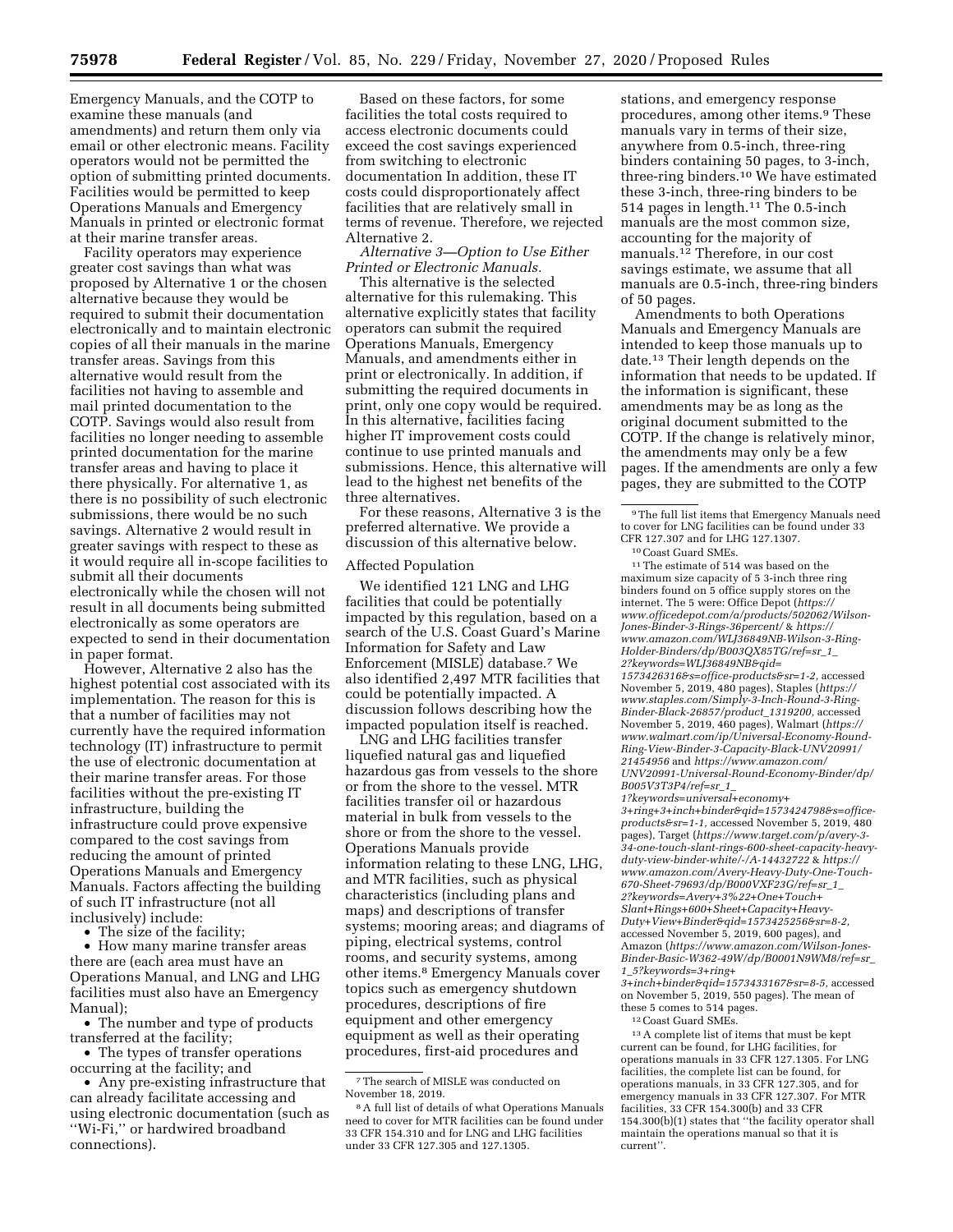as individual pages. The COTP then examines those pages and, after determining their adequacy, inserts them into the previously existing edition of the Operations Manual or Emergency Manual.14 Coast Guard SMEs estimate that 80 percent of amendments to Operations Manuals and Emergency Manuals consist of 5-page inserts while 20 percent consist of documents that are as long as full-length Operations or Emergency Manuals. In our cost savings estimate for this RA, we assumed that all amendments would be 5 pages.

The Coast Guard examined MISLE data between 2009 and 2019 (inclusively) to determine that an average of 60 Emergency Manuals and Operations Manuals and amendments are filed by LNG and LHG facilities per year.15 Of those 60 Manuals and amendments, there were an average of 18 Manuals and 42 amendments. The number of these Manuals and amendments differ from the numbers in appendices A and B in the latest Collection of Information (COI).16 The numbers in appendix A and B were 8 Manuals and 14 amendments, for a total of 22.17 The explanation for the difference in numbers (60 versus 22) is attributable to two reasons. One is that

the total LNG and LHG populations were different between the COI and the MISLE pull this RA is based on. The COI mentioned a combined LNG and LHG population of 108 while the MISLE indicated 121. This difference was because the MISLE data was pulled on different dates. This RA's MISLE pull was performed on November 18, 2019 while the MISLE pull the COI was based on was sometime previous to the date of its publication, August 30, 2019. The second and related reason for the numerical difference is that the Manual and amendment numbers themselves were pulled on different dates. The COI data was pulled before the publication of the COI, on August 30, 2019, while the RA was based pulled from MISLE on November 18, 2019. Hence, the latter would be expected to be larger.

Coast Guard SMEs estimate that 90 percent of LNG and LHG facilities would submit their documentation to the Coast Guard electronically. Thus, the affected annual population of LNG and LHG facilities is estimated to be, 54 per year with respect to facilities that will be submitting their documentation in electronic form, The population that will be submitting their documents in paper form (this is also referred to as ''traditional'' form this document) is

estimated to be six, the remaining 10% of the LNG and LHG facilities. Hence, the total impacted population of LNG and LHG facilities is 60.

The average number of Operations Manuals and amendments filed by MTR facilities was 703 for the same period (2009–2019).18 MTR facilities are only required to file Operations Manuals and amendments, not Emergency Manuals and amendments. Of those 703 Manuals and amendments, there were an average of 261 Manuals and 442 amendments. Since Coast Guard SMEs in CG–FAC estimate that 75 percent of MTR facilities would submit their documentation in an electronic format, the estimated regulated population of MTRs is 527 with respect to electronic submission. Twenty-five percent of MTR facilities are estimated to submit their documentation in paper traditional form, accounting for another 176 firms.19 As a result, the total MTR affected population is 703.

The number of annually impacted facilities broken out by LNG and LHG and MTR facility, as well as the number of different types of manuals and amendments for each facility type, is summarized in the following table.

TABLE 2—AFFECTED POPULATION AND NUMBER OF MANUALS AND AMENDMENTS FILED ANNUALLY

| Facility<br>type | Total<br>operations and<br>emergency<br>manuals filed | Total<br>operations and<br>emergency<br>manual<br>amendments<br>filed | Total<br>documents<br>filed | Total<br>operations and<br>emergency<br>manuals filed<br>electronically | Total<br>operations and<br>emergency<br>manual<br>amendments<br>filed<br>electronically | Total<br>manuals filed<br>electronically | Total<br>operations and<br>emergency<br>manuals filed<br>in traditional<br>form | Total<br>operations and<br>emergency<br>manual<br>amendments<br>filed in<br>traditional form | Total manual<br>amendments<br>filed in<br>traditional form |
|------------------|-------------------------------------------------------|-----------------------------------------------------------------------|-----------------------------|-------------------------------------------------------------------------|-----------------------------------------------------------------------------------------|------------------------------------------|---------------------------------------------------------------------------------|----------------------------------------------------------------------------------------------|------------------------------------------------------------|
| LNG/LHG          | 18                                                    | 42                                                                    | 60                          | 16                                                                      | 38                                                                                      | 54                                       | 65                                                                              | 4                                                                                            | 6                                                          |
| <b>MTR</b>       | 261                                                   | 442                                                                   | 703                         | 195.75                                                                  | 331.5                                                                                   | 527                                      |                                                                                 | 111                                                                                          | 176                                                        |

**Note:** all ''total'' numbers rounded to closest whole number.

#### Cost Savings Components

Tables 3 and 4 summarize the proposed rulemaking's cost savings for the private sector and for the Coast Guard. Table 3 provides the private sector's cost savings by private sector population group (LNG, LHG, and MTR)

as well as by the four different cost savings categories estimated. Table 4 summarizes Coast Guard's cost savings.

TABLE 3—ANNUAL COST SAVINGS OF PROPOSED RULEMAKING TO PRIVATE SECTOR BY POPULATION AND COST SAVINGS ELEMENT

| Population | Cost savings element                                                                                                                                                                                                                                 | Annual<br>net cost<br>savings<br>$($ \$2019) $^{\circ}$ |
|------------|------------------------------------------------------------------------------------------------------------------------------------------------------------------------------------------------------------------------------------------------------|---------------------------------------------------------|
|            | Savings from not having to produce printed manuals (and amendments) to mail to<br>the COTP <sup>2</sup> .<br>Savings from not having to produce printed manuals (and amendments) for place-<br>ment at facility marine transfer areas <sup>3</sup> . | \$498<br>234                                            |

<sup>14</sup>The original pages that the newly submitted ones replace are disposed of.

16Collection of Information under Review by Office of Management and Budget, Control Number: 1625–0049. This was published in the **Federal** 

 $\overline{^{17}}$  In the COI there were 6 manuals and 12 amendments for LHG facilities and 2 manuals and 2 amendments for LNG facilities (for a total of 8

manuals and 14 amendments and a total of 22 of both).

18The search of MISLE was conducted on November 18, 2019.

19This number is rounded up to closest whole number.

<sup>&</sup>lt;sup>15</sup>This number is rounded to the nearest whole number, as are all population numbers mentioned below.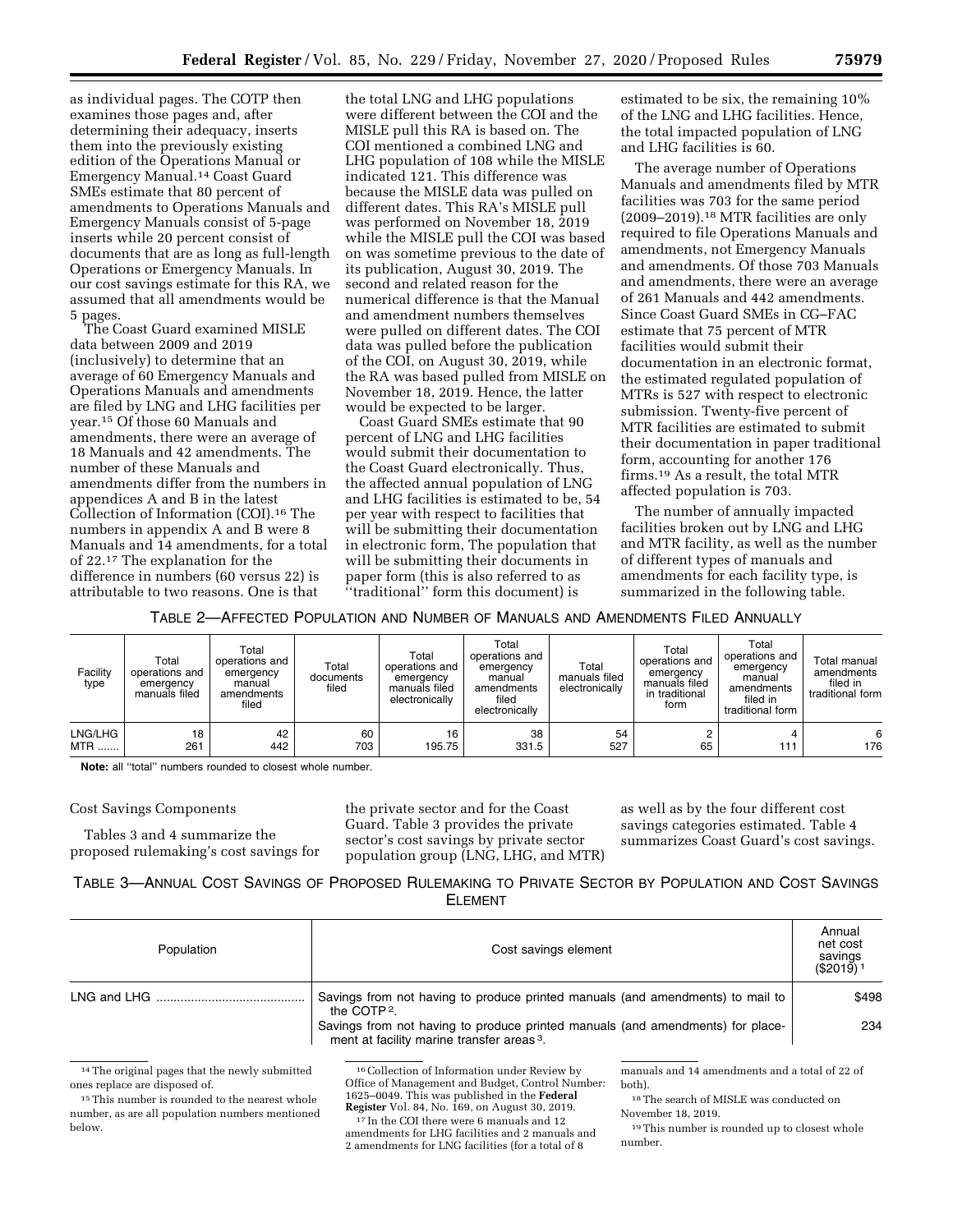### TABLE 3—ANNUAL COST SAVINGS OF PROPOSED RULEMAKING TO PRIVATE SECTOR BY POPULATION AND COST SAVINGS ELEMENT—Continued

| Population                                | Cost savings element                                                                                                                                                              | Annual<br>net cost<br>savings<br>$($2019)$ <sup>1</sup> |
|-------------------------------------------|-----------------------------------------------------------------------------------------------------------------------------------------------------------------------------------|---------------------------------------------------------|
|                                           | Savings from not having to mail manuals (and amendments) to the COTP<br>Savings from not having to place printed manuals (and amendments) at facility ma-<br>rine transfer areas. | 994<br>605. ا                                           |
| Total Annual LNG and LHG Cost<br>Savings. |                                                                                                                                                                                   | 43.331                                                  |
| MTR                                       | Savings from not having to produce printed manuals (and amendments) to mail to<br>the COTP <sub>5</sub> .                                                                         | 9,895                                                   |
|                                           | Savings from not having to produce printed manuals (and amendments) for place-<br>ments at facility marine transfer areas <sup>6</sup> .                                          | 2.023                                                   |
|                                           | Savings from not having to mail manuals (and amendments) to the COTP<br>Savings from not having to place printed manuals (and amendments) at facility ma-<br>rine transfer areas. | 13,536<br>7.522                                         |
| Total Annual MTR Cost Savings             |                                                                                                                                                                                   | 7 32,976                                                |
| Tota                                      |                                                                                                                                                                                   | 836.307                                                 |

<sup>1</sup> Rounded to closest whole dollar.<br><sup>2</sup> Includes cost of binder, paper, printing and labor required to assemble.<br><sup>3</sup> Includes cost of binder, paper, printing and labor required to assemble. It is also assumed that each fa

sessment, has an average of 2 marine transfer areas.<br><sup>4</sup> Total figure may not be exact due to fact preceeding numbers have been rounded.<br><sup>5</sup> Includes cost of binder, paper, printing and labor required to assemble.<br><sup>6</sup> Incl sessment, has an average of 2 marine transfer areas.<br>
8 Includes cost of binder, paper, printing and labor required to assemble. It is also assumed that each facility, as per Coast Guard SME assessment, has an average of 2

#### TABLE 4—COST SAVINGS IMPLICATIONS OF PROPOSED RULEMAKING TO COAST GUARD

| Population      | Cost savings element                                                                     |         |
|-----------------|------------------------------------------------------------------------------------------|---------|
| The Coast Guard | Cost Savings from not having to mail printed manuals (and amendments) back to facilities | \$7,426 |

Cost Savings Methodology, Calculations, and Estimates

We broke out the cost savings analysis for this rulemaking into three sections. The first examines the cost savings for the private sector. The second discusses cost savings for the Coast Guard. The third provides an aggregated summary of the cost savings as well as the estimates on a discounted basis.

### Private Sector Cost Savings

We broke out cost savings for the private sector into two categories. The first involves the cost savings associated with facility operators having the option to submit Operations Manuals and Emergency Manuals (and amendments) in electronic format. The second involves the option to place electronic editions of their Operations Manuals and Emergency Manuals (and amendments) at their marine transfer areas. The cost savings associated with

each of these is discussed in separate sections below.

Cost Savings From the Reduced Numbers of Operations and Emergency Manuals (and Amendments) Sent to the Coast Guard

LNG and LHG facility operators are currently required to submit two copies of their Operations Manuals and Emergency Manuals and amendments to the COTP, as required.21 Generally, they are not sent at the same time.22 MTR facility operators are currently required to submit two copies of their Operations Manuals and amendments.<sup>23</sup> Although current regulations do not explicitly state that the copies submitted must be printed, the wording and context suggest the use of printed documents,

and current industry practice is to submit printed documents.24

The cost components that make up the 0.5-inch binders consist of the actual cost of the empty 0.5-inch, 3 ring binder, the cost of 50 pages of paper, the cost of printing those 50 pages, and the labor required to put the manual together. The cost of all these elements, with the notable exception of labor, are the same whether the manual is for an LNG and LHG facility or an MTR facility. We estimate that the cost of the empty 0.5-inch binders, in 2019-dollar terms, is \$3.66, based on the mean found for 0.5-inch binders from 5

<sup>20</sup>Rounded to closest whole dollar.

<sup>21</sup> 33 CFR 127.019(a) and (b).

<sup>22</sup> Due to fact that they are usually written by different personnel and do not need to be received simultaneously, they are generally not sent together. 23 33 CFR 154.300(a).

<sup>24</sup>The current regulation regarding the two-copy requirement was issued in 1988 for LNG and LHG facilities (53 FR 3370, Feb. 5, 1988), and in 1996 for MTR facilities (61 FR 41458, Aug. 8, 1996). At that time, it was not possible to electronically send a document as large and complicated as a complete Operations or Emergency Manual as an attachment via email or other electronic means. Operations Manuals and Emergency Manuals can range in size from 0.5-inch 3 ring binders to 3-inch 3 ring binders.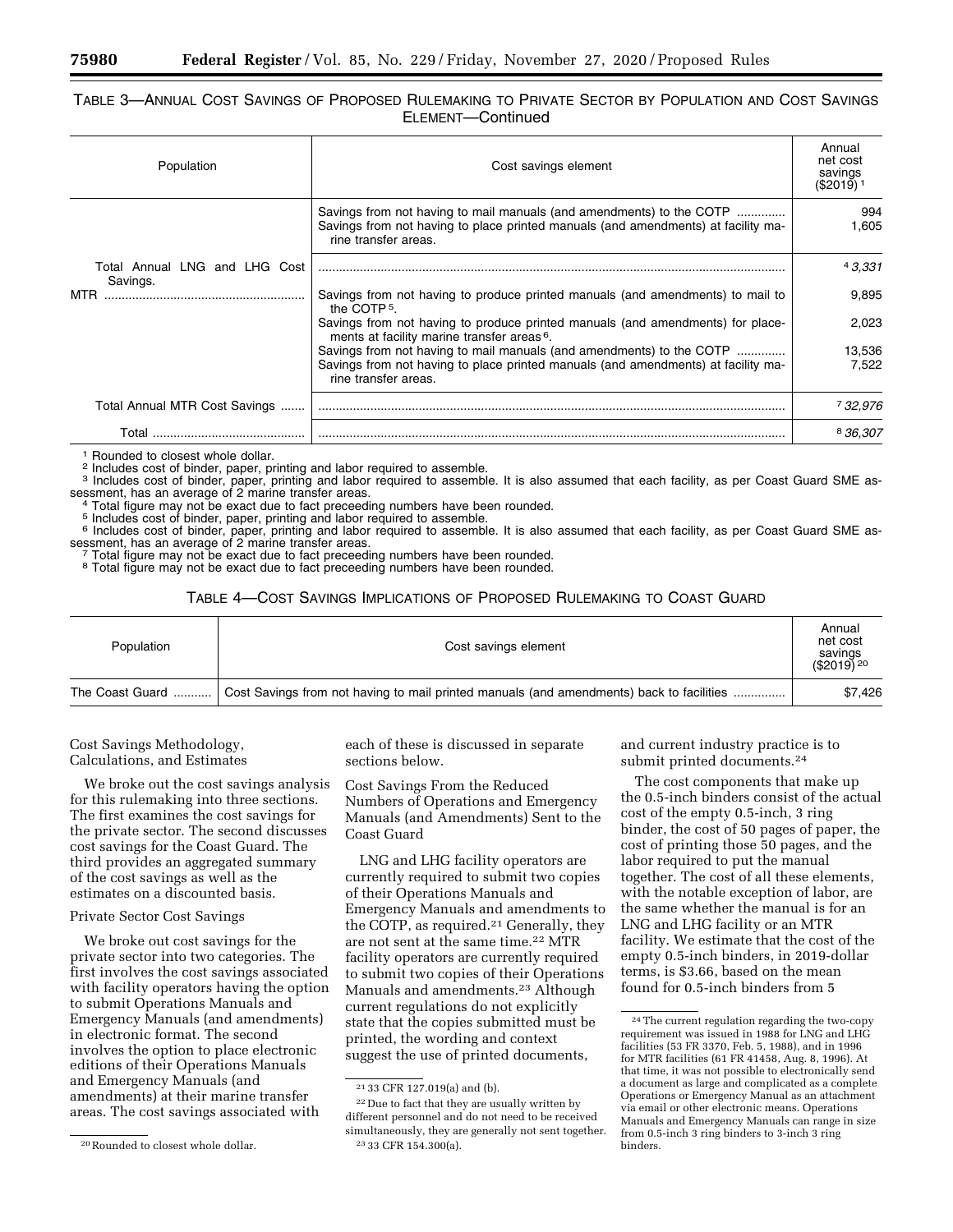different websites selling this item.25 We estimate the cost of 50 sheets of copier paper to be 62.5 cents, based on the mean we found for boxes of 500 pages from 5 different supply stores.26 We found the cost to print in black and white, 50 pages, to be \$2.23.27 Combined, these costs come to \$6.51 (rounded to closest whole cent).

As the labor costs between LNG and LHG and MTR facilities are different, the labor component of assembling these manuals differ. According to Coast Guard SMEs as well as COI 1625–0049, ''Waterfront Facilities Handling Liquefied Natural Gas and Liquefied Hazardous Gas'', clerical workers perform this function. In the Bureau of Labor Statistics (BLS) website, under North American Industry Classification System (NAICS) industry 483000 (Water Transportation), there was no specific labor category for clerical workers. The closest we were able to find was ''Office Clerks, General'' (Occupational Code 43–9061).28 The mean hourly wage for this category of labor was found to be \$19.92.29 As wages account for only a portion of total employee costs

(employee benefits account for the other part), the wages need to be adjusted to take into account benefits. Using the BLS U.S. Department of Labor New Release for March 19, 2020 (USDL– 0451) benefits for employees in the ''Production, Transportation and Material Moving'' sector of the economy, private sector, were found to be account for \$10.62 per hour, or 52% of wages.30 31 Thus the fully burdened wage rate is estimated at \$30.28 per hour for LNG and LHG facilities.<sup>32</sup>

According to Coast Guard SMEs as well as the latest COI 1625–0093, ''Facilities Transferring Oil and Hazardous Material in Bulk—Letter of Intent and Operations Manual'', MTR facilities use general and operations managers to assemble Operations Manuals. On the BLS website, under NAICS industry 483000 (Water Transportation) general and operations managers (Occupational Code 11–1021) were found to have an hourly mean wage of \$65.81.33 As stated previously, according to the BLS, employees in the ''Production, Transportation and Material Moving'' sector of the

economy, private sector, were found to have benefits associated with 52% of wages in that industry.34 Hence, the fully burdened labor rate for general and operations managers is \$100.03 per hour.35

With respect to the assembly of a 0.5 inch, 50-page manual, we performed the task ourselves and found that it took an average of 5.12 minutes (or 0.09 hours).36 As a result, the labor cost of assembly for an LNG and LHG facility came to \$2.73. 37 For an MTR facility, the cost came to \$9.00.38 Thus, for an LNG and LHG facility, we estimate the total cost of assembling a 0.5-inch binder for an Operations Manual or Emergency Manual to be \$9.25.39 It should be emphasized that these are the costs associated with producing one copy of an Operations Manual or of an Emergency Manual (they are estimated to cost the same to assemble). For an Operations Manual for an MTR facility, we estimate total cost to assemble to be \$15.52.40 All binder assembly costs are shown in Table 5.

### TABLE 5—COST TO ASSEMBLE 0.5-INCH 3 RING BINDERS FOR LNG AND LHG AND MTR FACILITIES

| 0.5-lnch 3 ring binder assembly costs |                |                |                |                |                 |
|---------------------------------------|----------------|----------------|----------------|----------------|-----------------|
|                                       | <b>Binder</b>  | Paper          | Printing       | Labor          | Total           |
| LNG and LHG<br>MTR                    | \$3.66<br>3.66 | \$0.63<br>0.63 | \$2.23<br>2.23 | \$2.73<br>9.00 | \$9.25<br>15.52 |

*keywords*\_*two*\_*[browse-bin%3A7103303011&s=](https://www.amazon.com/Avery-Economy-Binder-0-5-Inch-Round/dp/B0006SWEEG/ref=sr_1_6?qid=1583117388&refinements=p_n_feature_keywords_two_browse-bin%3A7103303011&s=office-products&sr=1-6) [office-products&sr=1-6](https://www.amazon.com/Avery-Economy-Binder-0-5-Inch-Round/dp/B0006SWEEG/ref=sr_1_6?qid=1583117388&refinements=p_n_feature_keywords_two_browse-bin%3A7103303011&s=office-products&sr=1-6)*) (*\$4.60*). All websites cited were accessed on Nov. 10, 2019. The mean of all these websites is \$3.66.

26The websites were: Office Depot (*[https://](https://www.officedepot.com/a/products/841195/Office-Depot-Copy-And-Print-Paper/) [www.officedepot.com/a/products/841195/Office-](https://www.officedepot.com/a/products/841195/Office-Depot-Copy-And-Print-Paper/)[Depot-Copy-And-Print-Paper/](https://www.officedepot.com/a/products/841195/Office-Depot-Copy-And-Print-Paper/)*) (\$8.29), Staples (*[https://www.staples.com/500+ream+paper/](https://www.staples.com/500+ream+paper/directory_500%20ream%20paper?sby=1)  directory*\_*[500%20ream%20paper?sby=1](https://www.staples.com/500+ream+paper/directory_500%20ream%20paper?sby=1)*) (\$5.79), Walmart (*[https://www.walmart.com/ip/Pen-Gear-](https://www.walmart.com/ip/Pen-Gear-Copy-Paper-8-5x11-92-Bright-20-lb-1-ream-500-Sheets/487634010)[Copy-Paper-8-5x11-92-Bright-20-lb-1-ream-500-](https://www.walmart.com/ip/Pen-Gear-Copy-Paper-8-5x11-92-Bright-20-lb-1-ream-500-Sheets/487634010) [Sheets/487634010](https://www.walmart.com/ip/Pen-Gear-Copy-Paper-8-5x11-92-Bright-20-lb-1-ream-500-Sheets/487634010)*) (\$5.79), Amazon (*[https://](https://www.amazon.com/Hammermill-Recycled-Printer-Letter-086790R/dp/B009ZMP31K/ref=sr_1_6?keywords=500+ream+paper&qid=1573437715&sr=8-6) [www.amazon.com/Hammermill-Recycled-Printer-](https://www.amazon.com/Hammermill-Recycled-Printer-Letter-086790R/dp/B009ZMP31K/ref=sr_1_6?keywords=500+ream+paper&qid=1573437715&sr=8-6)[Letter-086790R/dp/B009ZMP31K/ref=sr](https://www.amazon.com/Hammermill-Recycled-Printer-Letter-086790R/dp/B009ZMP31K/ref=sr_1_6?keywords=500+ream+paper&qid=1573437715&sr=8-6)*\_*1*\_*6? [keywords=500+ream+paper&qid=1573437715](https://www.amazon.com/Hammermill-Recycled-Printer-Letter-086790R/dp/B009ZMP31K/ref=sr_1_6?keywords=500+ream+paper&qid=1573437715&sr=8-6) [&sr=8-6](https://www.amazon.com/Hammermill-Recycled-Printer-Letter-086790R/dp/B009ZMP31K/ref=sr_1_6?keywords=500+ream+paper&qid=1573437715&sr=8-6)*) (\$9.20), and Target (*[https://](https://www.target.com/p/avery-120-sheet-0-5-34-durable-view-ring-binder-black/-/A-16978071) [www.target.com/p/avery-120-sheet-0-5-34-durable](https://www.target.com/p/avery-120-sheet-0-5-34-durable-view-ring-binder-black/-/A-16978071)[view-ring-binder-black/-/A-16978071](https://www.target.com/p/avery-120-sheet-0-5-34-durable-view-ring-binder-black/-/A-16978071)*) (\$3.99). The mean average of these five is \$6.25. Dividing \$6.25 by 500 pages this totals .625 cents a page. That

amount multiplied by 50 pages gives us a cost of

<sup>27</sup>The cost found in "Ink-onomics: Can you Save Money by Spending More on Your Printer' PCWorld, May 2, 2012 (*[https://www.pcworld.com/](https://www.pcworld.com/article/254899/ink_onomics_can_you_save_money_by_spending_more_on_your_printer_.html)  [article/254899/ink](https://www.pcworld.com/article/254899/ink_onomics_can_you_save_money_by_spending_more_on_your_printer_.html)*\_*onomics*\_*can*\_*you*\_*save*\_*money*\_ *by*\_*[spending](https://www.pcworld.com/article/254899/ink_onomics_can_you_save_money_by_spending_more_on_your_printer_.html)*\_*more*\_*on*\_*your*\_*printer*\_*.html*) was found to be 3.9 cents per page for printers costing over \$200. This May 2012 dollar figure was converted to \$2019 using a GDP deflator (*[https://](https://www.bea.gov/iTable/iTableHtml.cfm?reqid=19&step=3&isuri=1&1910=x&0=-99&1921=survey&1903=4&1904=2009&1905=2018&1906=a&1911=0) [www.bea.gov/iTable/](https://www.bea.gov/iTable/iTableHtml.cfm?reqid=19&step=3&isuri=1&1910=x&0=-99&1921=survey&1903=4&1904=2009&1905=2018&1906=a&1911=0)* 

*[iTableHtml.cfm?reqid=19&step=3&](https://www.bea.gov/iTable/iTableHtml.cfm?reqid=19&step=3&isuri=1&1910=x&0=-99&1921=survey&1903=4&1904=2009&1905=2018&1906=a&1911=0) [isuri=1&1910=x&0=-99&1921=survey](https://www.bea.gov/iTable/iTableHtml.cfm?reqid=19&step=3&isuri=1&1910=x&0=-99&1921=survey&1903=4&1904=2009&1905=2018&1906=a&1911=0) [&1903=4&1904=2009&1905=2018&1906=a](https://www.bea.gov/iTable/iTableHtml.cfm?reqid=19&step=3&isuri=1&1910=x&0=-99&1921=survey&1903=4&1904=2009&1905=2018&1906=a&1911=0) [&1911=0](https://www.bea.gov/iTable/iTableHtml.cfm?reqid=19&step=3&isuri=1&1910=x&0=-99&1921=survey&1903=4&1904=2009&1905=2018&1906=a&1911=0)*). This deflator was the BEA, NIPA, Table 1.1.4 Price Indexes for Gross Domestic Product, Annual Series, last revised on April 29, 2020. This can be accessed by, in the previously mentioned link, clicking the modify button on the right, choosing ''annual'' series, and then ''refresh table''. The GDP deflator for 2012 was 100 and for 2019 112.348. Hence, 3.9 cents was multiplied by 12.348% to yield a figure of 4.45 cents (rounded to closest whole penny. Multiplying this figure by 50 (for the number of pages) yields, in turn, \$2.23 for 50 pages (rounded to closest whole penny).

28 ''May 2019 National Industry-Sepcific Occupational Employment and Wage Estimates, NAICS 483000-Water Transportation, (*[www.bls.gov/](http://www.bls.gov/oes/current/naics3_483000.htm)  [oes/current/naics3](http://www.bls.gov/oes/current/naics3_483000.htm)*\_*483000.htm*), downloaded September 6, 2020.

29 Ibid.

30*[www.bls.gov/news.release/archives/ecec](http://www.bls.gov/news.release/archives/ecec_03192020.pdf)*\_ *[03192020.pdf,](http://www.bls.gov/news.release/archives/ecec_03192020.pdf)* referenced September 6, 2020.

31Table 5, page 10, BLS U.S. Department of Labor New Release for March 19, 2020 (USDL–0451), (*[www.bls.gov/news.release/archives/ecec](http://www.bls.gov/news.release/archives/ecec_03192020.pdf)*\_ *[03192020.pdf,](http://www.bls.gov/news.release/archives/ecec_03192020.pdf)* referenced September 6, 2020. According to this document, for the ''production, transportation and material moving'' industry, benefits were \$10.62 per hour while wages were \$20.41 (for a ratio of benfits to wages of 52%).

 $32 \$19.92 + \$19.92 \times 52\% = \$30.28$ .

33 ''May 2019 National Industry-Sepcific Occupational Employment and Wage Estimates, NAICS 483000-Water Transportation, (*[www.bls.gov/](http://www.bls.gov/oes/current/naics3_483000.htm)  [oes/current/naics3](http://www.bls.gov/oes/current/naics3_483000.htm)*\_*483000.htm*), downloaded September 6, 2020.

34Table 5, page 10, BLS U.S. Department of Labor New Release for March 19, 2020 (USDL-0451), (*[www.bls.gov/news.release/archives/ecec](http://www.bls.gov/news.release/archives/ecec_03192020.pdf)*\_

*[03192020.pdf](http://www.bls.gov/news.release/archives/ecec_03192020.pdf)*), referenced September 6, 2020.  $35 $65.81 + ( $65.81 \times 52\%) = $100.03.$ 

36This time estimate is based on the average amount of time the Coast Guard consumed to print 50 pages and to assemble them in a 0.5-inch 3 ring binder.

- $370.09$  hrs  $\times$  \$30.28 = \$2.73.
- $380.09$  hrs  $\times$  \$100.03 = \$9.00.

39 \$3.66 (cost of binder) + \$0.63 (cost of blank paper) + \$2.23 (printing cost) + \$2.73 (labor cost of  $assently) = $9.258.$ 

40 \$3.66 (cost of binder) + \$0.63 (cost of blank paper) + \$2.23 (printing cost) + \$9.00 (labor cost of  $assembly) = $15.52.$ 

<sup>25</sup>The five different websites were: Office Depot (*[https://www.officedepot.com/a/products/765530/](https://www.officedepot.com/a/products/765530/Aurora-EarthView-Round-Ring-Organization-Binder/) [Aurora-EarthView-Round-Ring-Organization-](https://www.officedepot.com/a/products/765530/Aurora-EarthView-Round-Ring-Organization-Binder/)[Binder/](https://www.officedepot.com/a/products/765530/Aurora-EarthView-Round-Ring-Organization-Binder/)*) (*\$5.99*), Staples (*[https://www.staples.com/](https://www.staples.com/Simply-5-inch-Light-Use-Round-3-Ring-Binder-Red-26852/product_1337664) [Simply-5-inch-Light-Use-Round-3-Ring-Binder-Red-](https://www.staples.com/Simply-5-inch-Light-Use-Round-3-Ring-Binder-Red-26852/product_1337664)[26852/product](https://www.staples.com/Simply-5-inch-Light-Use-Round-3-Ring-Binder-Red-26852/product_1337664)*\_*1337664*) (*\$3.29*), Walmart (*[https://](https://www.walmart.com/ip/Pen-Gear-0-5-inch-Durable-Binder-Clearview-Cover-White/945565181) [www.walmart.com/ip/Pen-Gear-0-5-inch-Durable-](https://www.walmart.com/ip/Pen-Gear-0-5-inch-Durable-Binder-Clearview-Cover-White/945565181)[Binder-Clearview-Cover-White/945565181](https://www.walmart.com/ip/Pen-Gear-0-5-inch-Durable-Binder-Clearview-Cover-White/945565181)*) (*\$2.47*), Target (*[https://www.target.com/p/avery-120-sheet-](https://www.target.com/p/avery-120-sheet-0-5-34-durable-view-ring-binder-black/-/A-16978071)[0-5-34-durable-view-ring-binder-black/-/A-](https://www.target.com/p/avery-120-sheet-0-5-34-durable-view-ring-binder-black/-/A-16978071)[16978071](https://www.target.com/p/avery-120-sheet-0-5-34-durable-view-ring-binder-black/-/A-16978071)*) (*\$2.59*), and Amazon (*[https://](https://www.amazon.com/Avery-Economy-Binder-0-5-Inch-Round/dp/B0006SWEEG/ref=sr_1_6?qid=1583117388&refinements=p_n_feature_keywords_two_browse-bin%3A7103303011&s=office-products&sr=1-6) [www.amazon.com/Avery-Economy-Binder-0-5-Inch-](https://www.amazon.com/Avery-Economy-Binder-0-5-Inch-Round/dp/B0006SWEEG/ref=sr_1_6?qid=1583117388&refinements=p_n_feature_keywords_two_browse-bin%3A7103303011&s=office-products&sr=1-6)[Round/dp/B0006SWEEG/ref=sr](https://www.amazon.com/Avery-Economy-Binder-0-5-Inch-Round/dp/B0006SWEEG/ref=sr_1_6?qid=1583117388&refinements=p_n_feature_keywords_two_browse-bin%3A7103303011&s=office-products&sr=1-6)*\_*1*\_ *[6?qid=1583117388&refinements=p](https://www.amazon.com/Avery-Economy-Binder-0-5-Inch-Round/dp/B0006SWEEG/ref=sr_1_6?qid=1583117388&refinements=p_n_feature_keywords_two_browse-bin%3A7103303011&s=office-products&sr=1-6)*\_*n*\_*feature*\_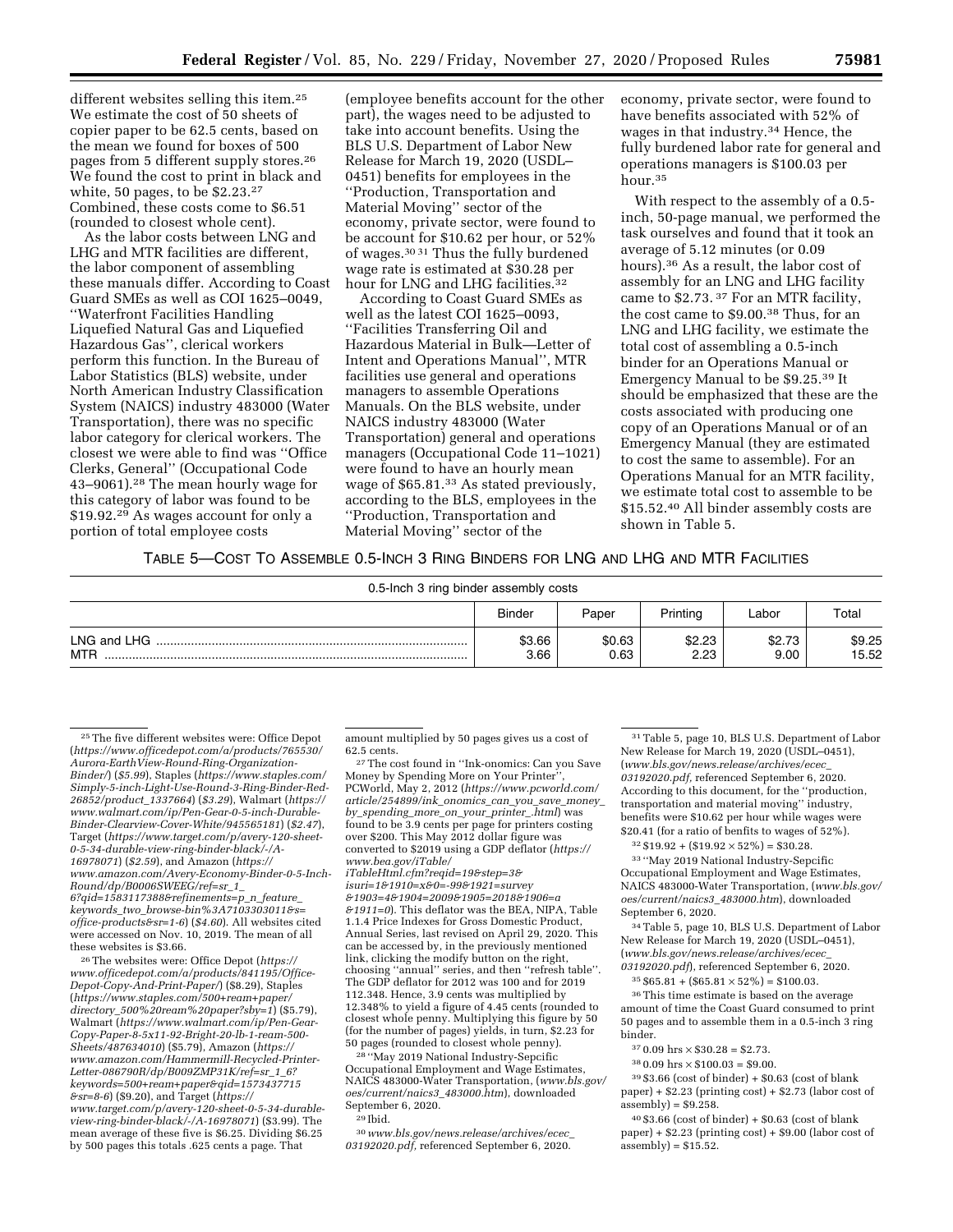As amendments to both Operations Manuals and Emergency Manuals are usually 5 pages, the cost of paper is estimated to total \$0.06.41 The cost of printing is estimated to total \$0.22.42 The total cost of amendments, other than labor and shipping, is \$0.28 per amendment. These costs are the same regardless whether the amendment is

for an LNG and LHG facility or an MTR facility.

The costs of labor for assembling amendments is different, due to the difference in labor costs between LNG and LHG facilities and MTR facilities. As stated previously, we found the labor cost for LNG and LHG facilities to be \$65.81 per hour for LNG and LHG facilities, and \$100.03 for MTR facilities. We found that the printing of

these 5 pages and their collection from a printer took 1.25 minutes (0.02 hours). Hence, we estimate the labor costs for LNG and LHG facilities at \$1.32 and for MTR facilities \$2.00.43 44 The total costs of creating a 5-page amendment for an LNG and LHG facility is \$1.56 per document and \$2.42 for MTR facilities.45 46 These costs are provided in detail in Table 6.

### TABLE 6—COST TO ASSEMBLE 5-PAGE AMENDMENTS FOR LNG AND LHG AND MTR FACILITIES

| . .                       |                |                |                |                |
|---------------------------|----------------|----------------|----------------|----------------|
| Cost element              | Paper          | Printing       | ∟abor          | Total          |
| LNG and LHG<br><b>MTP</b> | \$0.06<br>0.06 | \$0.22<br>0.22 | \$1.32<br>2.00 | \$1.60<br>2.28 |

In addition to the cost of assembling each manual and amendment, we also considered shipping and handling costs. As there are situations where only one copy of a document needs to be mailed and other situations where two are needed, shipping and handling costs must be calculated for both scenarios.47

Because it is a legal requirement for these facilities to send their documents to the COTP, we assume that the manuals and amendments would be sent with a mail service that permits tracking. We also assumed that facilities would use a cost-effective ground shipping method.48 As of August 7, 2017, there were 41 COTP zones.49 All of these sites are clustered around shipping points in order to ensure that COTPs can perform their functions. Hence, no facility should be very far, geographically, from a shipping point.

45 \$0.06 (cost of paper) + \$0.22 (cost to print pages) + \$1.32 (labor cost to assemble) = \$1.60. 46 \$0.06 (cost of paper) + \$0.22 (cost to print

 $pages$ ) + \$2.00 (labor cost to assemble) =  $$2.28$ .  $47$  For example, currently, when documents are initially sent to the Coast Guard two copies of each are currently required to be sent but when documents are required to be sent to the Coast Guard to correct inadequacies found by the Coast Guard, only one copy of a document needs to be

sent. 48The exact amount of time depends on the relevant applicable section of the regulations. 33  $CFR$  127.019(b) and 145.325(c) give facilities a time

We assume that the manuals and amendments are sent via a shippingservice such as United Parcel Service (UPS) or FedEx. As of November 2019, the U.S. Postal Service did not publish retail guides containing information as detailed and comparable to the UPS and FedEx Guides, that were readily available to the public. Hence it was not possible to estimate mailing costs for the U.S. Postal Service that would be as detailed and comparable to those estimated for UPS and FedEx. We assume shipping distances to correspond to zone 2 distances, in the UPS and FedEx pricing guides, as this is the closest shipping distance price point.50 Regulations require that two copies be submitted to the COTP. Therefore, we calculate the shipping cost for two 0.5-inch binders.51 The total weight for two 0.5-inch binders with 50 pages was an estimated 2.8 pounds, or

50As of November 2019, the UPS pricing guide ''2019 UPS Rate and Service Guide, Retail Rates, updated November 4, 2019'' (*[https://www.ups.com/](https://www.ups.com/assets/resources/media/en_US/retail_rates.pdf) [assets/resources/media/en](https://www.ups.com/assets/resources/media/en_US/retail_rates.pdf)*\_*US/retail*\_*rates.pdf*) was available on-line as of November 8, 2019; The latest available FedEx price guide was ''Federal Express Service Guide, January 7, 2019, updated November 1, 2019'' (*[https://www.fedex.com/content/dam/](https://www.fedex.com/content/dam/fedex/us-united-states/services/Service_Guide_2019.pdf)  [fedex/us-united-states/services/Service](https://www.fedex.com/content/dam/fedex/us-united-states/services/Service_Guide_2019.pdf)*\_*Guide*\_ *[2019.pdf](https://www.fedex.com/content/dam/fedex/us-united-states/services/Service_Guide_2019.pdf)*).

51The weight of an empty 0.5-inch binder was estimated at 13 ounces. This was based on the mean weight of same 5 binders used to determine the mean cost of 0.5-inch binders. For the web pages for those binders, where weight data was available, the mean was estimated. The web pages were: *[https://www.officedepot.com/a/products/765530/](https://www.officedepot.com/a/products/765530/Aurora-EarthView-Round-Ring-Organization-Binder/)  [Aurora-EarthView-Round-Ring-Organization-](https://www.officedepot.com/a/products/765530/Aurora-EarthView-Round-Ring-Organization-Binder/)[Binder/;](https://www.officedepot.com/a/products/765530/Aurora-EarthView-Round-Ring-Organization-Binder/) [https://www.staples.com/Simply-5-inch-](https://www.staples.com/Simply-5-inch-Light-Use-Round-3-Ring-Binder-Red-26852/product_1337664)[Light-Use-Round-3-Ring-Binder-Red-26852/](https://www.staples.com/Simply-5-inch-Light-Use-Round-3-Ring-Binder-Red-26852/product_1337664)  product*\_*[1337664;](https://www.staples.com/Simply-5-inch-Light-Use-Round-3-Ring-Binder-Red-26852/product_1337664) [https://www.walmart.com/ip/](https://www.walmart.com/ip/Pen-Gear-0-5-inch-Durable-Binder-Clearview-Cover-White/945565181)  [Pen-Gear-0-5-inch-Durable-Binder-Clearview-Cover-](https://www.walmart.com/ip/Pen-Gear-0-5-inch-Durable-Binder-Clearview-Cover-White/945565181)[White/945565181;](https://www.walmart.com/ip/Pen-Gear-0-5-inch-Durable-Binder-Clearview-Cover-White/945565181) [https://www.target.com/p/avery-](https://www.target.com/p/avery-120-sheet-0-5-34-durable-view-ring-binder-black/-/A-16978071)[120-sheet-0-5-34-durable-view-ring-binder-black/-/](https://www.target.com/p/avery-120-sheet-0-5-34-durable-view-ring-binder-black/-/A-16978071) [A-16978071](https://www.target.com/p/avery-120-sheet-0-5-34-durable-view-ring-binder-black/-/A-16978071); [https://www.amazon.com/Avery-](https://www.amazon.com/Avery-Economy-Binder-0-5-Inch-Round/dp/B0006SWEEG/ref=sr_1_6?qid=1583117388&refinements=p_n_feature_keywords_two_browse-bin%3A7103303011&s=office-products&sr=1-6)*

5.6 pounds total. Based on a 6-pound package, as of November 2019, the average for these shipping services is \$10.11.52

Current regulations also require that, when the COTP determines that the Operations Manual or Emergency Manual is inadequate, the facility must send back one revised version of the manual, in paper format. Under the proposed regulation, only one copy of the document needs to be needs to be mailed back to the COTP. This can be in either paper or electronic format. Hence, the shipping costs must also be calculated for mailing a single 0.5-inch Operations Manual or Emergency Manual. We estimate that a single 0.5 inch manual weighs 2.8 pounds. For mailing purposes, UPS and FedEx would charge a cost associated with a 3 pound item. The average of these mailing services is \$9.56.

*[Economy-Binder-0-5-Inch-Round/dp/B0006SWEEG/](https://www.amazon.com/Avery-Economy-Binder-0-5-Inch-Round/dp/B0006SWEEG/ref=sr_1_6?qid=1583117388&refinements=p_n_feature_keywords_two_browse-bin%3A7103303011&s=office-products&sr=1-6)  ref=sr*\_*1*\_*[6?qid=1583117388&refinements=p](https://www.amazon.com/Avery-Economy-Binder-0-5-Inch-Round/dp/B0006SWEEG/ref=sr_1_6?qid=1583117388&refinements=p_n_feature_keywords_two_browse-bin%3A7103303011&s=office-products&sr=1-6)*\_*n*\_ *feature*\_*keywords*\_*two*\_*[browse-bin](https://www.amazon.com/Avery-Economy-Binder-0-5-Inch-Round/dp/B0006SWEEG/ref=sr_1_6?qid=1583117388&refinements=p_n_feature_keywords_two_browse-bin%3A7103303011&s=office-products&sr=1-6) [%3A7103303011&s=office-products&sr=1-6.](https://www.amazon.com/Avery-Economy-Binder-0-5-Inch-Round/dp/B0006SWEEG/ref=sr_1_6?qid=1583117388&refinements=p_n_feature_keywords_two_browse-bin%3A7103303011&s=office-products&sr=1-6)* The weight of the 50 pages was estimated at 32 ounces. This was based on the 5 web pages that were used to determine the average price of paper. The weight of a 500 page ream of paper, on each of these websites, was 320 ounces (50/500\*320 = 32 ounces). Those 5 websites were: *[https://](https://www.officedepot.com/a/products/841195/Office-Depot-Copy-And-Print-Paper/) [www.officedepot.com/a/products/841195/Office-](https://www.officedepot.com/a/products/841195/Office-Depot-Copy-And-Print-Paper/)[Depot-Copy-And-Print-Paper/;](https://www.officedepot.com/a/products/841195/Office-Depot-Copy-And-Print-Paper/) [https://](https://www.staples.com/500+ream+paper/directory_500%20ream%20paper?sby=1) [www.staples.com/500+ream+paper/directory](https://www.staples.com/500+ream+paper/directory_500%20ream%20paper?sby=1)*\_ *[500%20ream%20paper?sby=1;](https://www.staples.com/500+ream+paper/directory_500%20ream%20paper?sby=1) [https://](https://www.walmart.com/ip/Pen-Gear-Copy-Paper-8-5x11-92-Bright-20-lb-1-ream-500-Sheets/487634010) [www.walmart.com/ip/Pen-Gear-Copy-Paper-8-5x11-](https://www.walmart.com/ip/Pen-Gear-Copy-Paper-8-5x11-92-Bright-20-lb-1-ream-500-Sheets/487634010)  [92-Bright-20-lb-1-ream-500-Sheets/487634010;](https://www.walmart.com/ip/Pen-Gear-Copy-Paper-8-5x11-92-Bright-20-lb-1-ream-500-Sheets/487634010) [https://www.target.com/p/500ct-letter-printer](https://www.target.com/p/500ct-letter-printer-paper-white-up-up-153/-/A-75001545)[paper-white-up-up-153/-/A-75001545;](https://www.target.com/p/500ct-letter-printer-paper-white-up-up-153/-/A-75001545) [https://](https://www.amazon.com/Hammermill-Recycled-Printer-Letter-086790R/dp/B009ZMP31K/ref=sr_1_6?keywords=500+ream+paper&qid=1573437715&sr=8-6) [www.amazon.com/Hammermill-Recycled-Printer-](https://www.amazon.com/Hammermill-Recycled-Printer-Letter-086790R/dp/B009ZMP31K/ref=sr_1_6?keywords=500+ream+paper&qid=1573437715&sr=8-6)[Letter-086790R/dp/B009ZMP31K/ref=sr](https://www.amazon.com/Hammermill-Recycled-Printer-Letter-086790R/dp/B009ZMP31K/ref=sr_1_6?keywords=500+ream+paper&qid=1573437715&sr=8-6)*\_*1*\_ *[6?keywords=500+ream+paper&](https://www.amazon.com/Hammermill-Recycled-Printer-Letter-086790R/dp/B009ZMP31K/ref=sr_1_6?keywords=500+ream+paper&qid=1573437715&sr=8-6)*

*[qid=1573437715&sr=8-6.](https://www.amazon.com/Hammermill-Recycled-Printer-Letter-086790R/dp/B009ZMP31K/ref=sr_1_6?keywords=500+ream+paper&qid=1573437715&sr=8-6)* 32 oz + 13 = 45 oz = 2.8 pounds.

52 ''2019 UPS Rate and Service Guide, Retail Rates, Updated November 4, 2019'', p. 68; ''Federal Express Service Guide. January 7, 2019, updated November 1, 2019'', p. 68 and 106.

<sup>41</sup>The mean cost of a 500-page ream of paper based on 5 prices at different retailers was found to be \$6.25. Dividing \$6.25 by 500 yields a per-sheet price of 1.25 cents per page. Multiplying 1.25 by 5 yields 6.25 cents, which is rounded down to 6 cents.

<sup>42</sup>As stated previously, based on the article ''Inkonomics: Can you Save Money by Spending More on your Printer?'', PCWorld, May 2, 2012, the price of printing was estimated at 4.45 per page.  $4.45 \times 5$  pages = 22.25 cents, which we round to the nearest whole cent.

 $43 $65.81 \times 0.02 = $1.316$ .

 $44 $100.03 \times 0.02 = $2.0006.$ 

period of 30 days to file, 145.320(a)(1) and<br>145.320(b)(1) 45 days and 145.325(b) 60 days. 145.320(b)(1) 45 days and 145.325(b) 60 days. 49U.S. Coast Guard Homeport,*https://*

*[homeport.uscg.mil/#.](https://homeport.uscg.mil/#)*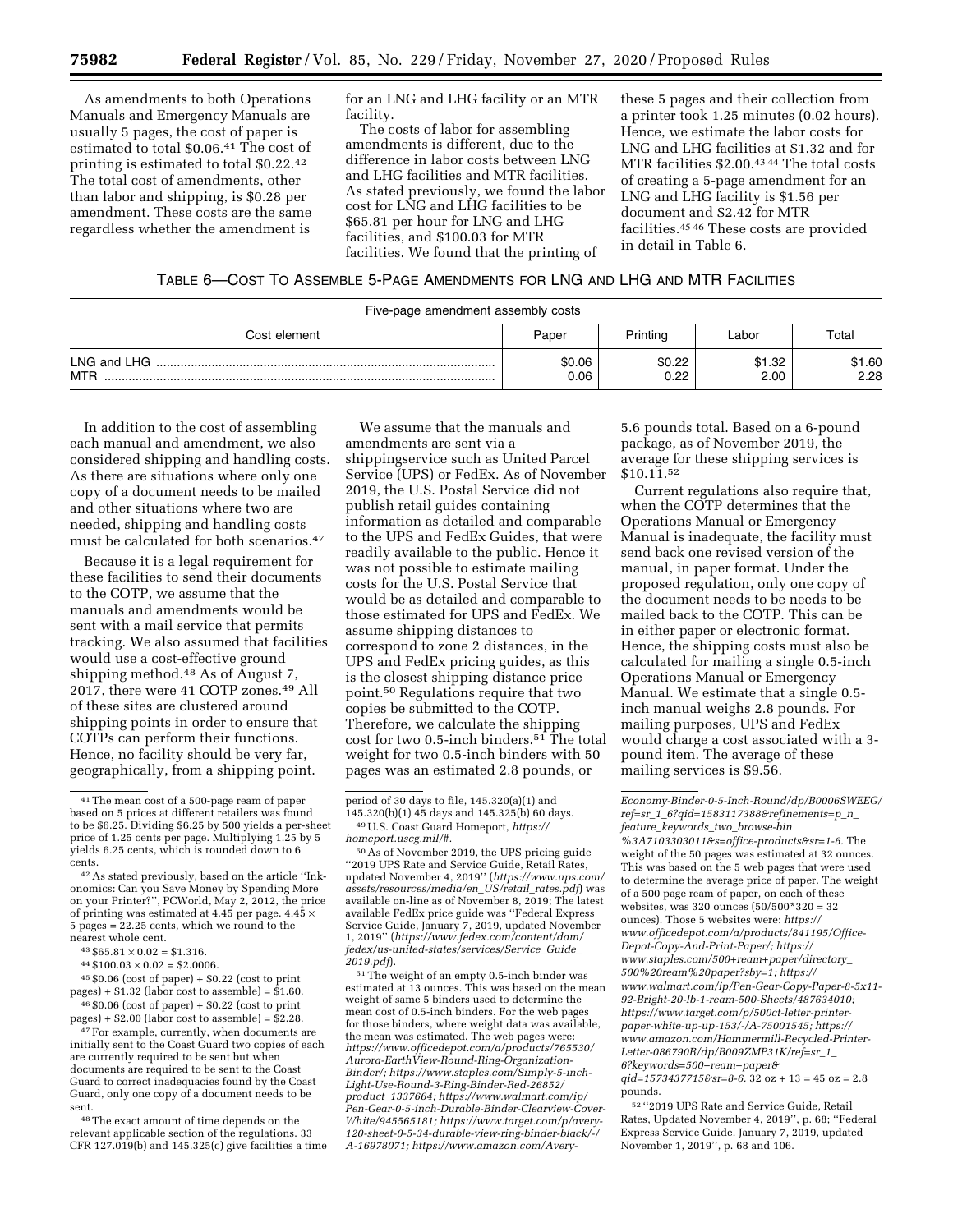With respect to shipping costs associated with amendments, we make many of the same assumptions that we do for shipping and handling 0.5-inch manuals. For example, we assume that UPS or FedEx ground shipping is the selected service. As either one or two 5 page amendments weigh less than 1 pound, the shipping cost is the same whether one or two are mailed together. That cost is \$9.90 for UPS and \$7.85 for FedEx (for a mean of \$8.88).<sup>53</sup> Table 7 shows shipping costs for manuals and amendments.

| TABLE 7-SHIPPING COSTS FOR    |
|-------------------------------|
| <b>MANUALS AND AMENDMENTS</b> |

| Shipping Costs for Manuals and Amendments |        |  |  |
|-------------------------------------------|--------|--|--|
| 1 Manual                                  | \$9.56 |  |  |
| 2 Manuals                                 | 10.11  |  |  |
| Amendments                                | 8.88   |  |  |

Additionally, facilities must handle these manuals as part of the shipping process. As stated previously, labor costs differ between LNG and LHG facilities and MTR facilities. For LNG and LHG facilities, the loaded labor rate is \$65.81 per hour, and for MTR facilities \$100.03. We estimate the time required to assemble manuals to be 5 minutes  $(0.08 \text{ hours})$ ,<sup>54</sup> rounded to the closest whole minute, for assembling either one manual or two. 55 As a result,

we estimate labor time for assembling manuals to mail to the COTP to cost \$5.27 56 for LNG and LHG facilities and \$8.00 for MTR facilities.57

Labor handling costs for amendments are also slightly different due to the labor cost differences between LNG and LHG and MTR facilities. We estimate that handling a package that contains either one or two 5-page amendments, rounded to the nearest whole minute, takes 4 minutes (0.07), regardless of facility type. As a result, we estimate labor-handling costs for packages that held one or two amendments to be \$4.61<sup>58</sup> for LNG and LHG facilities and \$7.00 for MTR facilities. 59

The handling costs for all types of documents by both LNG and LHG facilities and MTR facilities are summarized in Table 8 below.

# TABLE 8—HANDLING COSTS BY FACILITY AND DOCUMENT TYPE Handling (Labor Costs)

| $.001139$ ( $=0.001$ $=$ $0.0010$ |        |
|-----------------------------------|--------|
|                                   | \$5.27 |
|                                   | 4.61   |
|                                   | 8.00   |
|                                   | 7.00   |

Table 9 shows the mailing costs summarized in Table 7 added to the labor handling costs in Table 8.

### TABLE 9—SHIPPING AND HANDLING COSTS BY FACILITY AND DOCUMENT TYPE

#### Shipping and Handling (Labor) Costs by Facility and Document Type

| 60 \$14.83 |
|------------|
| 6115.38    |
| 62 13 49   |
| 6317.56    |
| 6418.11    |
| 6515.88    |

The final component of the cost savings estimate to industry is the quantity of manuals and amendments that facilities are sending to the COTP. LNG and LHG facilities are currently required to submit two copies of their Operations Manuals and Emergency Manuals and amendments to the COTP, and MTR facilities are currently required to send two copies of their

Operations Manuals (and amendments).66 The proposed rulemaking would permit facilities to submit their documents in either print or electronic format. Facility operators submitting electronically would save the cost of assembling and shipping two copies of their documents.

The proposed rulemaking also permits those facility operators submitting printed documents to submit

- $580.07 \times $65.81 = $4.6067$ , rounded to \$4.61.
- $590.07 \times $100.03 = $7.0021$ .

 $60 \$9.56 + \$5.27 = \$14.83.$ 

 $61 $10.11 + $5.27 = $15.38.$ 

one copy instead of two. Hence, those facilities would save the costs associated with producing and mailing one copy of their manuals. Coast Guard SMEs estimate that 90 percent of LNG and LHG facilities will submit their manuals and amendments electronically, and 75 percent of MTR facilities will submit their manuals and amendments electronically. The reason

66 It should be stressed that two copies need to be sent in initially but if copies of manuals or amendments need to be sent in again because they were found inadequate by the Coast Guard, only one copy needs to be sent. This issue is discussed in more detail later in this NPRM.

<sup>53</sup> ''2019 UPS Rate and Service Guide, Retail Rates, Updated November 4, 2019'', p.68; ''Federal Express Service Guide. January 7, 2019, updated November 1, 2019'', p. 106.<br><sup>54</sup> This includes time to obtain a box, box up a

manual(s), complete required mailing paperwork, and to place it into the office ''out'' mailbox.

<sup>55</sup> Based on time samples we ran, we estimated that 4.8 minutes were needed to remove the paper from the copier, put it in an envelope, fill out the documentation and place it in the office pick up

tray for one manual. To package and complete two manuals, we estimated that 5.1 minutes would be required. Rounding both to 5 minutes, this totals and estimated 0.08 hours.

 $56$  \$65.81  $\times$  0.08 = \$5.2648.

 $^{57}\,$  \$100.03  $\times$  0.08  $=$  \$8.0024.

 $^{62}\,$   $\pmb{88.88}$  +  $\pmb{84.61}$  =  $\pmb{813.49}.$ 

 $63 $9.56 + $8.00 = $17.56.$ 

 $64 $10.11 + $8.00 = $18.11$ .

 $65 $8.88 + $7.00 = $15.88.$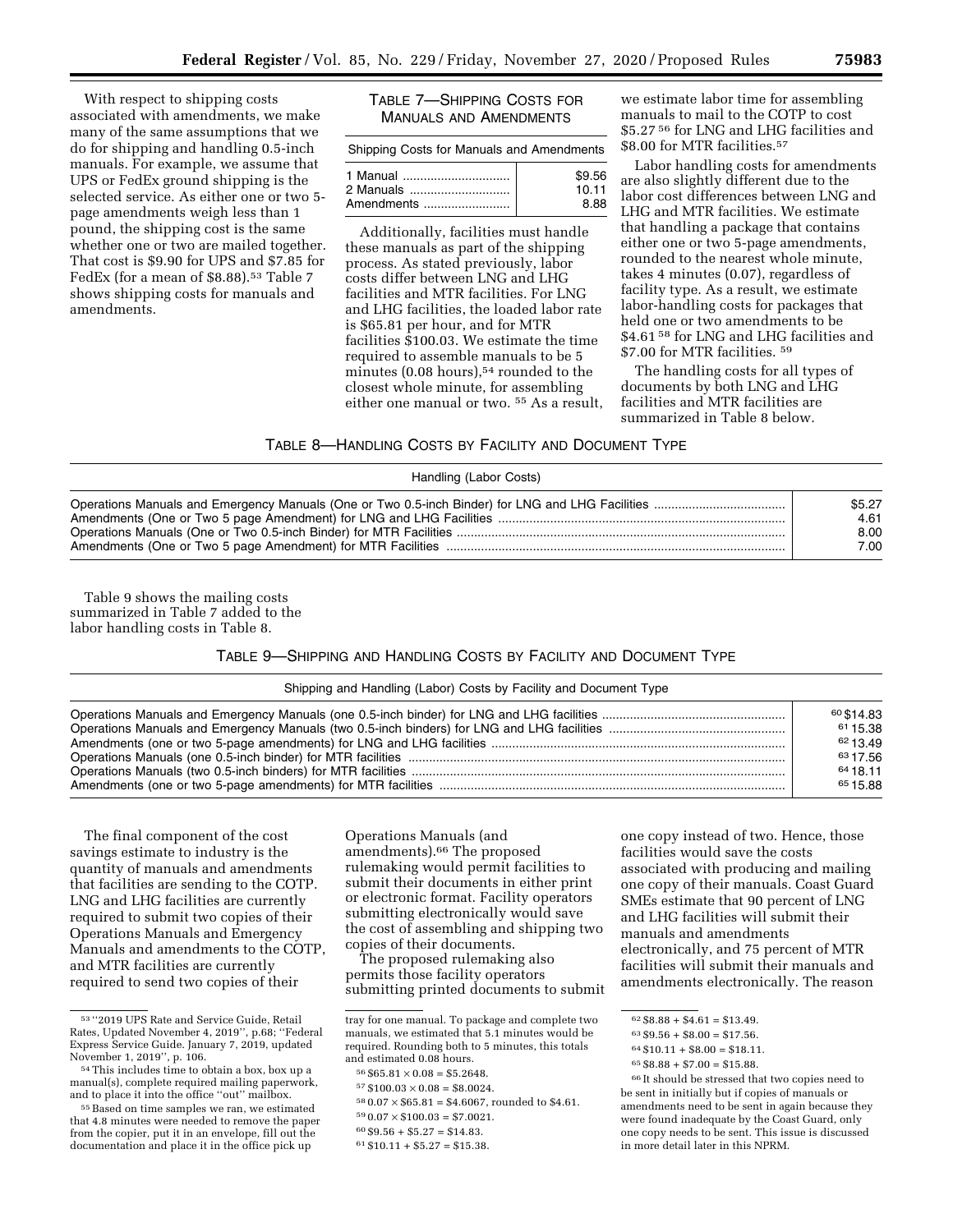for this difference is that LNG and LHG facilities are much more likely owned by large multi-national conglomerates than MTR facilities.67 LNG and LHG facilities are, therefore, more likely to more fully utilize IT systems and more likely to submit their documents electronically.

During the review process of the initially submitted documents, the COTP rejects a portion of the manuals and amendments submitted due to inadequacies in meeting the regulatory requirements put forth in 33 CFR parts 127 for LNG and LHG facilities or part 154 for MTR facilities. Coast Guard SMEs estimate that 30 percent of the total number of all manuals (not amendments) sent by facilities are inadequate and need to be returned for corrections. For amendments, Coast Guard SMEs estimate that the rejection rate is only 15 percent. The reason for the lower rejection rate is that amendments are based on previously approved documents and are shorter, having a lower chance of containing errors. Under the current regulatory regime, facilities send back only one copy. Hence, facility operators choosing to submit their documentation electronically save the costs associated with mailing back that single copy. For facility operators mailing in their modified documents in print form, there are no cost savings.

In summary, the cost savings for the private sector come from:

• LNG and LHG facilities printing and mailing fewer printed Operations Manuals and Emergency Manuals (0.5 inch binders) and amendments (5 pages) to the Coast Guard.

• LNG and LHG facilities printing and mailing fewer printed Operations Manuals and Emergency Manuals (0.5 inch binders) and amendments (5 pages) that have to be resubmitted to the Coast Guard.

• LNG and LHG facilities storing fewer printed Operations Manuals and Emergency Manuals (0.5-inch binders)

and amendments (5 pages) at marine transfer areas.

• MTR facilities printing and mailing fewer printed Operations Manuals (0.5 inch binders) and amendments (5 pages) to the Coast Guard (assembly and mailing).

• MTR facilities printing and mailing fewer printed Operations Manuals (0.5 inch binders) and amendments that have to be resubmitted to the Coast Guard (assembly and mailing).

• MTR facilities storing fewer printed Operations Manuals (0.5-inch binders) and amendments (5 pages) at marine transfer areas.

We calculated the cost savings with several simple equations. Generally, it is the annual population of facilities multiplied by the number of manuals or amendments per facility multiplied by the facility probability of transitioning to electronic multiplied by the production and shipping costs. The costs savings from the proposed changes are the same each year. Tables 10 through 16 show the annual cost savings to facilities by activity. Table 10 is the cost savings to LNG and LHG facilities from producing fewer Operations Manuals and Emergency Manuals that are mailed to the Coast Guard. We expect 90 percent of LNG and LHG facilities to convert their Operations Manuals and Emergency Manuals to an electronic format.

The remaining 10 percent of LNG and LHG facilities, which we classified as earlier as traditional, still experience some cost savings since they would only be required to assemble one copy of their manuals to initially mail to the COTP (instead of the current two). As these 10 percent of LNG and LHG facilities will continue to send the same number of ''corrected'' paper manuals (as under the current regulatory regime) back to the COTP, they will not experience cost savings with respect to these. The cost elements to produce manuals and amendments were previously shown in tables 5 and 6.

The cost savings realized by LNG and LHG facilities are summarized in table 10. A brief summary of the components of that table follows.

The term ''Population of Documents Forecast to be Filed'' is an annual average of the number of Manuals and Amendments that have been filed over the past 10 years. This was based on MISLE data. A more thorough discussion of these numbers can be found in the ''affected population'' section of the NPRM. ''The Expected Rate of Electronic Documents Production'' is the percentage of documents expected to be submitted in electronic format instead of paper. As stated previously, the terms were based on Coast SME input. The 27 percent was derived from the fact that SMEs estimate that 90 percent of manuals will be submitted in electronic format and 30 percent of all Manuals submitted to the Coast Guard are found inadequate for one reason or another.68 The 14 percent was derived from the 90 percent figure combined with the SME estimate that 15 percent of all amendments submitted are found to not be adequate.

The ''Reduction in Paper Documents Needed'' column reflects the documents no longer needed as a result of the actions in the first column (compared to current regulatory regime). For example, in the first row, when LNG and LHG facilities submit their manuals in electronic form, as opposed to paper, they will not need to submit two copies of electronic manuals. As a result, these facilities will experience a cost savings that is equal to the cost of assembling the documents. In the second row, the facilities that continue to submit paper Manuals (instead of electronic) will experience a cost savings from having to submit one document instead of two.<sup>69</sup>

For inadequate documents that are submitted electronically to the COTP, the cost of one paper document is saved as they a required to send only one paper copy.70

#### TABLE 10—ANNUAL LNG AND LHG PRODUCTION COST SAVINGS 71

| LNG and LHG production cost savings from:       | Population<br>of documents<br>forecast<br>to be filed | Expected<br>rate of<br>electronic<br>documents<br>production<br>(percent) | Reduction in<br>documents<br>needed | Production<br>costs<br>(each) | Total<br>production<br>cost savings |
|-------------------------------------------------|-------------------------------------------------------|---------------------------------------------------------------------------|-------------------------------------|-------------------------------|-------------------------------------|
|                                                 | 18                                                    | 90                                                                        |                                     | \$9.25                        | \$299.70                            |
| Manuals Submitted in the Traditional Paper Form | 18                                                    | 10                                                                        |                                     | 9.25                          | 16.65                               |
|                                                 | 42                                                    | 90                                                                        |                                     | 1.60                          | 120.96                              |

67LNG and LHG facilities cost in the billions to build while MTR, typically, cost much less.  $6890\% \times 30\% = 27\%$ .

 $\rm ^{69}$  The current regulation requires the submission of two documents while the proposed regulation only requires those facilities submitting paper documentation to submit one copy of each document instead of 2.

70Facilities still continuing to submit paper documents to address documents that were not initially accepted by the Coast Guard will experience no cost savings as the current regulation currently requires them to submit one copy.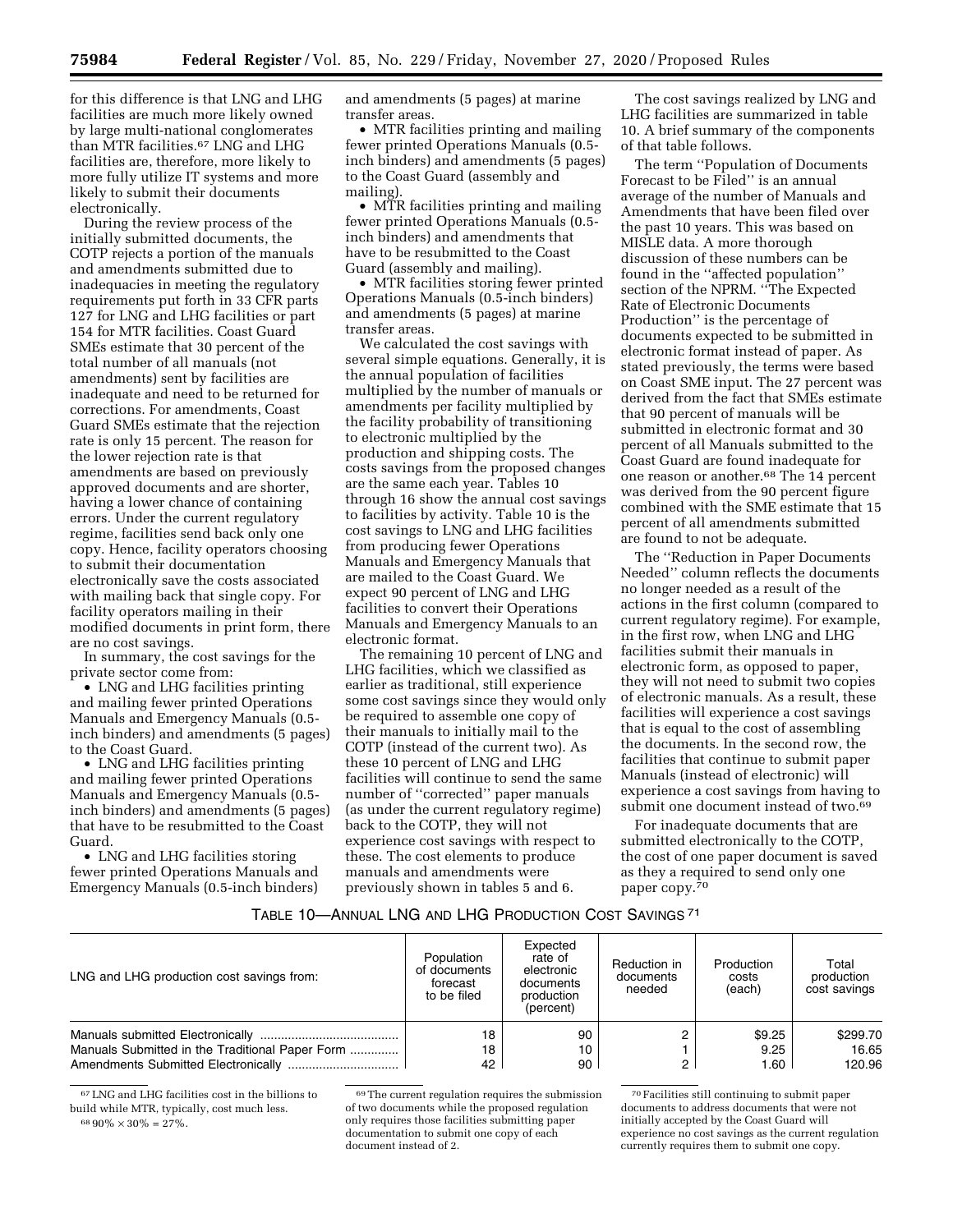| LNG and LHG production cost savings from:          | Population<br>of documents<br>forecast<br>to be filed | Expected<br>rate of<br>electronic<br>documents<br>production<br>(percent) | Reduction in<br>documents<br>needed | Production<br>costs<br>(each) | Total<br>production<br>cost savings |  |
|----------------------------------------------------|-------------------------------------------------------|---------------------------------------------------------------------------|-------------------------------------|-------------------------------|-------------------------------------|--|
| Amendments Submitted in the Traditional Paper Form | 42                                                    | 10                                                                        |                                     | 1.60                          | 6.72                                |  |
|                                                    | 18                                                    | 27                                                                        |                                     | 9.25                          | 44.96                               |  |
| Inadequate Amendments (submitted electronically)   | 42                                                    | 14                                                                        |                                     | 1.60                          | 9.41                                |  |

TABLE 10—ANNUAL LNG AND LHG PRODUCTION COST SAVINGS 71—Continued

Table 11 presents the cost savings to MTR facilities from producing fewer Operations Manuals. Of MTR facilities, Coast Guard SMEs estimate that 75 percent would convert their Operations Manuals to an electronic format. The remaining 25 percent of MTR facilities would still experience some cost savings since they would only be required to produce and mail in one copy of their manuals (instead of the current two).

With respect to inadequate documents that have been returned to facilities by the COTP, only those facilities that will be sending their documents electronically will experience a cost savings. They will no longer need to a paper version of the corrected document. The traditional facilities that do not make use of electronic

submissions will not experience a cost savings as they will have to continue sending in a single copy of their corrected paper Operations Manual or Amendment.

In table 11 it can be seen that the number of Operations Manuals that are forecast to be required annually in the future are 261 and the number of Amendments 442. This was based on MISLE data. A more thorough discussion of these numbers can be found in the ''affected population'' section of the NPRM. ''The Expected Rate of Electronic Documents Production'' is the Percentage of documents expected to be submitted in electronic format as opposed to paper. As stated previously the terms were based on Coast Guard SME input. For

the manuals this was 75 percent and for the amendments 25 percent.

The 23 percent was derived based on the fact that SMEs estimated that of 30 percent of the manuals submitted electronically would require correction.72 The 11 percent was derived from the 75 percent figure combined with the SME estimate that 15 percent of all amendments submitted are found to be inadequate.73

The ''Reduction in Paper Documents Needed'' column reflects, analogous to Table 10, the decrease in each type of documents required in paper form. For inadequate documents that are submitted electronically to the COTP, the cost of one paper document is saved as they a required to send only one paper copy.74

| TABLE 11-ANNUAL MTR PRODUCTION COST SAVINGS |
|---------------------------------------------|
|---------------------------------------------|

| MTR production cost savings from:                                                                                                                                                                          | Population<br>of documents<br>forecast<br>to be filed | Expected<br>rate of<br>electronic<br>documents<br>production<br>(percent) | Reduction in<br>documents<br>needed | Production<br>costs<br>(each)                     | Total<br>production<br>cost savings                              |
|------------------------------------------------------------------------------------------------------------------------------------------------------------------------------------------------------------|-------------------------------------------------------|---------------------------------------------------------------------------|-------------------------------------|---------------------------------------------------|------------------------------------------------------------------|
| Manuals Submitted in the Traditional Paper Form<br>Amendments Submitted in the Traditional Paper Form<br>Inadequate Manuals (submitted electronically)<br>Inadequate Amendments (submitted electronically) | 261<br>261<br>442<br>442<br>261<br>442                | 75<br>25<br>75<br>25<br>23<br>11                                          | C<br>c                              | \$15.52<br>15.52<br>2.28<br>2.28<br>15.52<br>2.28 | \$6,076,08<br>1.012.68<br>1.511.64<br>251.94<br>931.67<br>110.85 |

In addition to the cost savings associated with the need to manufacture and assemble less documentation, there will also be a cost savings associated with having to mail fewer documents to the COTP. Tables 12 and 13 capture these savings by facility and document type.

The ''Population'' column represents the forecast total number of each type of document expected to be submitted to the Coast Guard. The ''Expected Rate of Electronic Documents'' are the percentage of each type of document that is expected to be submitted in electronic format. The shipping costs

are the costs associated with mailing and handling each type of document. The shipping and handling costs are in table 9 and the discussion regarding their calculation immediately precedes that table.

<sup>74</sup> Facilties still continuting to submit paper documents to address documents that were not

<sup>71</sup>All figures rounded to nearest whole cent.  $^{72}$  30%  $\times$  75% = 23% (rounded to closest whole percentage).

 $^{73}$  15%  $\times$  75% = 11% (rounded to closest whole percentage).

initially accepted by the USCG will experience no cost savings as the current regulation currently requires them to submit one copy.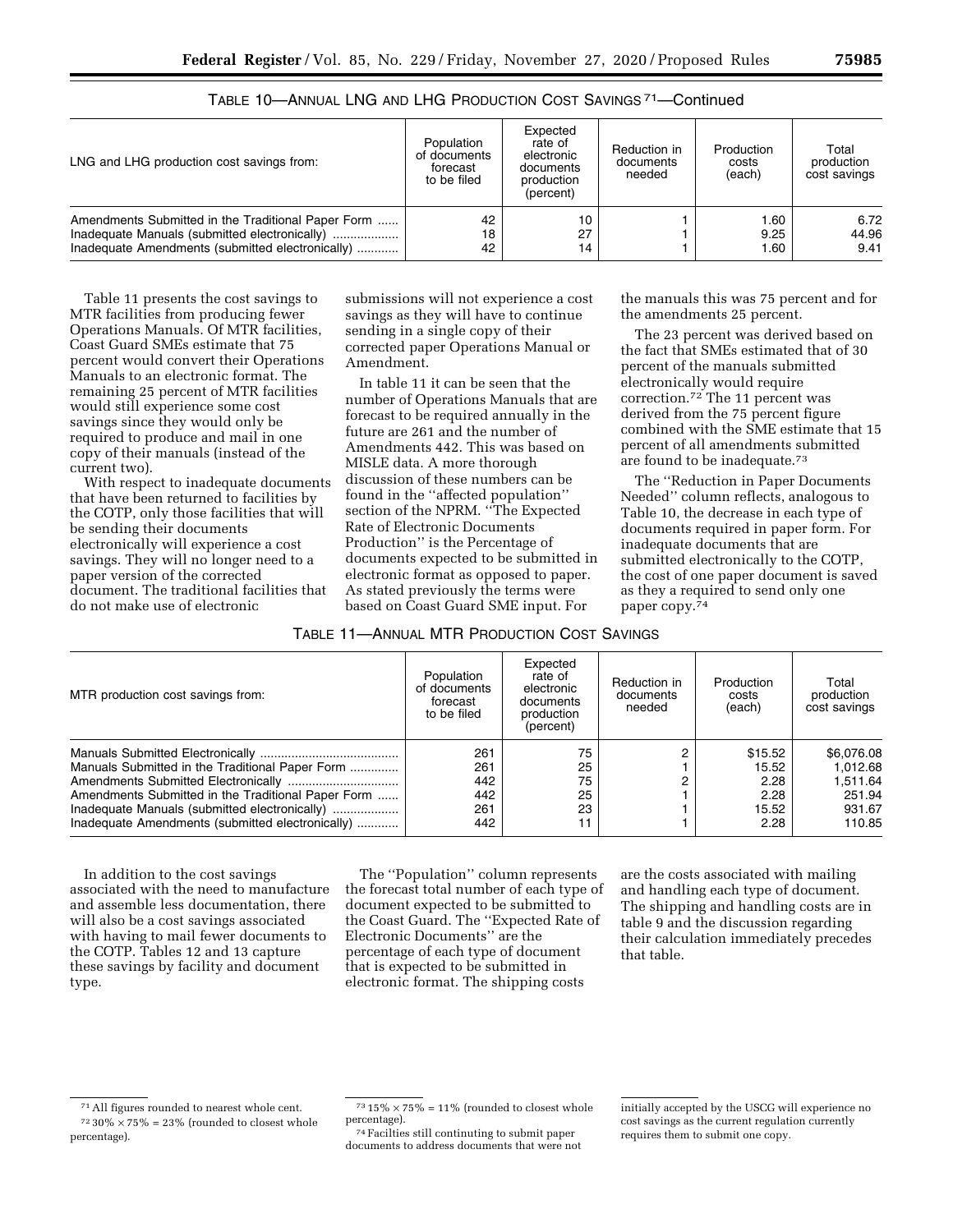| Population of<br>documents<br>forecast to be filed | Expected rate<br>of electronic<br>documents | Shipping costs<br>(each)                    | Total annual<br>shipping cost<br>savings               |
|----------------------------------------------------|---------------------------------------------|---------------------------------------------|--------------------------------------------------------|
| 18<br>18<br>42<br>42<br>18                         | 0.9<br>0.1<br>0.9<br>0.1<br>0.27            | \$15.38<br>14.83<br>13.49<br>13.49<br>14.83 | \$249.16<br>26.69<br>509.92<br>56.66<br>72.07<br>79.32 |
|                                                    | 42                                          | 0.14                                        | 13.49                                                  |

### TABLE 12—ANNUAL LNG AND LHG SHIPPING COST SAVINGS

| MTR shipping cost savings from:                    | Population of<br>documents per<br>year | Expected rate<br>of electronic<br>documents<br>production | Shipping costs<br>(each) | Total annual<br>shipping cost<br>savings |
|----------------------------------------------------|----------------------------------------|-----------------------------------------------------------|--------------------------|------------------------------------------|
|                                                    | 261                                    | 0.75                                                      | \$18.11                  | \$3.545.03                               |
| Manuals Submitted in the Traditional Paper Form    | 261                                    | 0.25                                                      | 17.56                    | 1.145.79                                 |
|                                                    | 442                                    | 0.75                                                      | 15.88                    | 5.264.22                                 |
| Amendments Submitted in the Traditional Paper Form | 442                                    | 0.25                                                      | 15.88                    | 1.754.74                                 |
|                                                    | 261                                    | 0.23                                                      | 17.56                    | 1.054.13                                 |
| Inadequate Amendments (submitted electronically)   | 442                                    | 0.11                                                      | 15.88                    | 772.09                                   |

Next, in tables 14 and 15, we show the cost savings to facilities from assembling fewer Operations Manuals and Emergency Manuals that are stored at marine transfer areas.75 Marine transfer areas are those parts of a facility where the products the facility transfers, from vessel to shore or shore to vessel, are transferred. According to Coast Guard SMEs, a facility typically has two marine transfer areas. These cost savings are only for facilities that would save their documentation at these areas in electronic format.76 Each facility is currently required to keep a copy of their manuals at each marine transfer areas. Facilities currently keep their records at these locations in printed format. The reasons for this are similar to the reasons for mailing printed editions of the Operations Manuals and

Emergency Manuals to the Coast Guard: The regulations that established this requirement were originally published before it was commonly accepted practice (or even possible) to access electronic records in a portable fashion.

According to Coast Guard SMEs, LNG and LHG facilities have a 50-percent likelihood of storing their manuals and amendments in electronic format at marine transfer areas, and MTR facilities have a 20-percent likelihood of storing them electronically.

The reason that these percentages are low is that for the adoption of electronic documents at these areas, a facility must be equipped to provide the ability to access electronic documentation at marine transfer areas already.77 The cost of purchasing the new IT equipment for these purposes greatly offsets the cost savings from using electronic

documentation, so facilities must already have the necessary IT infrastructure in place to experience the cost savings. As LNG and LHG facilities are typically much more capital intensive and state-of-the-art in terms of IT infrastructure than MTR facilities, they are more likely to use electronic documentation.

As stated previously, the costs to assemble Manuals and amendments, for LNG and LHG facilities, was \$9.25 and \$1.60 (each).<sup>78</sup> As also stated previously, the in-scope population was estimated at 18 for Manuals and 42 amendments for LNG and LHG facilities.79 Combining these numbers with the fact that there are an average of two marine transfer areas per facility, we end up with the annual production cost savings figures shown in table 14.

| Marine transfer area cost savings: | Population<br>of documents<br>per year | Electronic<br>document<br>use at<br>marine<br>transfer<br>areas<br>(percent) | Marine<br>transfer<br>areas per<br>facility | Production<br>costs<br>(each) | Annual<br>production<br>costs savings |
|------------------------------------|----------------------------------------|------------------------------------------------------------------------------|---------------------------------------------|-------------------------------|---------------------------------------|
| Manuals                            | 18                                     | 50                                                                           | 2                                           | \$9.25                        | \$166.50                              |
| Amendments                         | 42                                     | 50                                                                           | 2                                           | 1.60                          | 67.50                                 |

76This electronic documentation would be accessed via a device such as an electronic tablet.

77For example via Wi-Fi or hardwire connection.

accompanying them.

<sup>75</sup>LNG and LHG facilities must have Operations Manuals and Emergency Manuals at these locations, and MTR facilities have Operations Manuals only.

<sup>78</sup>See Tables 5 and 6 and the discussions

<sup>79</sup>See discussion under the ''affected population'' section of this NPRM.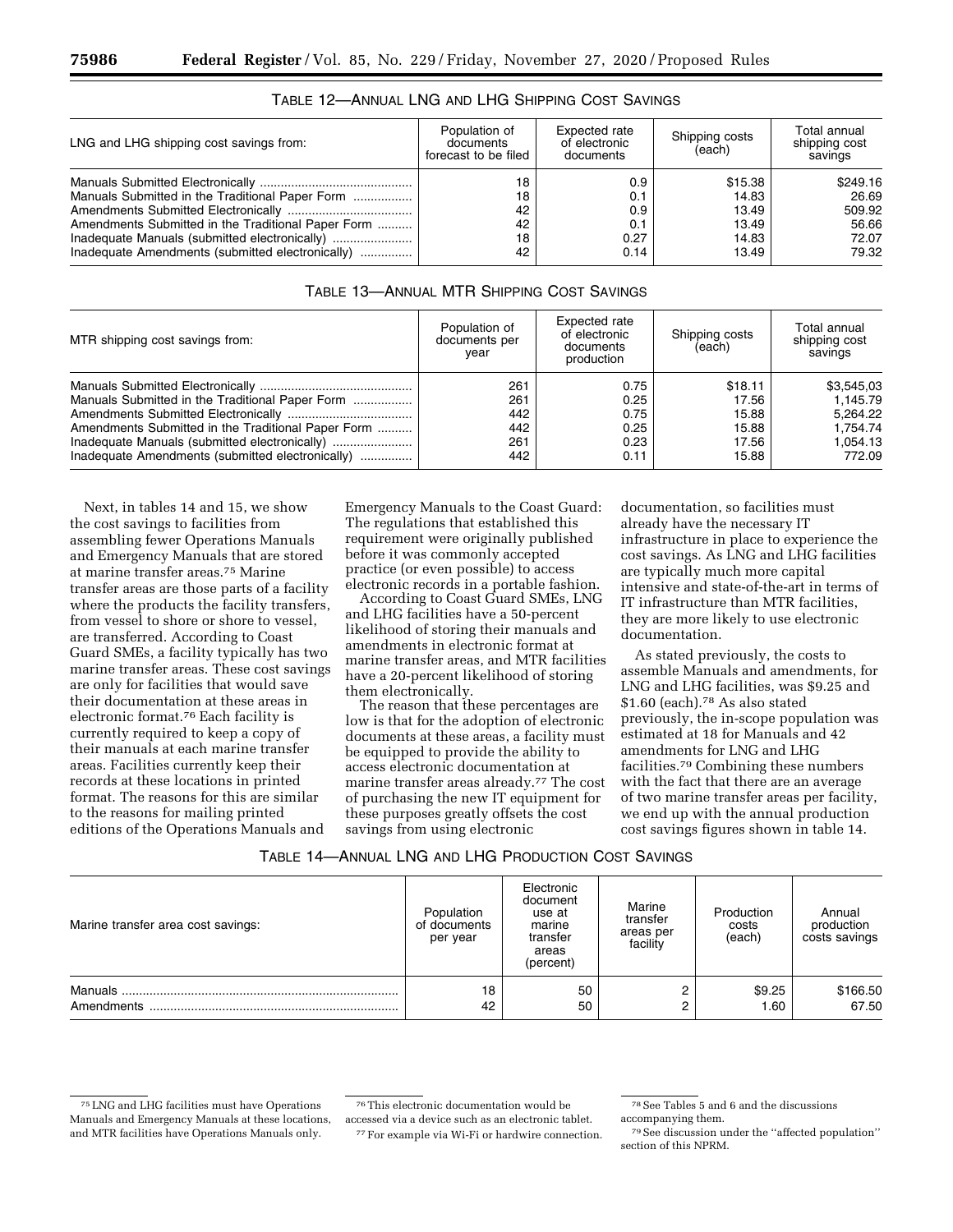As stated previously, the costs to assemble Manuals and amendments, for MTR facilities, was \$15.52 and \$2.28 (each).80 As also stated previously, the

in-scope population was estimated at 261 for Manuals and 442 amendments for MTR facilities.81 Combining these numbers with the fact that there are an average of two marine transfer areas per facility, we end up with the annual production cost savings figures shown in table 15.

| TABLE 15-ANNUAL MTR PRODUCTION COST SAVINGS |  |  |  |  |
|---------------------------------------------|--|--|--|--|
|---------------------------------------------|--|--|--|--|

| Marine transfer area cost savings: | Population of<br>documents<br>per year | Electronic<br>document<br>use at<br>marine<br>transfer<br>areas<br>(percent) | Marine<br>transfer<br>area per<br>facility | Production<br>costs<br>(each) | Annual<br>production<br>costs savings |
|------------------------------------|----------------------------------------|------------------------------------------------------------------------------|--------------------------------------------|-------------------------------|---------------------------------------|
| Manuals.<br>Amendments             | 261<br>442                             | 20<br>20                                                                     | ⌒<br>∩<br>ے                                | \$15.52<br>2.28               | \$1,620.29<br>403.10                  |

Finally, in Tables 16 and 17, we show the labor cost savings to facilities that choose to retain electronic documents instead of printed documents at marine transfer areas. According to Coast Guard SMEs, normally a PIC (or someone with similar background) would perform this duty in an hour, due to the size of the facilities. The closest occupation found to this in the BLS occupational code series was ''First Line Supervisors of

Production and Operating Workers'' (Occupational Code 51–1011), under NAICS 325000 (Chemical Manufacturing).<sup>82</sup> We found the mean wage to be \$35.43.83 We estimated the loaded rate to be \$53.50.84 85

Using the estimated loaded labor rate of \$53.50 per hour, multiplied by the inscope populations discussed previously under the ''affected population'' portion of this economic analysis (18 manuals

for LNG and LHG facilities and 261 for MTR facilities as well as 42 amendments for LNG and LHG facilities and 442 for MTR) and the estimated rate of electronic document use at marine transfer areas discussed previously (50 percent at LNG and LHG facilities and 20 percent at MTR), we derive the annual labor cost savings in tables 16 and 17.

### TABLE 16—ANNUAL LNG AND LHG LABOR COST SAVINGS WITH RESPECT TO ELECTRONIC AND OPERATIONS MANUALS (AND AMENDMENTS) THAT WOULD NOT HAVE TO BE PLACED AT MARINE TRANSFER AREAS

| Labor of storing manuals and amendments | Population<br>of documents<br>per year | Electronic<br>document<br>use at<br>marine<br>transfer<br>areas<br>(percent) | Labor costs      | Total<br>annual<br>labor cost<br>savings |
|-----------------------------------------|----------------------------------------|------------------------------------------------------------------------------|------------------|------------------------------------------|
| Manuals<br>Amendments                   | 18<br>42                               | 50<br>50                                                                     | \$53.50<br>53.50 | \$481.50<br>1,123.50                     |

### TABLE 17—ANNUAL MTR LABOR COST SAVINGS WITH RESPECT TO OPERATIONS MANUALS (AND AMENDMENTS) THAT WOULD NOT HAVE TO BE PLACED AT MARINE TRANSFER AREAS

| Labor of storing manuals and amendments | Population<br>of documents<br>per year | Electronic<br>document<br>use at<br>marine<br>transfer<br>areas<br>(percent) | Labor costs      | Total<br>annual<br>labor cost<br>savings |
|-----------------------------------------|----------------------------------------|------------------------------------------------------------------------------|------------------|------------------------------------------|
| Manuals<br>Amendments                   | 261<br>442                             | 20<br>20                                                                     | \$53.50<br>53.50 | \$2,792.70<br>4,729.40                   |

<sup>80</sup>See Tables 5 and 6 and the discussions accompanying them.

<sup>&</sup>lt;sup>81</sup> See discussion under the "affected population" section of this NPRM.

<sup>82</sup>There is no comparable BLS occupational code under the BLS's NAICS 483000 (Water Transportation) code 51–1011.

<sup>83</sup>May 2019 National-Industry Specific Occupational Employment and Wage Estimates, NAICS 325000 Chemical Manufacturing, *[https://](https://www.bls.gov/oes/2019/may/naics3_325000.htm#51-0000)  [www.bls.gov/oes/2019/may/naics3](https://www.bls.gov/oes/2019/may/naics3_325000.htm#51-0000)*\_*325000.htm#51- [0000,](https://www.bls.gov/oes/2019/may/naics3_325000.htm#51-0000) downloaded September 30, 2020.* 

<sup>84</sup>The loaded rate was estimated by accessing latest available BLS News Release on Employer Costs for Employee Compensation June 2020 (News Release dated September 17, 2020, USDL–20–1736, *[https://www.bls.gov/news.release/ecec.htm,](https://www.bls.gov/news.release/ecec.htm)*  accessed September 30, 2020). Normally the Coast Guard, to determine benefits, uses all workers in private industry, transportation, and material moving as the basis. Due to the fact that the labor category identified above was First Line Supervisors of Production and Operating Workers, it was thought more appropriate to use the line associated with ''production, transportation and

material moving, Production'' in table 2 instead. LNG, LHG, and MTR facilities would be expected to have benefits packages closer to this line item category than that associated with line item ''private industry, transportation and material moving, transportation and moving'' as they are closer, in terms of workforce, to a production type environment than a transportation. To calculate the benefits ratio, total compensation in this line item (\$28.70) was divided by ''wages and salaries'' (\$19.00). This provided a benefits ratio of 1.51.  $85 \$35.43 \times 1.51 = \$53.50.$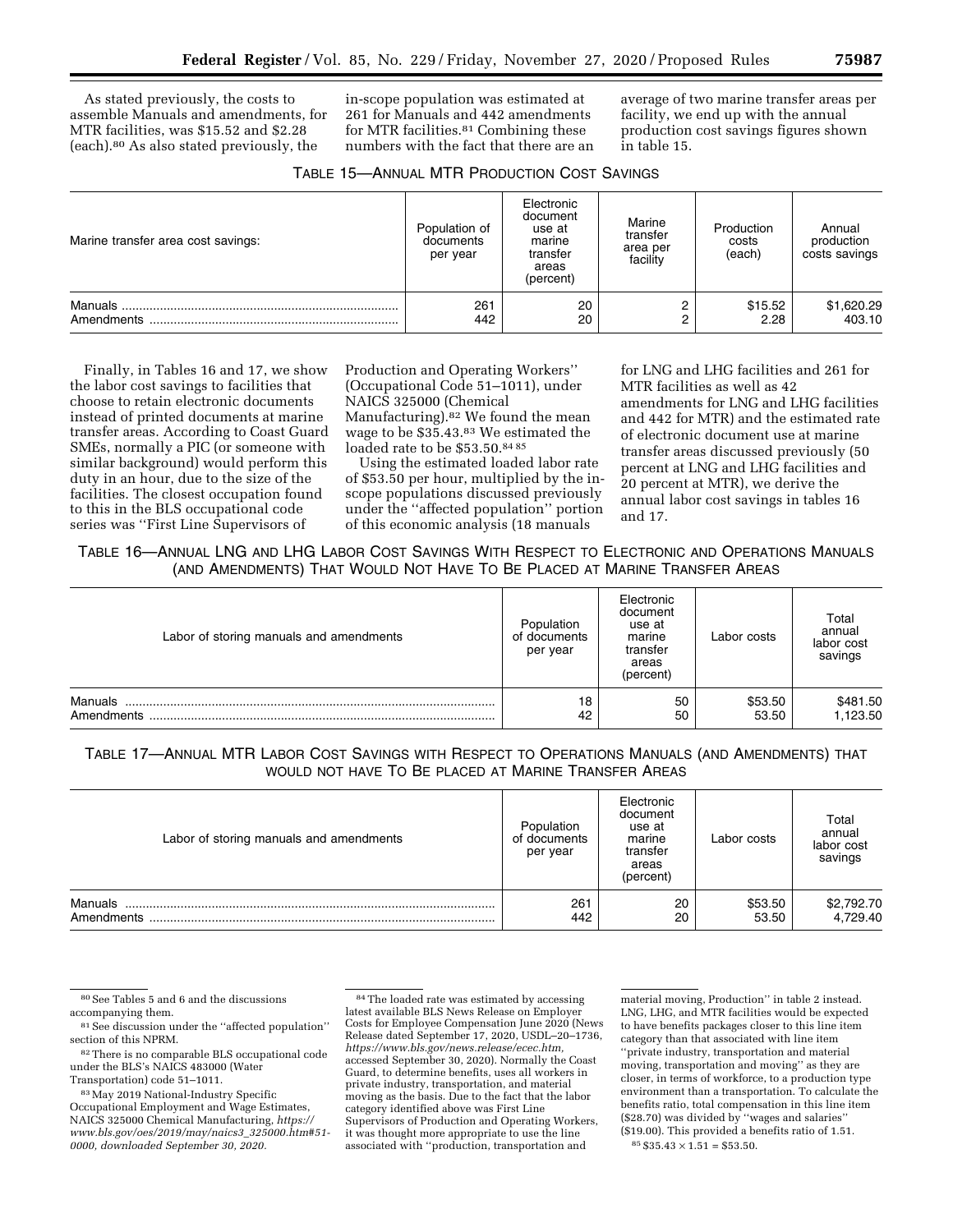Tables 18 and 19 show the total annual cost savings for LNG and LHG and MTR facilities in both nominal and discounted terms. These savings estimates were found by summing the previous tables for the total number of facilities by respective facility type.

| TABLE 18—ANNUAL COST SAVINGS FOR LNG AND LHG FACILITIES ON A NOMINAL BASIS AND DISCOUNTED AT 7% |  |  |  |
|-------------------------------------------------------------------------------------------------|--|--|--|
|-------------------------------------------------------------------------------------------------|--|--|--|

| LNG and LHG cost savings             | Nominal terms                                                                                              | Discounted rate                                                                                            |
|--------------------------------------|------------------------------------------------------------------------------------------------------------|------------------------------------------------------------------------------------------------------------|
| Year 1<br>Year 4<br>Year 5<br>Year 9 | \$3,330.92<br>3.330.92<br>3.330.92<br>3.330.92<br>3.330.92<br>3.330.92<br>3.330.92<br>3.330.92<br>3.330.92 | \$3.113.01<br>2.909.35<br>2.719.02<br>2.541.14<br>2,374.90<br>2.219.53<br>2.074.33<br>1.938.62<br>1.811.80 |
| Year 10<br>Total                     | 3.330.92<br>33.309.18                                                                                      | 1.693.27<br>23.394.97                                                                                      |
|                                      |                                                                                                            | 3.330.92                                                                                                   |

### TABLE 19-ANNUAL COST SAVINGS FOR MTR FACILITIES ON A NOMINAL BASIS AND DISCOUNTED AT 7%

| MTR cost savings                                                                        | Nominal terms                                                                                                                    | 7%<br>discounted rate                                                                                                            |
|-----------------------------------------------------------------------------------------|----------------------------------------------------------------------------------------------------------------------------------|----------------------------------------------------------------------------------------------------------------------------------|
| Year 1<br>Year 2<br>Year 3<br>Year 4<br>Year 5<br>Year 6<br>Year 7<br>Year 8<br>Year 10 | \$32,976.35<br>32,976.35<br>32.976.35<br>32,976.35<br>32.976.35<br>32.976.35<br>32.976.35<br>32.976.35<br>32,976.35<br>32.976.35 | \$30,819.02<br>28,802.82<br>26.918.52<br>25,157.50<br>23.511.68<br>21,973.53<br>20,536.01<br>19.192.53<br>17,936.95<br>16,763.50 |
| Total                                                                                   | 329,763.46                                                                                                                       | 231.612.06                                                                                                                       |
| Annualized                                                                              |                                                                                                                                  | 32.976.35                                                                                                                        |

Table 20 shows the total private sector cost savings.

## TABLE 20-TOTAL PRIVATE SECTOR COST SAVINGS ON A NOMINAL BASIS AND DISCOUNTED AT 7%

| Total private sector cost savings | Nominal terms | 7%<br>discounted rate |
|-----------------------------------|---------------|-----------------------|
| Year 1                            | \$36,307.26   | \$33,932.02           |
|                                   | 36.307.26     | 31.712.17             |
|                                   | 36.307.26     | 29,637.54             |
| Year 4                            | 36.307.26     | 27,698.64             |
| Year 5                            | 36.307.26     | 25,886.58             |
|                                   | 36.307.26     | 24.193.06             |
|                                   | 36.307.26     | 22.610.34             |
|                                   | 36,307.26     | 21,131.16             |
|                                   | 36.307.26     | 19.748.75             |
| Year 10                           | 36.307.26     | 18.456.77             |
| Total                             | 363.072.64    | 255.007.03            |
| Annualized                        |               | 36.307.26             |

### 1. Coast Guard Cost Savings

Under current regulations, the COTP examines the Operations Manuals and Emergency Manuals and amendments

that are submitted by LNG and LHG facilities, and the Operations Manuals and amendments submitted by MTR facilities. After examining LNG and

LHG documentation, the COTP finds the document either adequate or inadequate. If the document is found adequate, the current regulation requires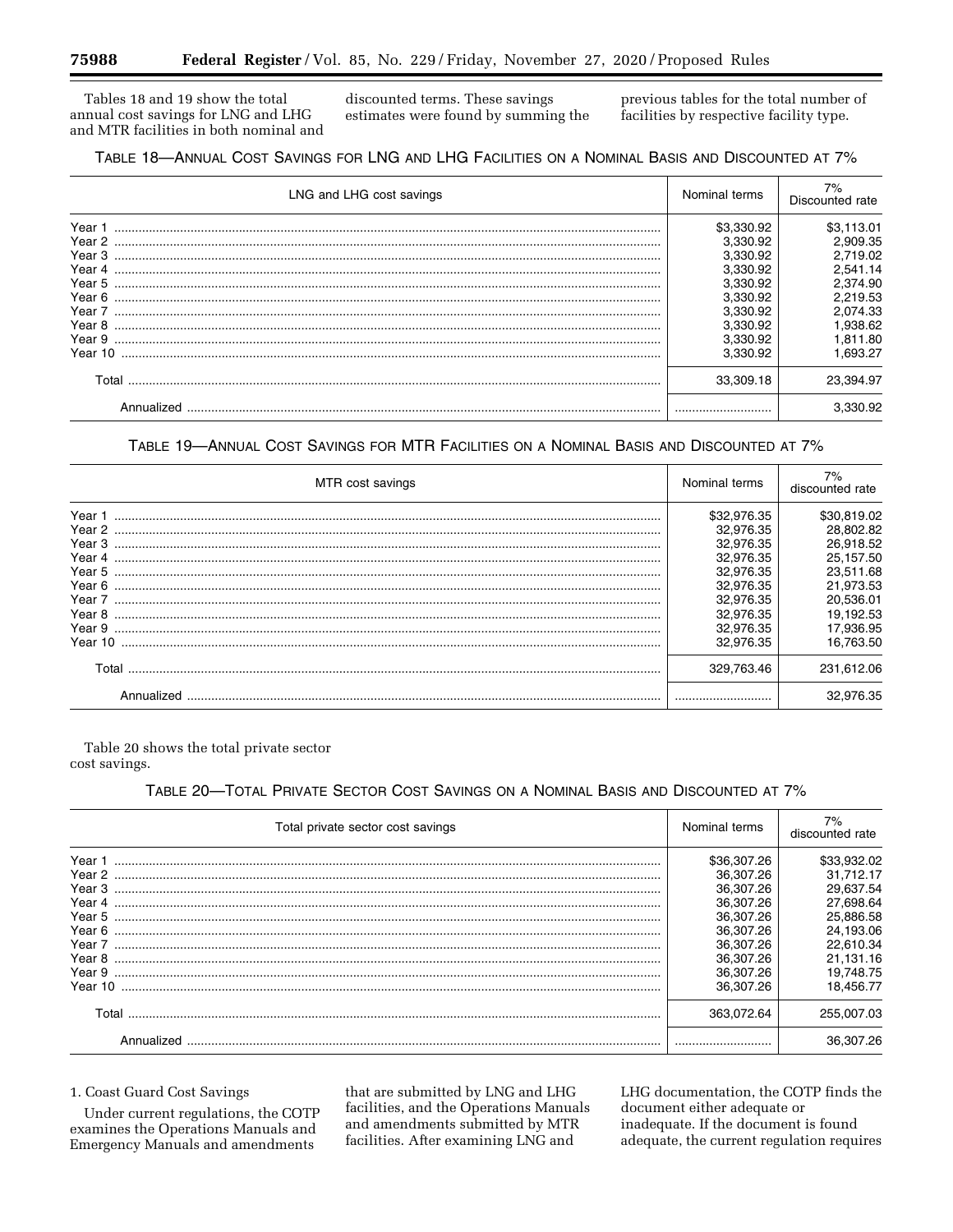that ''the Captain of the Port returns-one copy to the [facility] owner or operator marked 'Examined by the Coast Guard' ''.86 The same applies to MTR documentation. If the document is found to be adequate, the current regulation requires that ''the COTP . . . return one copy of the manual marked 'Examined by the Coast Guard' ''.87 All these copies are currently submitted and returned in printed format.

Cost Savings From the Option for the COTP to Return Electronic Documents to Facility Operators if Those Documents Were Electronically Submitted

This proposed rulemaking would permit the COTP the option of returning these documents to the facilities in either electronic or printed format, depending on the format in which the document was received. If a document was received from a facility in printed format, then it would not be returned to the facility in electronic format. As previously stated, Coast Guard SMEs

estimate that 90 percent of LNG and LHG documents would be received in electronic format, and 75 percent for MTR. Thus, this is same the percentage that the COTP would return to the facilities in electronic format.

The cost savings the Coast Guard would experience from returning electronic responses would be the shipping and handling costs saved by not having to mail back the printed editions of the Operations Manuals and Emergency Manuals and amendments. The Coast Guard, like the private sector, would likely use a mailing service such as UPS or FedEx Ground shipping. Since the same packages would be returned to the facilities, the Coast Guard's mailing costs would likely be the same as the private sector's. For a 0.5-inch manual, this is estimated to total \$9.56, and for a 5-page amendment, this is estimated to total \$8.88.

Because labor costs differ between the Coast Guard and the private sector, labor-handling costs do also. The type of

Coast Guard personnel expected to package documents to return to facilities would be either E–4s or E–5s. According to the latest available Commandant Instruction, the fully loaded hourly rate for an E–4 is \$45.00 and for an E–5 \$54.00.88 We assume that it takes the same amount of time to pack and prepare a 0.5-inch and a 5-page amendment for shipping as it takes the private sector: 5 minutes, rounded to the closest whole minute, for a 0.5-inch manual and 4 minutes for a 5-page amendment.89 90 We estimate labor costs at \$3.60 for an E–4 and \$4.32 for an E– 5 to mail a 0.5-inch manual.91 92 We estimate that it costs \$3.15 for an E–4 and \$3.78 for an E–5 to mail a 5-page amendment.93 94 We take an average of the E–4 and E–5 rates, thus deriving an estimated labor cost of \$3.96 per 0.5 inch amendment and \$3.47 per 5-page amendment.95 Thus, the total cost to mail a 0.5-inch manual and \$12.35 to mail a 5-page amendment is \$13.52. These costs are summarized in table 21.

#### TABLE 21—COAST GUARD SHIPPING AND HANDLING COSTS

| Shipping and Handling Costs |                  |                           |                  |
|-----------------------------|------------------|---------------------------|------------------|
|                             | Mailing<br>costs | Handling<br>(labor costs) | Total            |
| Manuals<br>Amendments       | \$9.56<br>8.88   | \$3.96<br>3.47            | \$13.52<br>12.35 |

In addition to the documents that have been found adequate, there is the issue of those documents that are deemed inadequate by the COTP. The current regulations require the COTP to notify the facility in writing.96 97 This notification usually comes in the form of a marked-up copy of the document,

showing what needs to be corrected. This proposed rule would provide the COTP the option to respond electronically or in print to either electronic or printed copies from the facility operators.

In summary, the cost savings for the Coast Guard would be produced from

the reduced number of printed Operations Manuals and Emergency Manuals and amendments returned to LNG, LHG, and MTR facilities. These savings can be broken out into the labor costs and the shipping costs. Table 22 shows the annual cost saving calculations for the Coast Guard.

TABLE 22—COAST GUARD ANNUAL COST SAVINGS FROM SHIPPING AND HANDLING FOREGONE

| Cost savings to the coast guard | Population<br>of documents<br>per year* | Expected<br>rate of<br>electronic<br>documents<br>production<br>(percent) | Shipping<br>and handling<br>costs | Annual<br>cost savings |
|---------------------------------|-----------------------------------------|---------------------------------------------------------------------------|-----------------------------------|------------------------|
|                                 | 18                                      | 90                                                                        | \$13.52                           | \$219.02               |
|                                 | 42                                      | 90                                                                        | 12.35                             | 466.83                 |
|                                 | 261                                     | 75                                                                        | 13.52                             | 2,646.54               |
|                                 | 442                                     | 75                                                                        | 12.35                             | 4,094.03               |

\* See tables 11 and 12.

86 33 CFR 127.019(c).

87 33 CFR 154.300(e).

88Commandant Instruction 7310.1U, dated 27

February 2020, page 2 under the ''Hourly Standard Rates for Personnel'' section. *[https://](https://media.defense.gov/2020/Mar/04/2002258826/-1/-1/0/CI_7310_1U.PDF) [media.defense.gov/2020/Mar/04/2002258826/-1/-1/](https://media.defense.gov/2020/Mar/04/2002258826/-1/-1/0/CI_7310_1U.PDF) 0/CI*\_*7310*\_*[1U.PDF](https://media.defense.gov/2020/Mar/04/2002258826/-1/-1/0/CI_7310_1U.PDF)* 

 $89\,5/60 = 0.08$  hours.

```
90\,4/60 = 0.07 hours.
```
 $91.08 \times $45 = $3.60.$  $92.08 \times $54 = $4.32$ .

 $93.07 \times $45 = $3.15.$ 

 $94.07 \times $54 = $3.78.$ 

95Both of these figures are rounded to the nearest whole cent.

96 33 CFR 154.320(a)(1) states: ''The COTP will notify the facility operator [of an MTR facility] in writing of any inadequacies''.

<sup>97</sup> 33 CFR 127.019(d) states: ''If the COTP finds that the Operations Manual or the Emergency Manual does not meet this part, the Captain of the Port will return the manual with an explanation of why it does not meet this part [to the LNG and LHG facility].''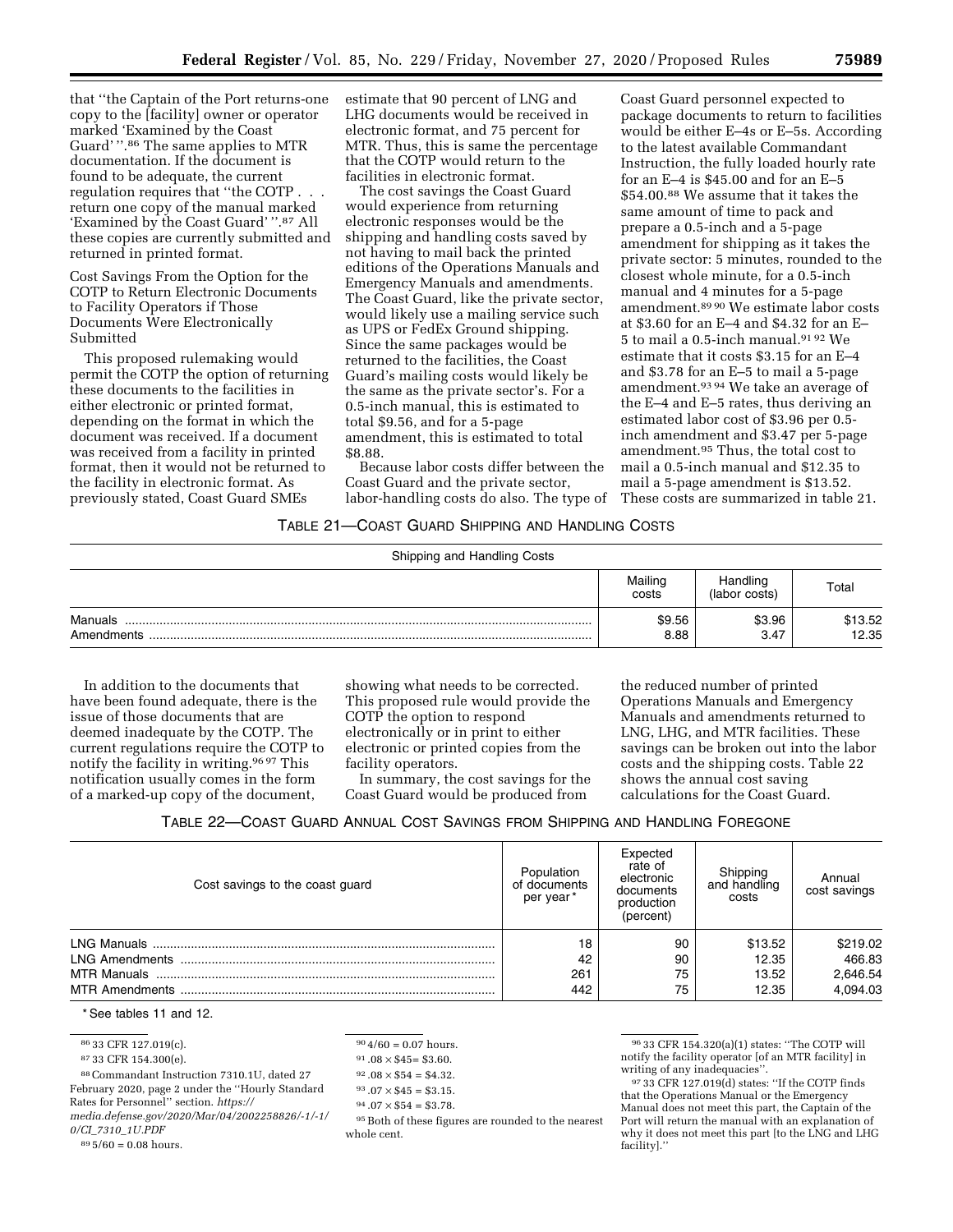The summary of these calculations for 10 years is in Table 23.

### TABLE 23—COAST GUARD COSTS SAVINGS ON A NOMINAL BASIS AND DISCOUNTED AT 7%

| Coast quard cost savings | Nominal<br>terms | 7%<br>Discounted rate |
|--------------------------|------------------|-----------------------|
|                          | \$7,426.42       | \$6,940.58            |
|                          | 7.426.42         | 6,486.52              |
|                          | 7,426.42         | 6.062.17              |
|                          | 7,426.42         | 5,665.58              |
|                          | 7.426.42         | 5,294.93              |
|                          | 7.426.42         | 4.948.54              |
|                          | 7.426.42         | 4,624.80              |
|                          | 7.426.42         | 4.322.24              |
|                          | 7,426.42         | 4.039.48              |
| Year 10                  | 7,426.42         | 3.775.21              |
| Total                    | 74.264.19        | 52,160.06             |
|                          |                  | 7.426.42              |

2. Summary of Cost Savings

government, in nominal and discounted terms, in table 24.

We show the total aggregate cost savings for both the private sector and

### TABLE 24—TOTAL COSTS SAVINGS (PRIVATE SECTOR PLUS GOVERNMENT) ON A NOMINAL BASIS AND DISCOUNTED AT 7%

| Total private sector + coast quard cost savings | Nominal terms | 7% Discounted rate |
|-------------------------------------------------|---------------|--------------------|
| Year 1                                          | \$43,733.68   | \$40.872.60        |
|                                                 | 43.733.68     | 38,198.69          |
|                                                 | 43.733.68     | 35.699.71          |
| Year 4                                          | 43.733.68     | 33.364.22          |
| Year 5                                          | 43.733.68     | 31.181.51          |
|                                                 | 43.733.68     | 29.141.60          |
|                                                 | 43,733.68     | 27,235.14          |
|                                                 | 43.733.68     | 25.453.40          |
|                                                 | 43.733.68     | 23.788.23          |
| Year 10                                         | 43.733.68     | 22.231.99          |
| Total                                           | 437.336.83    | 307.167.09         |
|                                                 |               | 43.733.68          |

Using a perpetual period of analysis, we estimate the total annualized cost savings to both industry and the Coast Guard of the proposed rulemaking to be \$29,406 in 2016 dollars, using a 7 percent discount rate and discounted back to 2016.98 The anticipated year of the rule's implementation is 2021.

### B. Small Entities

The Regulatory Flexibility Act of 1980 (5 U.S.C. 601–612) (RFA) and Executive Order 13272 (Consideration of Small Entities in Agency Rulemaking) requires a review of proposed and final rules to assess their impacts on small entities. An agency must prepare an initial regulatory flexibility analysis unless it

determines and certifies that a rule, if promulgated, would not have a significant impact on a substantial number of small entities.

Under the RFA, we have considered whether this proposed rule would have a significant economic impact on a substantial number of small entities. The term ''small entities'' comprises small businesses, not-for-profit organizations that are independently owned and operated and are not dominant in their fields, and governmental jurisdictions with populations of less than 50,000.

The Coast Guard proposes to allow MTR facilities, and LNG and LHG facilities to submit their Operations Manuals, Emergency Manuals, and amendments in electronic format. These facilities will experience a cost savings. Therefore, we estimate that this

proposed rule would provide cost savings to 703 MTR facilities, and 60 LNG and LHG facilities.

This proposed rulemaking would reduce the time and cost burden for regulated LNG, LHG, and MTR facilities to submit Operations Manuals and Emergency Manuals and amendments for the purposes of 33 CFR parts 127, 154 and 156. The proposed rulemaking would enable these facilities to submit the required documentation electronically. This would enable facilities to save time associated with mailing and processing printed manuals. In addition, it would permit facilities to place electronic copies of their manuals and amendments at their marine transfer areas. This would result in a savings to facilities that choose this route because they would not have to

<sup>98</sup>Rounded to the nearest whole dollar. We assume that the regulation will be implemented in 2021, hence deflate the 2016 dollar terms to that year.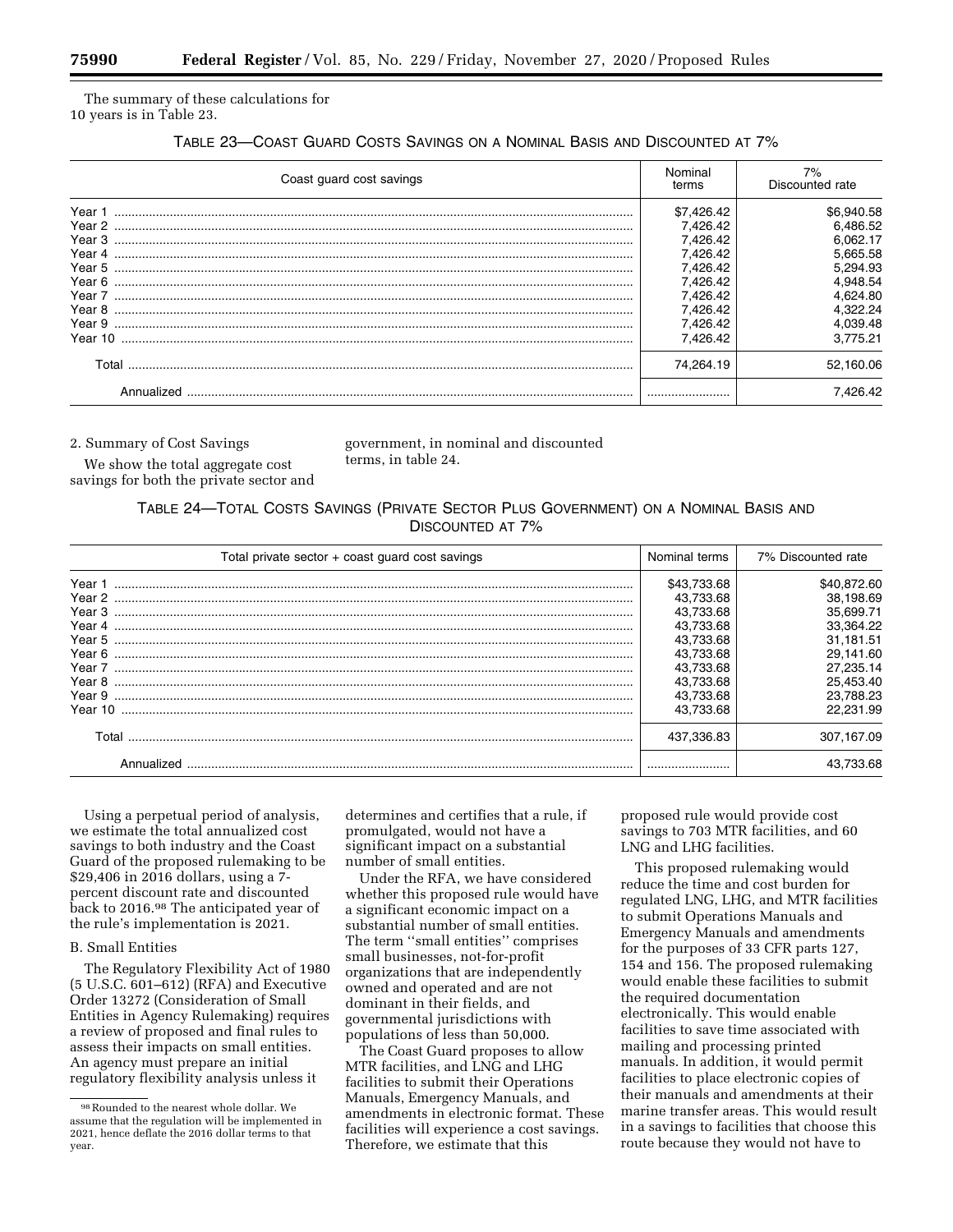print manuals and amendments and place them physically at those locations.

Section 70011 of Title 46 of the U.S.C. authorizes the Secretary of Homeland Security to establish procedures and measures for handling dangerous substances, including oil and hazardous material, to prevent damage to any structure on or in the navigable waters of the United States. Additionally, the FWPCA, as amended and codified in 33 U.S.C. 1321(j)(5), authorizes the President to establish procedures to prevent discharges of oil and hazardous substances from vessels, onshore facilitates, and offshore facilities. The FWPCA functions in 33 U.S.C. 1321(j)(5) have been delegated from the President to the Secretary of DHS by Executive Order 12777 Sec. 2(d)(2), as amended by Executive Order 13286. The authorities in 33 U.S.C. 1321(j)(5) and 46 U.S.C. 70011 have been delegated to the Coast Guard under section II, paragraphs 70 and 73, of DHS Delegation No. 0170.1. This serves as the legal basis of the proposed rulemaking. We have searched for relevant Federal rules that may duplicate, overlap and conflict with the proposed rule but have found none.

We examined the LNG and LHG and MTR facility populations separately, to provide a detailed analysis. With respect to the LNG and LHG population, as stated previously, we estimate that 54 facilities a year would be impacted by the proposed regulation, or 45 percent of the 121 total number of LNG and LHG facilities.99 100 A search of the MISLE database revealed a total of 85 unique owners for these 121 LNG and LHG facilities.101 Of these unique owners, 15 were found to be small businesses, as defined by the SBA ''Table of Small Size Standards''.102 We were unable to find employee or revenue information for 16 entities. Entities for which data was not available were assumed to be small entities. Assuming that the proportion of owners is directly related to the number of impacted owners, 45 percent of the 85 unique owners yielded a total of 38 unique owners who would be affected by the proposed rule.103 We estimate total nominal cost savings per year for LNG and LHG facilities to be

\$3,331 per year, as shown in Table 18.104 This totals \$86.66 per owner per year.105 There were no small LNG and LHG facilities, for which gross sales data existed, for which costs savings exceeded 1 percent of gross revenue.

With respect to the MTR population, as stated previously, we estimate that 527 facilities would be impacted per year.106 As we found the total number of MTR facilities to be 2,497, the proportion of impacted facilities is 21 percent.107 A search of the MISLE database found 1,390 unique owners of all MTR facilities.108 We used Cochran's Formula to reduce 1,390 to a representative sample.109 Applying this formula, while assuming a 95-percent confidence interval, yields a sample size of 302. We used this sample size on which to base our small business analysis.110 Of the 302 facilities, 223 were estimated to be small. Of the 223 facilities, 139 were small (in terms of either gross sales or number of employees) according to the definition provided by the SBA. With respect to the remaining 84 facilities, no sales or employee data was available, so we assumed that these facilities were also small.

The estimated number of total impacted unique MTR owners is 292.111 We estimate the total cost savings, as shown in table 19, to be \$32,976 per year for all MTR facilities per year.112

<sup>106</sup>The discussion under the "affected population'' section of this regulatory analysis

 $^{107}\!$  Rounded to closest whole percentage point  $(527/2,497 = 21.1\%)$ . This assumes that this ratio, based on historical MISLE data over the past 10 years, remains constant over the future.

108The search of the MISLE database was conducted in Mid-Dec. 2020.

 $109$  Cochran's formula is defined as:  $n = (Z^2 \times py)/Z$ e2 where n is the sample size number that matches a particular precision (*i.e.* margin of error) and confidence level. Z is the z-value (1.96 in our case, a number that matches 2 standard deviations), p is the estimated proportion of the population which has the attribute in question (0.5 in our case, as we are looking numbers around a center), q = 1–p and e is the estimated margin of error (0.05, as we are assuming a 95-percent confidence level). The use of this equation yields a corresponding sample size of 385. However, as the population is relatively small (in terms of statistical analysis) 1,390, we need to use a slight modification of this formula. That modification is as follows:  $n = (n0)/(1 + (n0-1)/N)$ . n0 is the sample size from our first calculation (385) and N is the sample size (1,390). Thus, we obtain:  $385/(1 + (385-1)/1390) = 302.$ 

110We picked the 302, from the 1,390, by assigning the 1,390 a randomly selected number between 0 and 1 using the random number generator in Excel and then picking the first 302 facilities, from highest to lowest, based on the number the random number generator created for each.

Hence, we estimate that the projected cost savings per impacted facility would be \$112.93 per year.113 Assuming that the proportion of small facilities among the 292 total impacted facilities reflects the ratio of small in the sample derived by the application of Cochran's formula (74 percent), 216 small facilities are estimated to exist.114 115 For the 139 small MTR facilities for which gross sales data existed, there were no facilities for which costs savings exceeded 1 percent of gross revenue. Based on the information provided above, the Coast Guard certifies under 5 U.S.C. 605(b) that this proposed rule would not have a significant economic impact on a substantial number of small entities. If you think that your business, organization, or governmental jurisdiction qualifies as a small entity and that this proposed rule would have a significant economic impact on it, please submit a comment to the docket at the address listed in the **ADDRESSES** section of this preamble. In your comment, explain why you think it qualifies and how and to what degree this proposed rule would economically affect it.

#### C. Assistance for Small Entities

Under section 213(a) of the Small Business Regulatory Enforcement Fairness Act of 1996, Public Law 104– 121, we want to assist small entities in understanding this proposed rule so that they can better evaluate its effects on them and participate in the rulemaking. If the proposed rule would affect your small business, organization, or governmental jurisdiction and you have questions concerning its provisions or options for compliance, please call or email the person in the **FOR FURTHER INFORMATION CONTACT** section of this proposed rule. The Coast Guard will not retaliate against small entities that question or complain about this proposed rule or any policy or action of the Coast Guard.

Small businesses may send comments on the actions of Federal employees who enforce, or otherwise determine compliance with, Federal regulations to the Small Business and Agriculture Regulatory Enforcement Ombudsman and the Regional Small Business Regulatory Fairness Boards. The Ombudsman evaluates these actions annually and rates each agency's responsiveness to small business. If you wish to comment on actions by employees of the Coast Guard, call 1– 888–REG–FAIR (1–888–734–3247).

<sup>99</sup>The discussion under the ''affected population'' section of this NPRM should be referenced.

 $100\,54/121 = 45\%$ 

<sup>101</sup>The search of the MISLE database was conducted mid-December 2020.

<sup>102</sup>As of the latest available SBA ''Table of Size Standards'' at the time this analysis was performed. That table was effective as of Aug. 19, 2019 and is available at *[https://www.sba.gov/document/](https://www.sba.gov/document/support-table-size-standards)  [support-table-size-standards.](https://www.sba.gov/document/support-table-size-standards)* 

 $103$  Rounded to nearest whole number.  $85 \times 45\%$ = 38.25 (rounded to 38).

 $104$  Rounded to closest whole dollar.<br> $105 \text{ }\$\$3,331/38 = \$86.66$  per impacted owner per vear.

 $111 1,390 \times 21\% = 291.9$ .

<sup>112</sup>Figure rounded to closest whole dollar.

 $113 $32,976/292 = $112.93.$ 

 $114\,223/302 = 73.8\%$ .

 $115\,292\times74\% = 216.08.$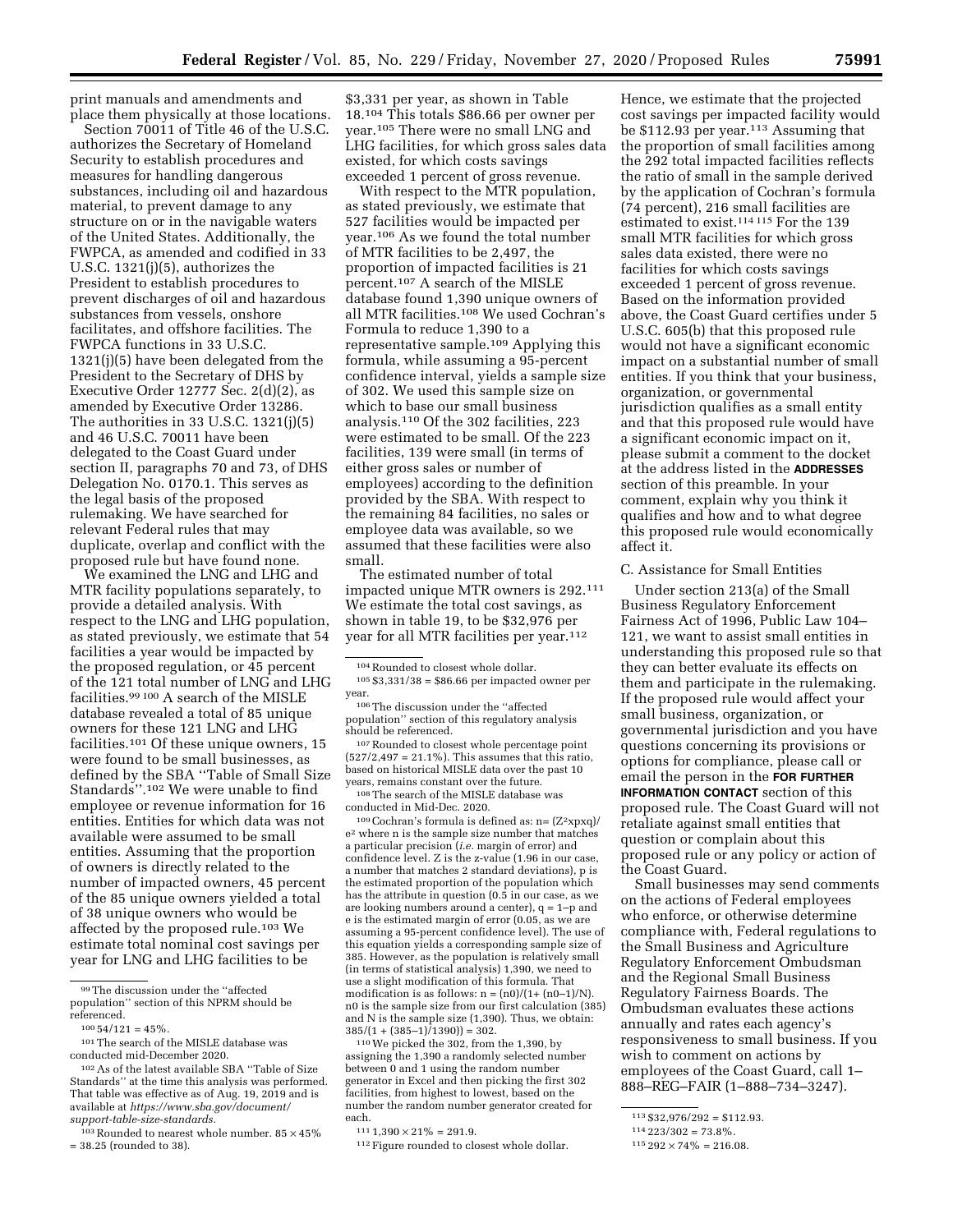#### D. Collection of Information

The Paperwork Reduction Act of 1995 (44 U.S.C. 3507(d)) requires the U.S. Coast Guard to consider the impact of paperwork and other information collection burdens imposed on the public. According to the 1995 amendments to the Paperwork Reduction Act (5 CFR 1320.8(b)(2)(vi)), an agency may not collect or sponsor the collection of information, nor may it impose an information collection requirement unless it displays a currently valid OMB control number.

This action contains the proposed amendments to the existing information collection requirements previously approved OMB collections of information. The Coast Guard will submit these proposed information collection amendments to OMB for its review.

Hence, the COI amendments under this proposed rule falls under the same collection of information already required for waterfront facilities handling LNG and LHG described in OMB Control Number 1625–0049, and facilities transferring Oil or Hazardous Materials in Bulk described in OMB Control Number 1625–0093. This proposed rule does not change the content of responses, nor the estimated burden of each response, but because it changes the estimated burden of many of the responses required in those COIs, it proposes to decrease the total annual burden for both of these collections of information.

As defined in 5 CFR 1320.3(c), ''collection of information'' comprises reporting, recordkeeping, monitoring, posting, labeling, and other similar actions. The title and description of the information collections, a description of those who must collect the information, and an estimate of the total annual burden follow. The estimate covers the time for reviewing instructions, searching existing sources of data, gathering and maintaining the data needed, and completing and reviewing the collection.

*Title:* Waterfront Facilities Handling Liquefied Natural Gas (LNG) and Liquefied Hazardous Gas (LHG).

*OMB Control Number:* 1625–0049. *Summary of the Collection of* 

*Information:* LNG and LHGs present a risk to the public when transferred at waterfront facilities. Title 33 CFR part 127 prescribes safety standards for the design, construction, equipment, operations, maintenance, personnel training, and fire protection at waterfront facilities handling LNG or LHG. The facility operators must submit Operational Manuals and Emergency

Manuals and amendments to the Coast Guard.

*Need for Information:* The information in an Operations Manual is used by the Coast Guard to ensure the facility follows proper and safe procedures for handling LNG and LHG and to ensure facility personnel are trained and follow proper and safe procedures for transfer operations. The Emergency Manual is used by the Coast Guard to ensure the facility follows proper procedures in the event of an emergency during transfer operations. These procedures include actions in the event of a release, fire, or other event that requires an emergency shutdown, first aid, or emergency mooring or unmooring of a vessel. Operations Manuals and Emergency Manuals are updated periodically by amendments to ensure they are kept current to reflect changes in procedures, equipment, personnel, and telephone number listings.

*Use of Information:* The Coast Guard uses this information to monitor compliance with the rule.

*Description of the Respondents:*  Waterfront Facilities Handling LNG and LHG.

*Number of Respondents:* This proposed rule would not have any impact on the number of respondents. Based on the Coast Guard's MISLE database, there are currently 121 LNG and LHG facilities operating in the United States and its territories.116 The proposed rule would reduce the number of hours spent assembling manuals and amendments, submitting them to the COTP, updating numerous copies of each manual that is amended, and ensuring that the most recent version of the manual with all amendments is available to the PIC.

*Frequency of Response:* The number of responses per year for this proposed rule would vary by participating facilities. The Coast Guard anticipates that each new participant will submit an Operations Manual and Emergency Manual once when the new facility becomes operational. The operator will submit updates, in the form of amendments, to the manual whenever there is a significant change.

The number of responses has increased since the most recently approved COI and this proposed rulemaking. The proposed rulemaking will lead to an increase in the number of annual responses.

The proposed rulemaking does not increase the number of annual responses. The number of responses since the last COI, however, do increase because the population size since that time has increased. The most recently approved COI estimates 3,356 annual responses for all LNG and LHG facilities.117 Under the current proposed rulemaking, the annual responses are estimated to be 3,502.118 This difference is due to a change in the populations as opposed to other impacts of the proposed rulemaking.

*Burden of Response:* The burden of response would decrease due to the fact that facility operators would no longer need to print the manuals that will be submitted to the Coast Guard, mail them to the COTP, and place them at the marine transfer areas of the facilities (for those manuals and amendments that will be kept at marine transfer areas in electronic format).

In the latest available COI, using the new LNG and LHG population of 121 instead of 108, along with the perresponse burden hours in that COI, the total burden hours for both LNG and LHG facilities, per year, is 6,768. The hours per response for the development of an Operations or Emergency Manual is 150 hours, and the hours per response for Operations Manual or Emergency Manual amendments is 2 hours.119 The proposed rulemaking is estimated to reduce the burden hours for Operations Manuals and Emergency Manuals and amendments for facility operators submitting their documents to the COTP and storing their documentation at their marine transfer areas in electronic format. This total time saved time is estimated at 60 hours per year. Thus, the Coast Guard estimates that 60 burden hours would be eliminated per year.

*Estimate of Total Annual Burden:* The proposed rule would decrease the total

119The relevant COI is 1625–0049. The 150- and 2-hour figures can be seen in *Regulations.Gov*  (specifically under *[https://www.regulations.gov/](https://www.regulations.gov/docket?D=USCG-2019-0353) [docket?D=USCG-2019-0353](https://www.regulations.gov/docket?D=USCG-2019-0353)*), in the supporting document ''1625–0049\_SS\_r0\_2019\_calcs-sheet\_ App-A-to-C'', pages 2–3. In that document, it can be seen that the total hours per response, for both LNG and LHG facilities, is 150 hours for development of Operations Manuals and Emergency Manual Amendments and 2 hours for Operations Manual and Emergency Manual amendments.

<sup>116</sup> In the most current COI, the number of LNG and LNG facilities was 108. The current figure of 121 reflects an increase in this population; it is not due to a change in the proposed rulemaking. The relevant COI is 1625–0049. This can be found in Regulations.Gov (specifically under *[https://](https://www.regulations.gov/docket?D=USCG-2019-0353) [www.regulations.gov/docket?D=USCG-2019-0353](https://www.regulations.gov/docket?D=USCG-2019-0353)*).

<sup>117</sup>Annual responses are defined as not only the number of Operations Manuals and Emergency Manuals and amendments but also other documentation such as letters of intent and declarations of intent. The full list of documents that constitute responses can be found in the COI (1625–0049).

<sup>118</sup> Ibid.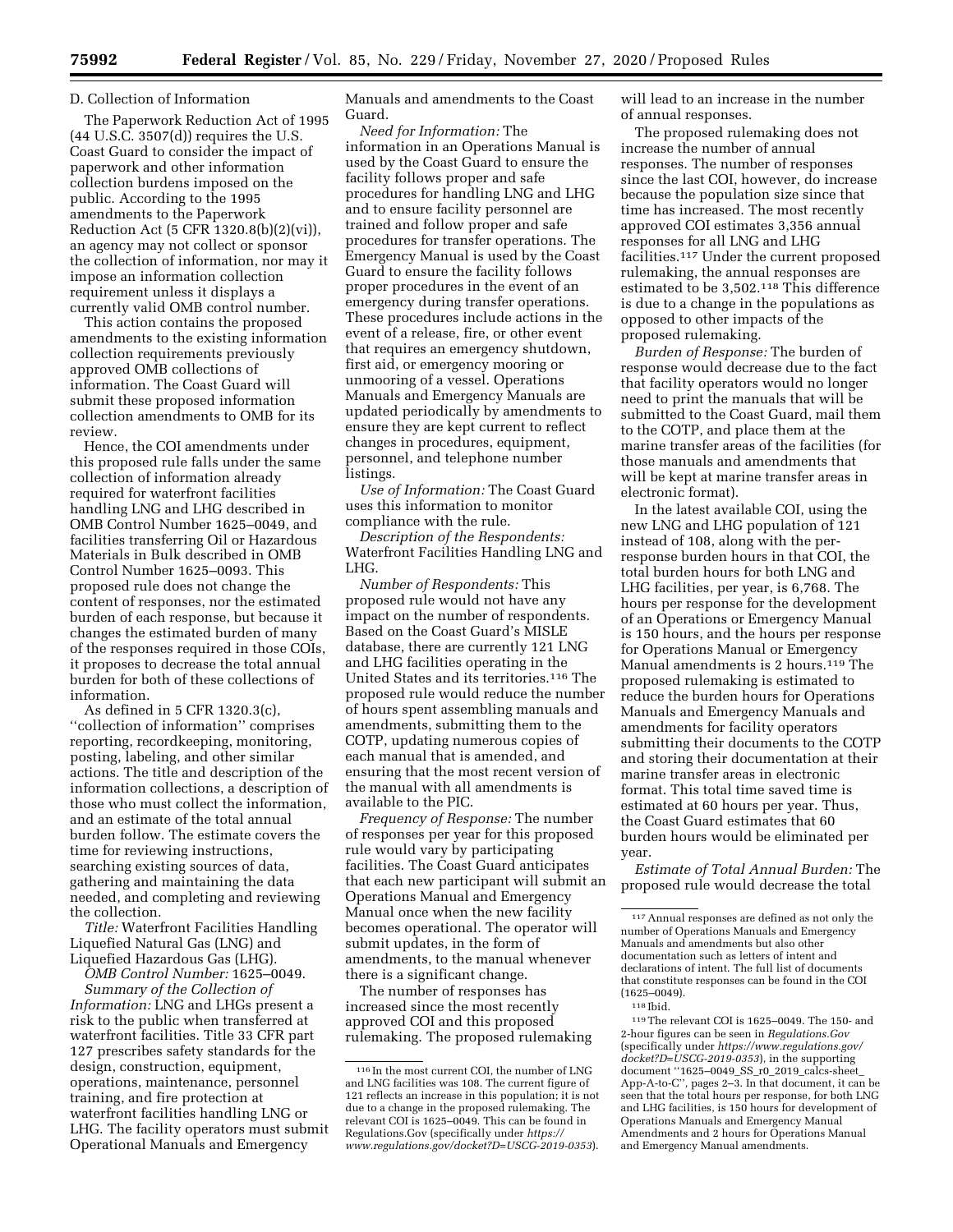burden by 60 hours, from 6,768 hours to 6,708.

*Title:* Facilities Transferring Oil or Hazardous Materials in Bulk.

*OMB Control Number:* 1625–0093. *Summary of the Collection of* 

*Information:* The Operations Manual regulations in 33 CFR 154.300 through 154.325 establish procedures for facilities that transfer oil or hazardous materials, in bulk, to or from a vessel with a capacity of 39.75 cubic meters (250 barrels) or more. The facility operator must submit Operations Manuals and associated amendments to the Coast Guard.

*Need for Information:* The Coast Guard uses the information in an Operations Manual to ensure that facility personnel follow proper and safe procedures for transferring oil or hazardous materials and to ensure facility personnel follow proper and safe procedures for dealing with any spills that occur during a transfer. Operations Manuals are updated periodically by amendments to ensure they are kept current to reflect changes in procedures, equipment, personnel, and telephone number listings.

*Use of Information:* The Coast Guard uses this information to monitor compliance with the rule.

*Description of the Respondents:*  Facilities transferring oil or hazardous materials in bulk.

*Number of Respondents:* This proposed rule would not have any impact on the number of respondents. Based on the Coast Guard's MISLE database, there are currently 2,497 oil and hazardous material facilities operating in the United States and its territories. The electronic submission opportunity in this proposed rule would reduce the number of hours spent printing the manuals and amendments, mailing them to the Coast Guard, updating numerous copies of each manual following amendment, and ensuring the most recent printed version of the manual, with all amendments, is available to the person in charge of transfer operations.

*Frequency of Response:* The number of responses per year for this proposed rule would vary by participating facilities. The Coast Guard anticipates that each new participant will submit an Operations Manual once when the new facility becomes operational. The operator will submit updates to the Manual whenever there is a significant change. Based on historical information, the Coast Guard expects facilities to submit 261 new Operations Manuals and 442 Operations Manual amendments per year. The number of Letters of Intent Submission are 261,

equivalent to the number of Operations Manuals. The current COI assumes that the number of letters of intent equals the number of Operations Manual submissions. These figures are derived from the MISLE database. Hence, the total number of responses are 964 per year.

*Burden of Response:* The proposed rulemaking gives regulated facilities the option of submitting Operations Manuals and associated amendments to the Coast Guard, at their discretion, in either print or electronic format. For those facilities submitting documentation in electronic format, the burden of response would decrease due to eliminating the need to print and mail these manuals. For facility operators placing electronic copies of their documents at their marine transfer areas, costs associated with printing copies and labor time related to placing them there will be saved.

According to the latest COI, 115 hours are required to prepare an Operations Manual; 16 hours are required to prepare an Operations Manual amendment; and 2 hours are required to submit a Letter of Intent.120 Assuming that there are 261 Operations Manual submissions, 442 Operations Manual amendments submissions, and 261 Letters of Intent, the total annual burden hours associated with the assumptions in that COI are 37,609.121

The proposed rulemaking would reduce the burden hours for facilities because it will permit them to submit their documentation in electronic format and permit them to store their documents at their marine transfer areas in electronic format. The estimated burden hours reduced as a result is 528 hours per year.

*Estimate of Total Annual Burden:* The proposed rule would decrease the total burden hours by 528, from 37,609 hours to 37,081 per year.

As required by 44 U.S.C. 3507(d), we will submit a copy of this proposed rule to OMB for its review of the collection of information.

We ask for public comment on the proposed revisions to the existing collection of information to help us determine, among other things—

• How useful the information is;

• Whether the information can help us perform our functions better;

• How we can improve the quality, usefulness, and clarity of the information;

• Whether the information is readily available elsewhere;

• How accurate our estimate is of the burden of collection;

• How valid our methods are for determining the burden of collection; and

• How we can minimize the burden of collection.

If you submit comments on the collection of information, submit them to both the OMB and to the docket where indicated under **ADDRESSES**.

You need not respond to a collection of information unless it displays a currently valid control number from OMB. Before the Coast Guard could enforce the collection of information requirements in this proposed rule, OMB would need to approve the Coast Guard's request to collect this information.

#### E. Federalism

A rule has implications for federalism under Executive Order 13132 (Federalism) if it has a substantial direct effect on States, on the relationship between the National Government and the States, or on the distribution of power and responsibilities among the various levels of government. We have analyzed this proposed rule under Executive Order 13132 and have determined that it is consistent with the fundamental federalism principles and preemption requirements described in Executive Order 13132. Our analysis follows.

This proposed rule amends the Operations Manual and Emergency Manual submission procedures and COTP approval process for facilities that transfer LNG, LHG, oil, or hazardous material to or from a vessel in bulk. These proposed changes involve procedural requirements for the Coast Guard's own approval process, safety risk analysis, and appeal process for a facility that transfers LNG, LHG, oil, or hazardous material in bulk. The changes proposed in this NPRM do not conflict with State interests. For individual States, or their political subdivisions, any requirements for facilities to submit their Operations or Emergency Manuals to them for review or approval would be unaffected by this proposed rule.

Pursuant to 46 U.S.C. 70011(b)(1), Congress has expressly authorized the Coast Guard to establish ''procedures, measures and standards for the handling, loading, unloading, storage, stowage and movement on a structure of explosives or other dangerous articles and substances, including oil or hazardous material.'' The Coast Guard affirmatively preempts any State rules related to these procedures, measures, and standards (*See United States* v. *Locke,* 529 U.S. 89, 109–110 (2000)).

<sup>120</sup>OMB Control Number: 1625–0093. 121The current COI states that the Letters of Intent submissions equal the number of Operation Manual submissions.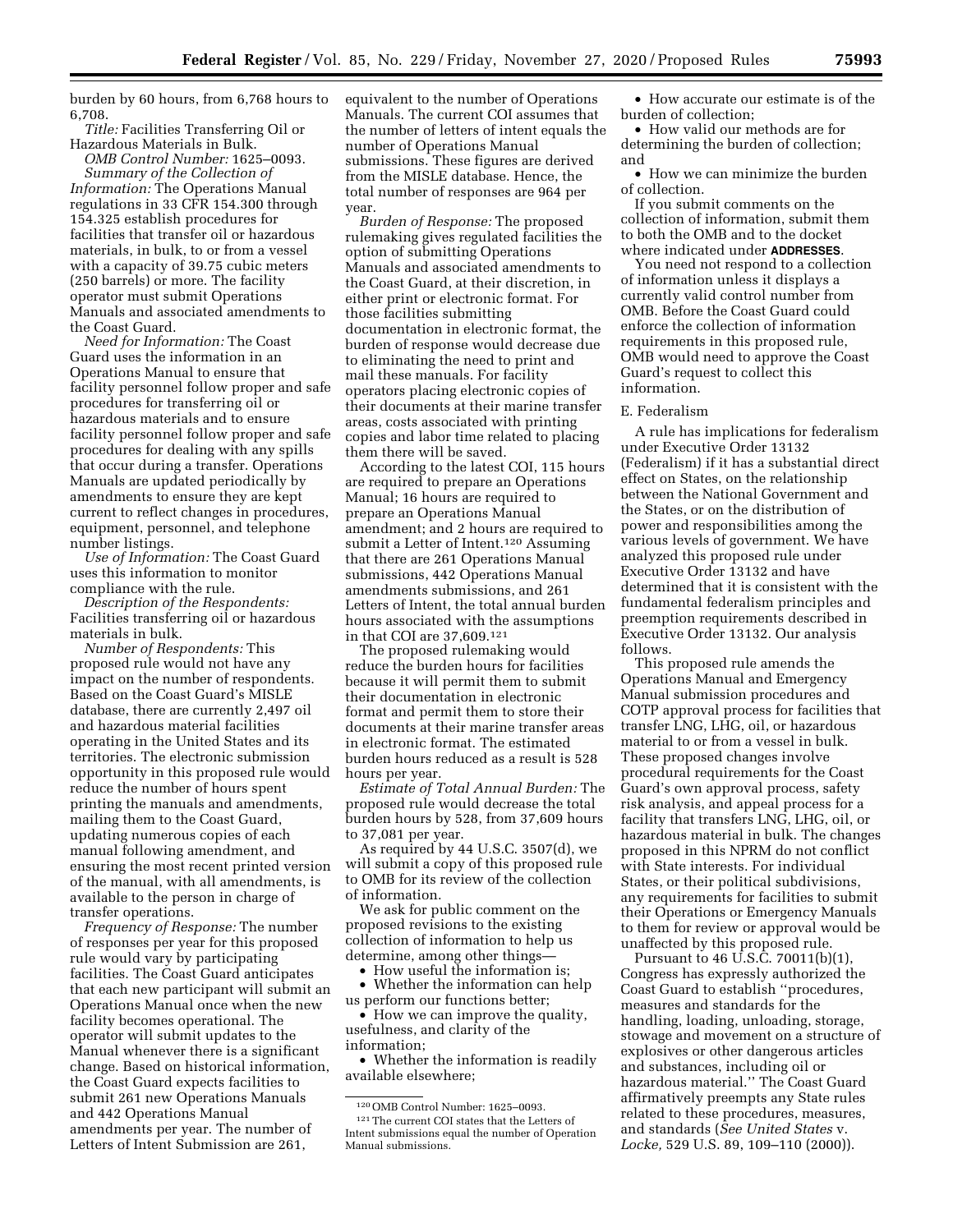Therefore, because the States may not regulate within these categories, this proposed rule is consistent with the fundamental federalism principles and preemption requirements described in Executive Order 13132.

The Coast Guard recognizes the key role that State and local governments may have in making regulatory determinations. Additionally, for rules with federalism implications and preemptive effect, Executive Order 13132 specifically directs agencies to consult with State and local governments during the rulemaking process. If you believe this proposed rule would have implications for federalism under Executive Order 13132, please call or email the person listed in the **FOR FURTHER INFORMATION CONTACT** section of this preamble.

#### F. Unfunded Mandates

The Unfunded Mandates Reform Act of 1995, 2 U.S.C. 1531–1538, requires Federal agencies to assess the effects of their discretionary regulatory actions. In particular, the Act addresses actions that may result in the expenditure by a State, local, or tribal government, in the aggregate, or by the private sector of \$100 million (adjusted for inflation) or more in any one year. Although this proposed rule would not result in such an expenditure, we do discuss the effects of this proposed rule elsewhere in this preamble.

#### G. Taking of Private Property

This proposed rule would not cause a taking of private property or otherwise have taking implications under Executive Order 12630 (Governmental Actions and Interference with Constitutionally Protected Property Rights).

### H. Civil Justice Reform

This proposed rule meets applicable standards in sections 3(a) and 3(b)(2) of Executive Order 12988, (Civil Justice Reform), to minimize litigation, eliminate ambiguity, and reduce burden.

#### I. Protection of Children

We have analyzed this proposed rule under Executive Order 13045 (Protection of Children from Environmental Health Risks and Safety Risks). This proposed rule is not an economically significant rule and would not create an environmental risk to health or risk to safety that might disproportionately affect children.

### J. Indian Tribal Governments

This proposed rule does not have tribal implications under Executive Order 13175 (Consultation and Coordination with Indian Tribal Governments), because it would not have a substantial direct effect on one or more Indian tribes, on the relationship between the Federal Government and Indian tribes, or on the distribution of power and responsibilities between the Federal Government and Indian tribes.

#### K. Energy Effects

We have analyzed this proposed rule under Executive Order 13211 (Actions Concerning Regulations That Significantly Affect Energy Supply, Distribution, or Use). We have determined that it is not a ''significant energy action'' under that order because it is not a ''significant regulatory action'' under Executive Order 12866 and is not likely to have a significant adverse effect on the supply, distribution, or use of energy.

### L. Technical Standards

The National Technology Transfer and Advancement Act, codified as a note to 15 U.S.C. 272, directs agencies to use voluntary consensus standards in their regulatory activities unless the agency provides Congress, through OMB, with an explanation of why using these standards would be inconsistent with applicable law or otherwise impractical. Voluntary consensus standards are technical standards (for example, specifications of materials, performance, design, or operation; test methods; sampling procedures; and related management systems practices) that are developed or adopted by voluntary consensus standards bodies.

This proposed rule does not use technical standards. Therefore, we did not consider the use of voluntary consensus standards.

#### M. Environment

We have analyzed this proposed rule under Department of Homeland Security Management Directive 023–01, Rev. 1, associated implementing instructions and Environmental Planning COMDTINST 5090.1 (series), which guide the Coast Guard in complying with the National Environmental Policy Act of 1969 (42 U.S.C. 4321–4370f), and have made a preliminary determination that this action is one of a category of actions that do not individually or cumulatively have a significant effect on the human environment. A preliminary Record of Environmental Consideration supporting this determination is available in the docket. For instructions on locating the docket, see the **ADDRESSES** section of this preamble.

This proposed rule would be categorically excluded under paragraphs A3 (part d) and L54 of Appendix A, Table 1 of DHS Instruction Manual 023– 01–001–01, Rev. 1. Paragraph A3 (part d) pertains to the promulgation of rules, issuance of rulings or interpretations, and the development and publication of policies, orders, directives, notices, procedures that interpret or amend an existing regulation without changing its environmental effect, and paragraph L54 pertains to regulations which are editorial or procedural. This proposed rule involves allowing facilities that transfer oil, hazardous materials, LNG, or LHG in bulk to submit and maintain the facility Operations Manuals and Emergency Manuals electronically or in print, and would amend the COTP examination procedures for those documents, thus enabling electronic communication between the facility operators and the Coast Guard, which would reduce the time and cost associated with mailing printed manuals. This action is consistent with the Coast Guard's port and waterway security and marine safety missions. We seek any comments or information that may lead to the discovery of a significant environmental impact from this proposed rule.

#### **List of Subjects**

#### *33 CFR Part 127*

Fire prevention, Harbors, Hazardous substances, Natural gas, Reporting and recordkeeping requirements, Security measures.

### *33 CFR Part 154*

Alaska, Fire prevention, Hazardous substances, Oil pollution, Reporting and recordkeeping requirements.

### *33 CFR Part 156*

Hazardous substances, Oil pollution, Reporting and recordkeeping requirements, Water pollution control.

For the reasons discussed in the preamble, the Coast Guard proposes to amend 33 CFR parts 127, 154, and 156 as follows:

### **PART 127—WATERFRONT FACILITIES HANDLING LIQUEFIED NATURAL GAS AND LIQUEFIED HAZARDOUS GAS**

■ 1. The authority citation for part 127 is revised to read as follows:

**Authority:** 46 U.S.C. 70034; 46 U.S.C. Chapter 701; Department of Homeland Security Delegation No. 0170.1.

- 2. Amend § 127.019 as follows:
- a. Revise paragraphs (a) and (b);
- b. Redesignate paragraphs (c) and (d)
- as paragraphs (d) and (e);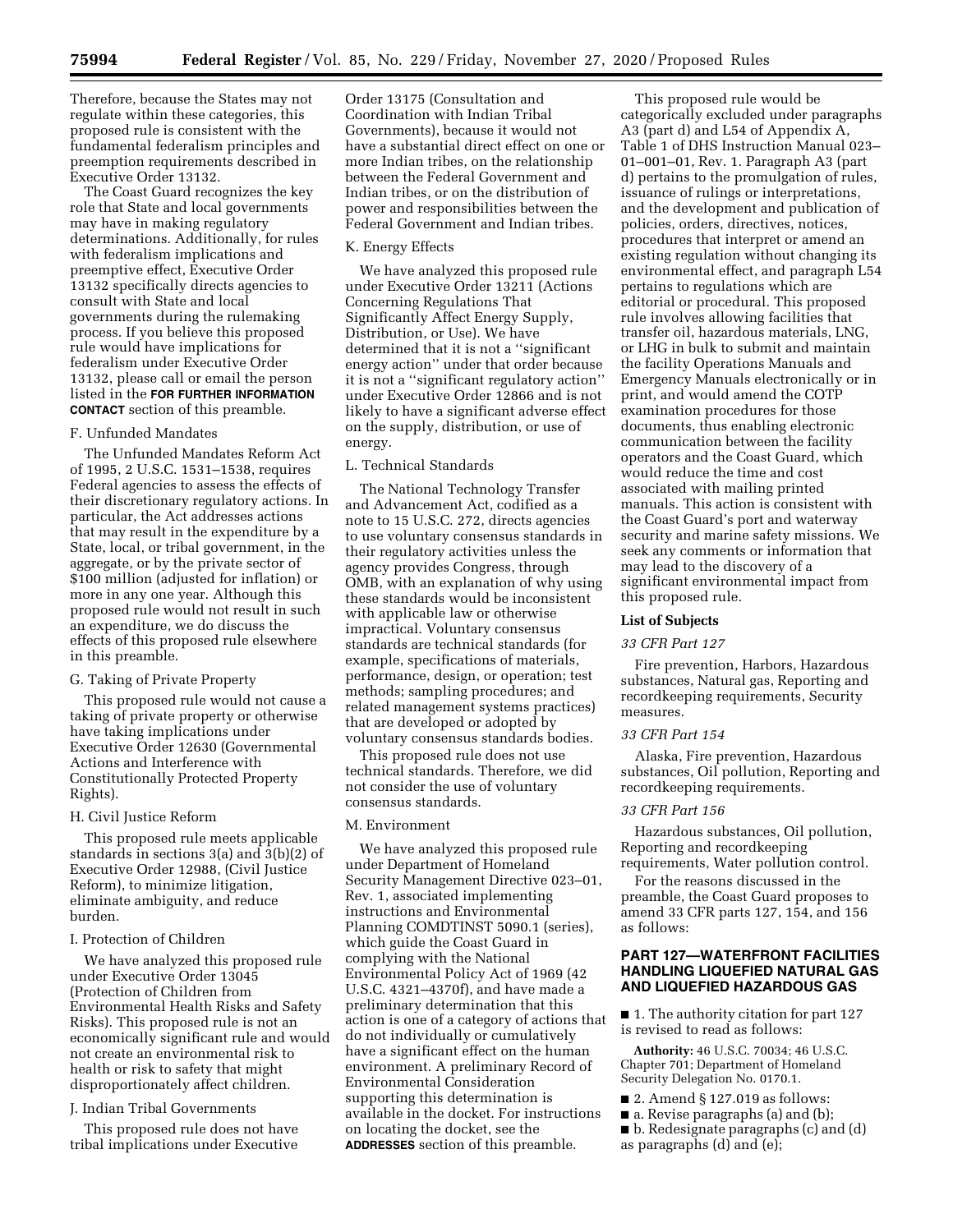■ c. Add new paragraph (c); and

■ d. Revise newly redesignated paragraphs (d) and (e).

The additions and revisions read as follows:

#### **§ 127.019 Operations Manual and Emergency Manual: Procedures for examination.**

(a) The owner or operator of an active facility must submit an Operations Manual and Emergency Manual in printed or electronic format to the COTP of the zone in which the facility is located.

(b) At least 30 days before transferring LHG or LNG, the owner or operator of a new or an inactive facility must submit an Operations Manual and Emergency Manual in printed or electronic format to the Captain of the Port of the zone in which the facility is located, unless the manuals have been examined and there have been no changes since that examination.

(c) Operations Manuals and Emergency Manuals submitted after [INSERT DATE 30 DAYS AFTER PUBLICATION OF FINAL RULE] must include a date, revision date or other identifying information generated by the facility.

(d) If the COTP finds that the Operations Manual meets § 127.305 or § 127.1305 and that the Emergency Manual meets § 127.307 or § 127.1307, the COTP will provide notice to the facility stating each manual has been examined by the Coast Guard. This notice will include the revision date of the manual or other identifying information generated by the facility.

(e) If the COTP finds that the Operations Manual or the Emergency Manual does not meet this part, the COTP will notify the facility with an explanation of why it does not meet this part.

■ 3. In § 127.309, revise the introductory text and paragraph (a) to read as follows:

#### **§ 127.309 Operations Manual and Emergency Manual: Use.**

The operator must ensure that— (a) LNG transfer operations are not conducted unless the person in charge of transfer for the waterfront facility handling LNG has in the marine transfer area a readily available printed or electronic copy of the most recently examined Operations Manual and Emergency Manual;

\* \* \* \* \*

■ 4. In § 127.1309, revise the introductory text and paragraph (a) to read as follows:

#### **§ 127.1309 Operations Manual and Emergency Manual: Use.**

The operator must ensure that—

(a) LHG transfer operations are not conducted unless the person in charge of transfer for the waterfront facility handling LHG has a printed or electronic copy of the most recently examined Operations Manual and Emergency Manual readily available in the marine transfer area;

\* \* \* \* \*

### **PART 154—FACILITIES TRANSFERRING OIL OR HAZARDOUS MATERIAL IN BULK**

■ 5. The authority citation for part 154 is revised to read as follows:

**Authority:** 33 U.S.C. 1321(j)(1)(C), (j)(5), (j)(6), and (m)(2); 46 U.S.C. 70011, 70034; sec. 2, E.O. 12777, 56 FR 54757; Department of Homeland Security Delegation No. 0170.1. Subpart F is also issued under 33 U.S.C. 2735. Vapor control recovery provisions of Subpart P are also issued under 42 U.S.C. 7511b(f)(2).

■ 6. Amend § 154.300 as follows: ■ a. Revise the introductory text of paragraph (a) and add paragraph (a)(4); ■ b. In paragraphs (b) and (c), remove the word ''shall'' and add, in its place, the word ''must''; and

■ c. Revise paragraphs (d), (e), and (f). The additions and revisions read as follows:

#### **§ 154.300 Operations manual: General.**

(a) The facility operator of each facility to which this part applies must submit to the COTP of the zone(s) in which the facility operates, with the letter of intent, an Operations Manual in printed or electronic format that: \* \* \* \* \*

(4) After [INSERT DATE 30 DAYS AFTER PUBLICATION OF FINAL RULE], includes a date, revision date, or other identifying information generated by the facility.

\* \* \* \* \* (d) In determining whether the manual meets the requirements of this part and part 156 of this chapter, the COTP will consider the products transferred and the size, complexity, and capability of the facility.

(e) If the manual meets the requirements of this part and part 156 of this chapter, the COTP will provide notice to the facility stating the manual has been examined by the Coast Guard as described in § 154.325. The notice will include the date, revision date of the manual, or other identifying information generated by the facility.

(f) The facility operator must ensure printed or electronic copies of the most recently examined Operations Manual, including any translations required by paragraph (a)(3) of this section, are readily available for each facility person in charge while conducting a transfer operation.

\* \* \* \* \* ■ 7. Amend § 154.320 as follows:

■ a. Revise paragraphs (a), (b)(1) and (2),  $(c)$  introductory text, and  $(c)(1)$  and  $(2)$ ;  $\blacksquare$  b. Remove paragraphs (c)(3) and (4); and

■ c. Add paragraph (e).

The additions and revisions read as follows:

#### **§ 154.320 Operations manual: Amendment.**

(a) Using the following procedures, the COTP may require the facility operator to amend the operations manual if the COTP finds that the operations manual does not meet the requirements in this subchapter:

(1) The COTP will notify the facility operator in writing of any inadequacies in the Operations Manual. The facility operator may submit information, views, and arguments regarding the inadequacies identified, and proposals for amending the Manual, in print or electronically, within 45 days from the date of the COTP notice. After considering all relevant material presented, the COTP will notify the facility operator of any amendment required or adopted, or the COTP will rescind the notice. The amendment becomes effective 60 days after the facility operator receives the notice, unless the facility operator petitions the Commandant to review the COTP's notice, in which case its effective date is delayed pending a decision by the Commandant. Petitions to the Commandant must be submitted in writing via the COTP who issued the requirement to amend the Operations Manual.

(2) If the COTP finds that there is a condition requiring immediate action to prevent the discharge or risk of discharge of oil or hazardous material that makes the procedure in paragraph (a)(1) of this section impractical or contrary to the public interest, the COTP may issue an amendment effective on the date the facility operator receives notice of it. In such a case, the COTP will include a brief statement of the reasons for the findings in the notice. The owner or operator may petition the Commandant to review the amendment, but the petition does not delay the amendment.

(b)  $* * * *$ 

(1) Submitting any proposed amendment and reasons for the amendment to the COTP in printed or electronic format not less than 30 days before the requested effective date of the proposed amendment; or